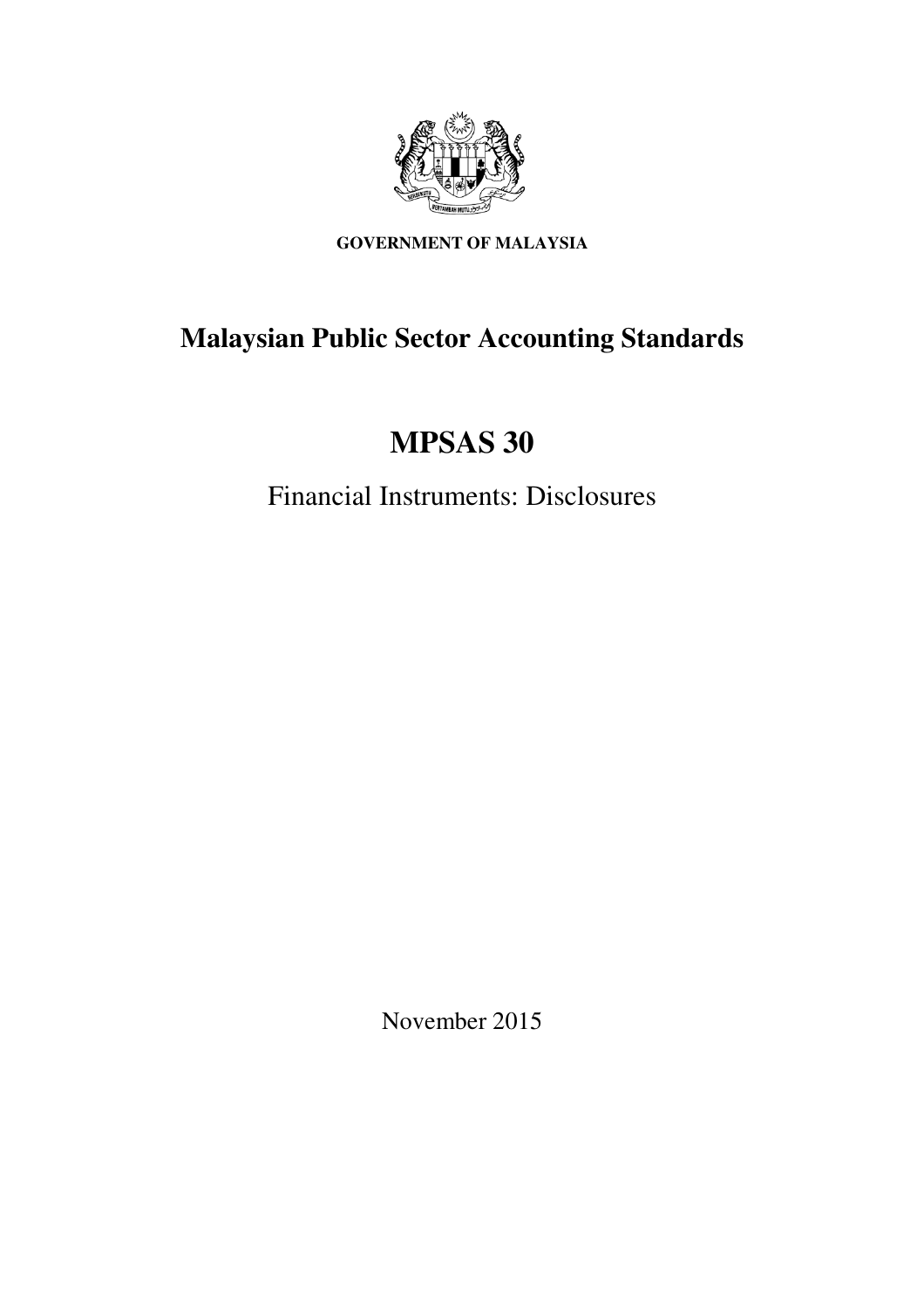# **MPSAS 30 – FINANCIAL INSTRUMENTS: DISCLOSURES**

## **Acknowledgment**

The Malaysian Public Sector Accounting Standard (MPSAS) 30 is based on International Public Sector Accounting Standard (IPSAS) 30, Financial *Instruments: Disclosures* from the *Handbook of International Public Sector Accounting* Pronouncements of the International Public Sector Accounting Standards Board, published by the International Federation of Accountants (IFAC) in June 2013 and is used with permission of IFAC.

*Handbook of International Public Sector Accounting Pronouncements* © 2013 by the International Federation of Accountants (IFAC). All rights reserved.

Prepared by: Accountant General's Department No. 1, Persiaran Perdana Kompleks Kementerian Kewangan Presint 2, Pusat Pentadbiran Kerajaan Persekutuan 62594 Putrajaya.

Tel : 03-88821000 Faks : 03-88891765 Web: http://www.anm.gov.my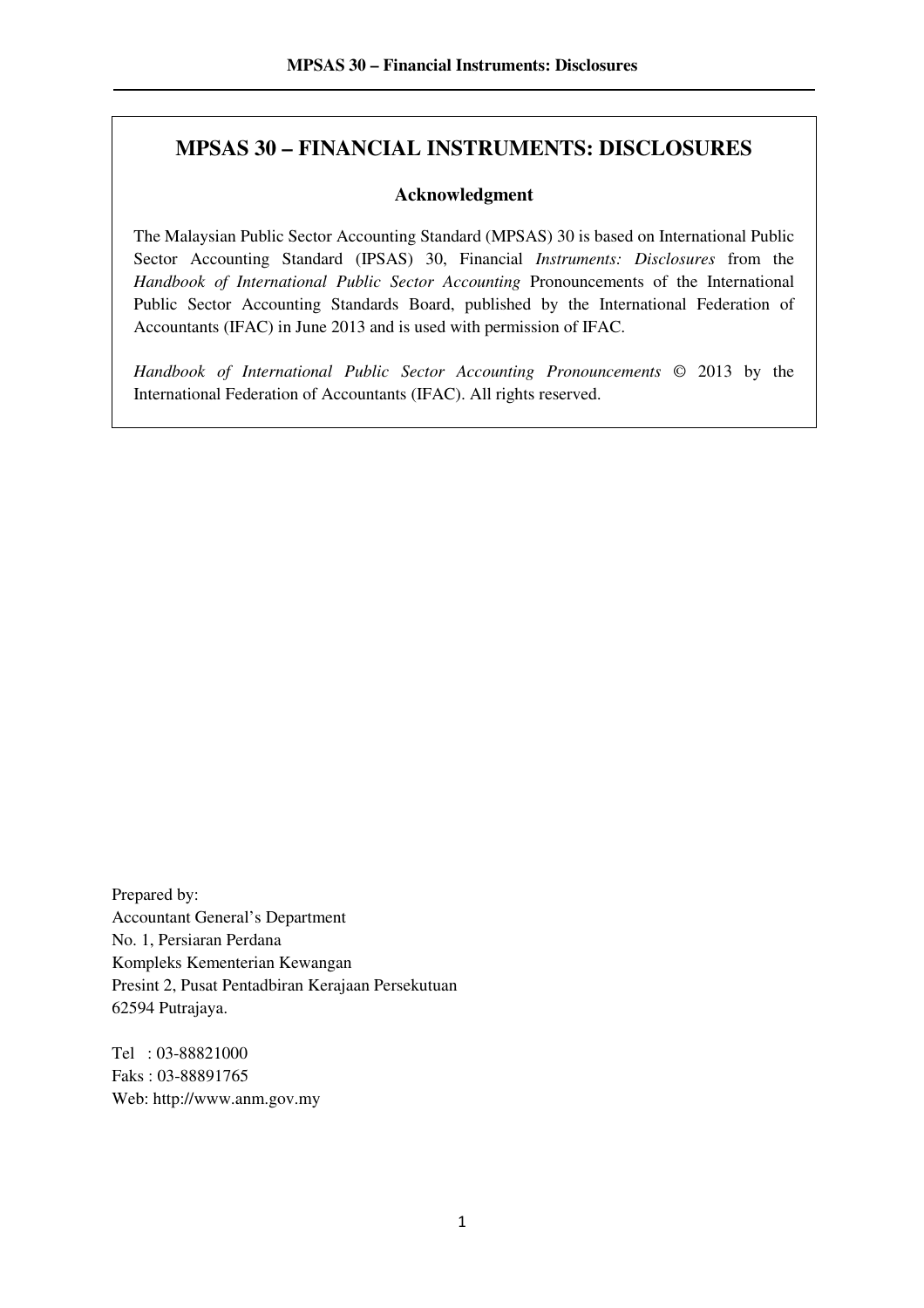# **MPSAS 30 – FINANCIAL INSTRUMENTS: DISCLOSURES**

# **CONTENTS**

|                                                                            | Paragraph |
|----------------------------------------------------------------------------|-----------|
|                                                                            | $1-2$     |
|                                                                            | $3 - 7$   |
|                                                                            | 8         |
|                                                                            | 9         |
| Significance of Financial Instruments for Financial Position and Financial | 10-37     |
|                                                                            | $11 - 23$ |
|                                                                            | 11        |
| Financial Assets or Financial Liabilities at Fair Value through Surplus    |           |
|                                                                            | $12 - 14$ |
|                                                                            | $15-16$   |
|                                                                            | 17        |
|                                                                            | 18-19     |
|                                                                            | 20        |
|                                                                            |           |
| Compound Financial Instruments with Multiple Embedded                      |           |
|                                                                            | 21        |
|                                                                            | $22 - 23$ |
|                                                                            | 24        |
|                                                                            | 24        |
|                                                                            | 25-37     |
|                                                                            | 25        |
|                                                                            | $26 - 28$ |
|                                                                            | 29-36     |
|                                                                            | 37        |
|                                                                            | 38-49     |
|                                                                            | 40        |
|                                                                            | 41-49     |
|                                                                            | 43-45     |
| Financial Assets that are Either Past Due or Impaired                      | 44        |
| Collateral and Other Credit Enhancements Obtained                          | 45        |
|                                                                            | 46        |
|                                                                            | 47-49     |
|                                                                            | 47-48     |
|                                                                            | 49        |
|                                                                            | 50-53     |
|                                                                            | 54        |
| Appendix A: Application Guidance                                           |           |
| <b>Implementation Guidance</b>                                             |           |
| Comparison with IPSAS 30                                                   |           |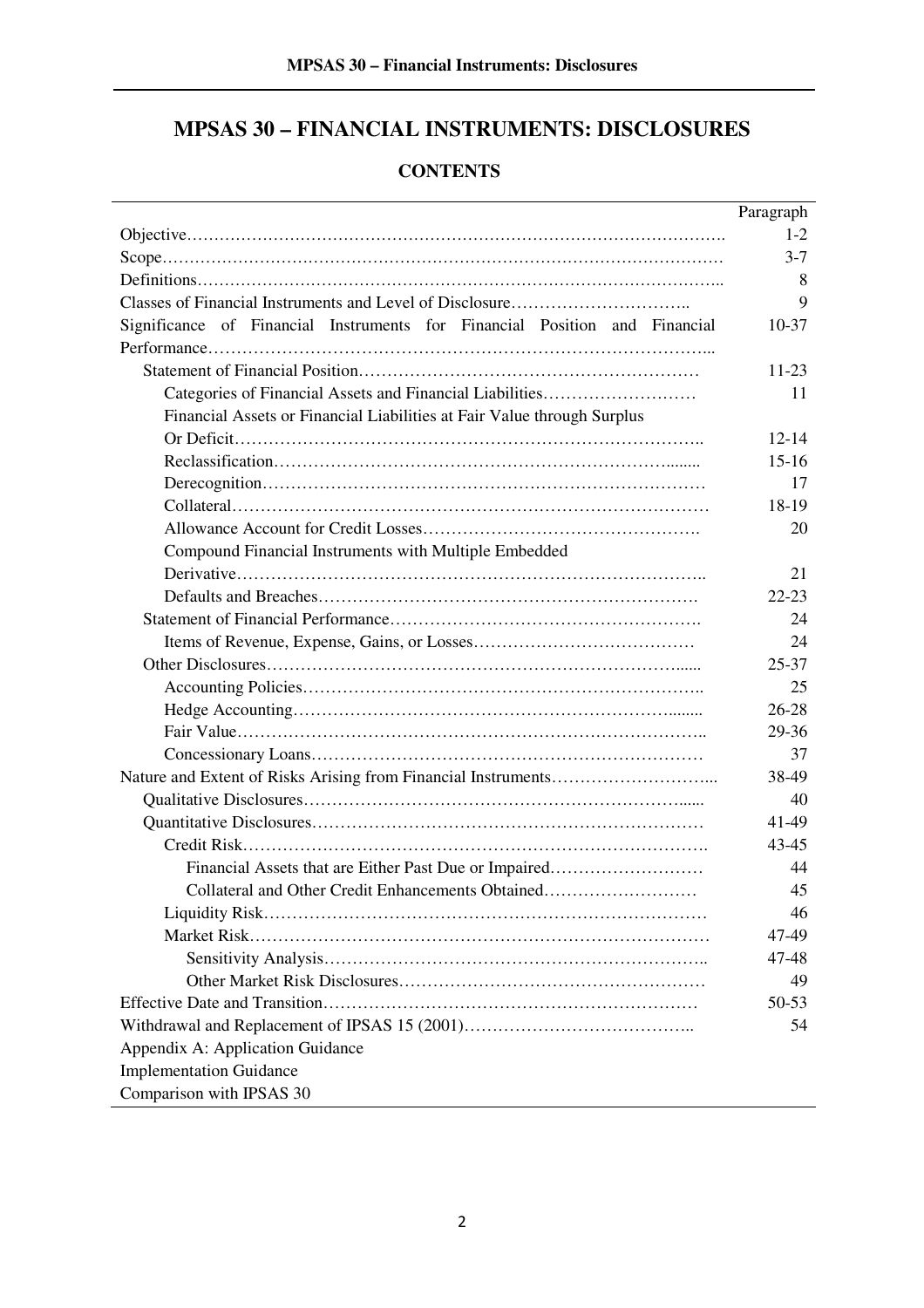Malaysian Public Sector Accounting Standard 30, Financial *Instruments: Disclosures* is set out in paragraphs 1-54. All the paragraphs have equal authority. MPSAS 30 should be read in the context of its objective and the *Preface to Malaysian Public Sector Accounting Standards.* MPSAS 3, *Accounting Policies, Changes in Accounting Estimates and Errors,* provides a basis for selecting and applying accounting policies in the absence of explicit guidance.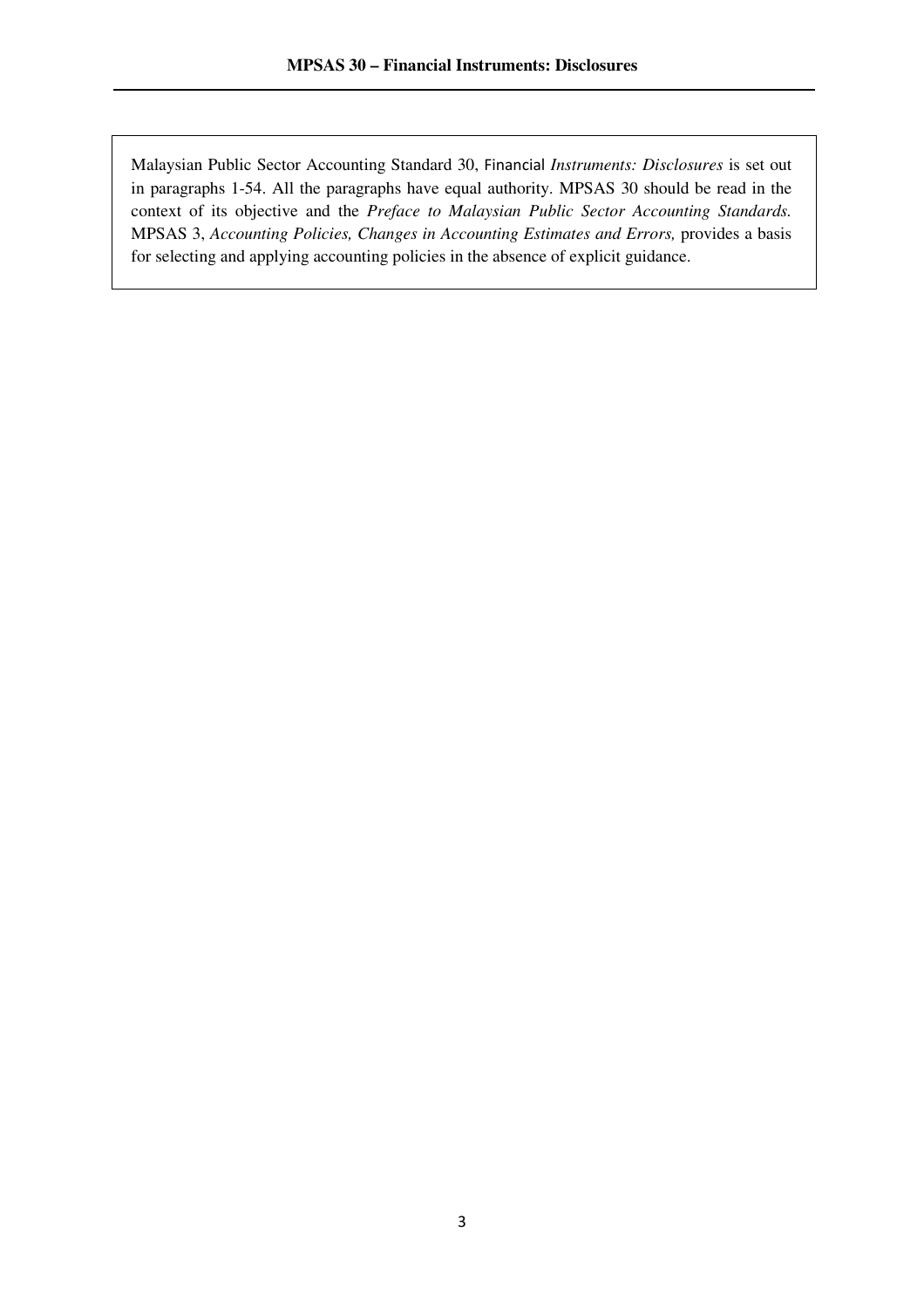# **Objective**

- 1. The objective of this Standard is to require entities to provide disclosures in their financial statements that enable users to evaluate:
	- (a) The significance of financial instruments for the entity's financial position and performance; and
	- (b) The nature and extent of risks arising from financial instruments to which the entity is exposed during the period and at the end of the reporting period, and how the entity manages those risks.
- 2. The principles in this Standard complement the principles for recognizing, measuring, and presenting financial assets and financial liabilities in MPSAS 28, *Financial Instruments: Presentation* and MPSAS 29, *Financial Instruments: Recognition and Measurement*.

# **Scope**

- 3. **This Standard shall be applied by all entities to all types of financial instruments, except:** 
	- (a) **Those interests in controlled entities, associates, or joint ventures that are accounted for in accordance with MPSAS 6,** *Consolidated and Separate Financial Statements***, MPSAS 7,** *Investments in Associates***, or MPSAS 8,** *Interests in Joint Ventures***. However, in some cases, MPSAS 6, MPSAS 7, or MPSAS 8 permits an entity to account for an interest in a controlled entity, associate, or joint venture using MPSAS 29; in those cases, entities shall apply the requirements of this Standard. Entities shall also apply this Standard to all derivatives linked to interests in controlled entities, associates, or joint ventures unless the derivative meets the definition of an equity instrument in MPSAS 28.**
	- (b) **Employers' rights and obligations arising from employee benefit plans, to which MPSAS 25,** *Employee Benefits* **applies.**
	- (c) **Rights and obligations arising under insurance contracts. However, this Standard applies to:** 
		- (i) **Derivatives that are embedded in insurance contracts if MPSAS 29 requires the entity to account for them separately; and**
		- (ii) **An issuer of financial guarantee contracts if the issuer applies MPSAS 29 in recognizing and measuring the contracts, but shall apply the relevant international or national accounting standard dealing with insurance contracts if the issuer elects to apply those standards in recognizing and measuring them.**

**In addition to (i) and (ii) above, an entity may apply this Standard to insurance contracts which involve the transfer of financial risk.**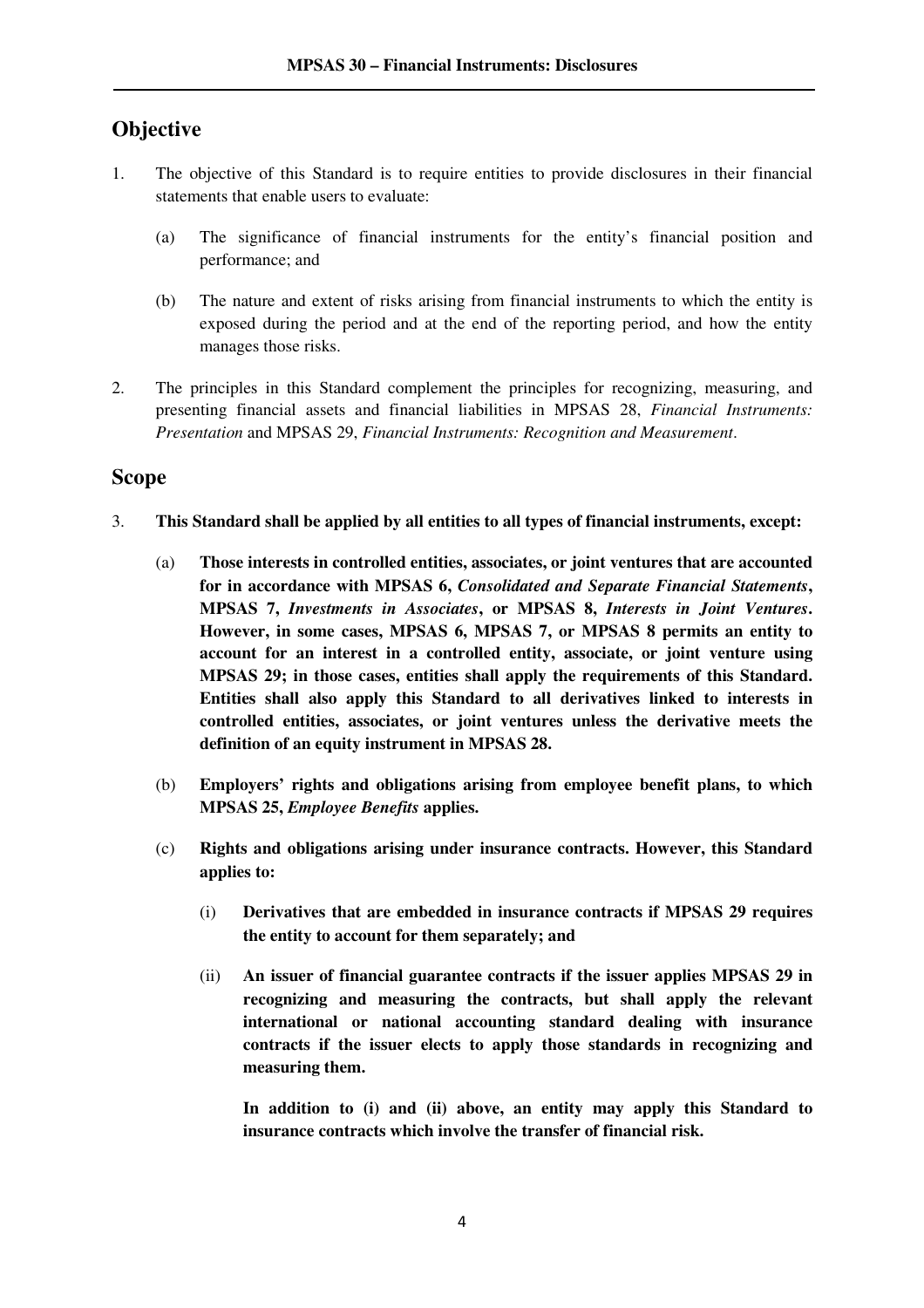- (d) **Financial instruments, contracts, and obligations under share-based payment transactions to which the relevant international or national accounting standard dealing with share-based payment applies, except for contracts within the scope of paragraphs 4 - 6 of MPSAS 29, to which that Standard applies.**
- (e) **Instruments that are required to be classified as equity instruments in accordance with paragraphs 15 and 16 or paragraphs 17 and 18 of MPSAS 28.**
- 4. This Standard applies to recognized and unrecognized financial instruments. Recognized financial instruments include financial assets and financial liabilities that are within the scope of MPSAS 29. Unrecognized financial instruments include some financial instruments that, although outside the scope of MPSAS 29, are within the scope of this Standard (such as some loan commitments).
- 5. This Standard applies to contracts to buy or sell a non-financial item that are within the scope of MPSAS 29 (see paragraphs 4 - 6 of MPSAS 29).
- 6. **This Standard applies to all public sector entities other than Government Business Enterprises (GBEs).**
- 7. The *Preface to Malaysian Public Sector Accounting Standards* issued by the Accountant General's Department explains that GBEs apply approved accounting standards issued by the Malaysian Accounting Standards Board (MASB). GBEs are defined in MPSAS 1, *Presentation of Financial Statements*.

# **Definitions**

8. **The following terms are used in this Standard with the meanings specified:** 

**Credit risk is the risk that one party to a financial instrument will cause a financial loss for the other party by failing to discharge an obligation.** 

**Currency risk is the risk that the fair value or future cash flows of a financial instrument will fluctuate because of changes in foreign exchange rates.** 

**Interest rate risk is the risk that the fair value or future cash flows of a financial instrument will fluctuate because of changes in market interest rates.** 

**Liquidity risk is the risk that an entity will encounter difficulty in meeting obligations associated with financial liabilities that are settled by delivering cash or another financial asset.** 

**Loans payable are financial liabilities, other than short-term trade payables on normal credit terms.** 

**Market risk is the risk that the fair value or future cash flows of a financial instrument will fluctuate because of changes in market prices. Market risk comprises three types of risk: currency risk, interest rate risk, and other price risk.**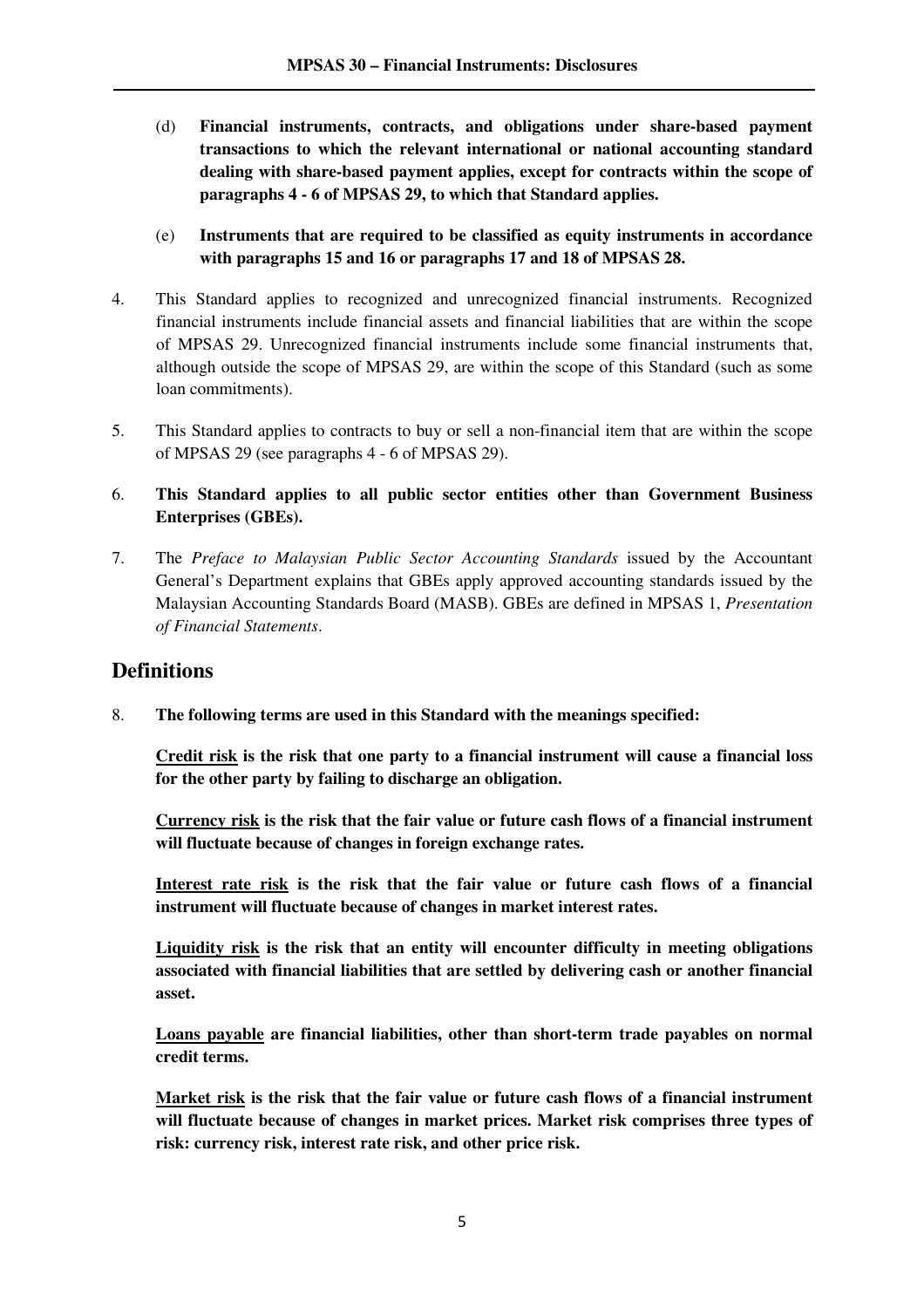**Other price risk is the risk that the fair value or future cash flows of a financial instrument will fluctuate because of changes in market prices (other than those arising from interest rate risk or currency risk), whether those changes are caused by factors specific to the individual financial instrument or its issuer, or factors affecting all similar financial instruments traded in the market.** 

**A financial asset is past due when a counterparty has failed to make a payment when contractually due.** 

**Terms defined in other MPSASs are used in this Standard with the same meaning as in those Standards, and are reproduced in the Glossary of Defined Terms published separately.** 

### **Classes of Financial Instruments and Level of Disclosure**

9. When this Standard requires disclosures by class of financial instrument, an entity shall group financial instruments into classes that are appropriate to the nature of the information disclosed and that take into account the characteristics of those financial instruments. An entity shall provide sufficient information to permit reconciliation to the line items presented in the statement of financial position.

# **Significance of Financial Instruments for Financial Position and Financial Performance**

10. **An entity shall disclose information that enables users of its financial statements to evaluate the significance of financial instruments for its financial position and performance.**

### **Statement of Financial Position**

### *Categories of Financial Assets and Financial Liabilities*

- 11. The carrying amounts of each of the following categories, as defined in MPSAS 29, shall be disclosed either in the statement of financial position or in the notes:
	- (a) Financial assets at fair value through surplus or deficit, showing separately:
		- (i) those designated as such upon initial recognition, and
		- (ii) those classified as held-for-trading in accordance with MPSAS 29;
	- (b) Held-to-maturity investments;
	- (c) Loans and receivables;
	- (d) Available-for-sale financial assets;
	- (e) Financial liabilities at fair value through surplus or deficit, showing separately:
		- (i) those designated as such upon initial recognition, and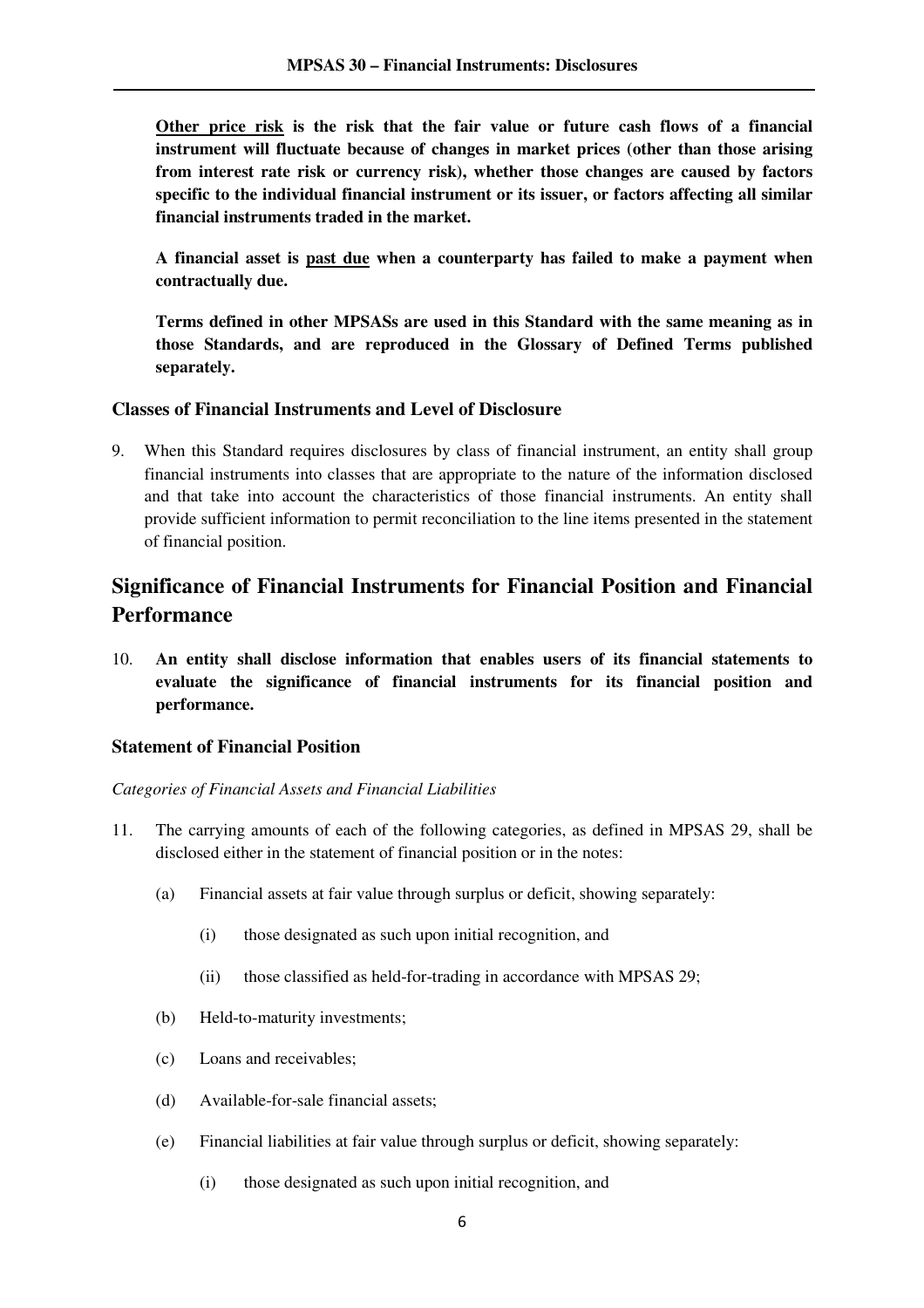- (ii) those classified as held-for-trading in accordance with MPSAS 29; and
- (f) Financial liabilities measured at amortized cost.

*Financial Assets or Financial Liabilities at Fair Value through Surplus or Deficit* 

- 12. If the entity has designated a loan or receivable (or group of loans or receivables) as at fair value through surplus or deficit, it shall disclose:
	- (a) The maximum exposure to credit risk (see paragraph 43(a)) of the loan or receivable (or group of loans or receivables) at the end of the reporting period.
	- (b) The amount by which any related credit derivatives or similar instruments mitigate that maximum exposure to credit risk.
	- (c) The amount of change, during the period and cumulatively, in the fair value of the loan or receivable (or group of loans or receivables) that is attributable to changes in the credit risk of the financial asset determined either:
		- (i) As the amount of change in its fair value that is not attributable to changes in market conditions that give rise to market risk; or
		- (ii) Using an alternative method the entity believes more faithfully represents the amount of change in its fair value that is attributable to changes in the credit risk of the asset.

Changes in market conditions that give rise to market risk include changes in an observed (benchmark) interest rate, commodity price, foreign exchange rate, or index of prices or rates.

- (d) The amount of the change in the fair value of any related credit derivatives or similar instruments that has occurred during the period and cumulatively since the loan or receivable was designated.
- 13. If the entity has designated a financial liability as at fair value through surplus or deficit in accordance with paragraph 10 of MPSAS 29, it shall disclose:
	- (a) The amount of change, during the period and cumulatively, in the fair value of the financial liability that is attributable to changes in the credit risk of that liability determined either:
		- (i) As the amount of change in its fair value that is not attributable to changes in market conditions that give rise to market risk (see Appendix A, paragraph AG4); or
		- (ii) Using an alternative method the entity believes more faithfully represents the amount of change in its fair value that is attributable to changes in the credit risk of the liability.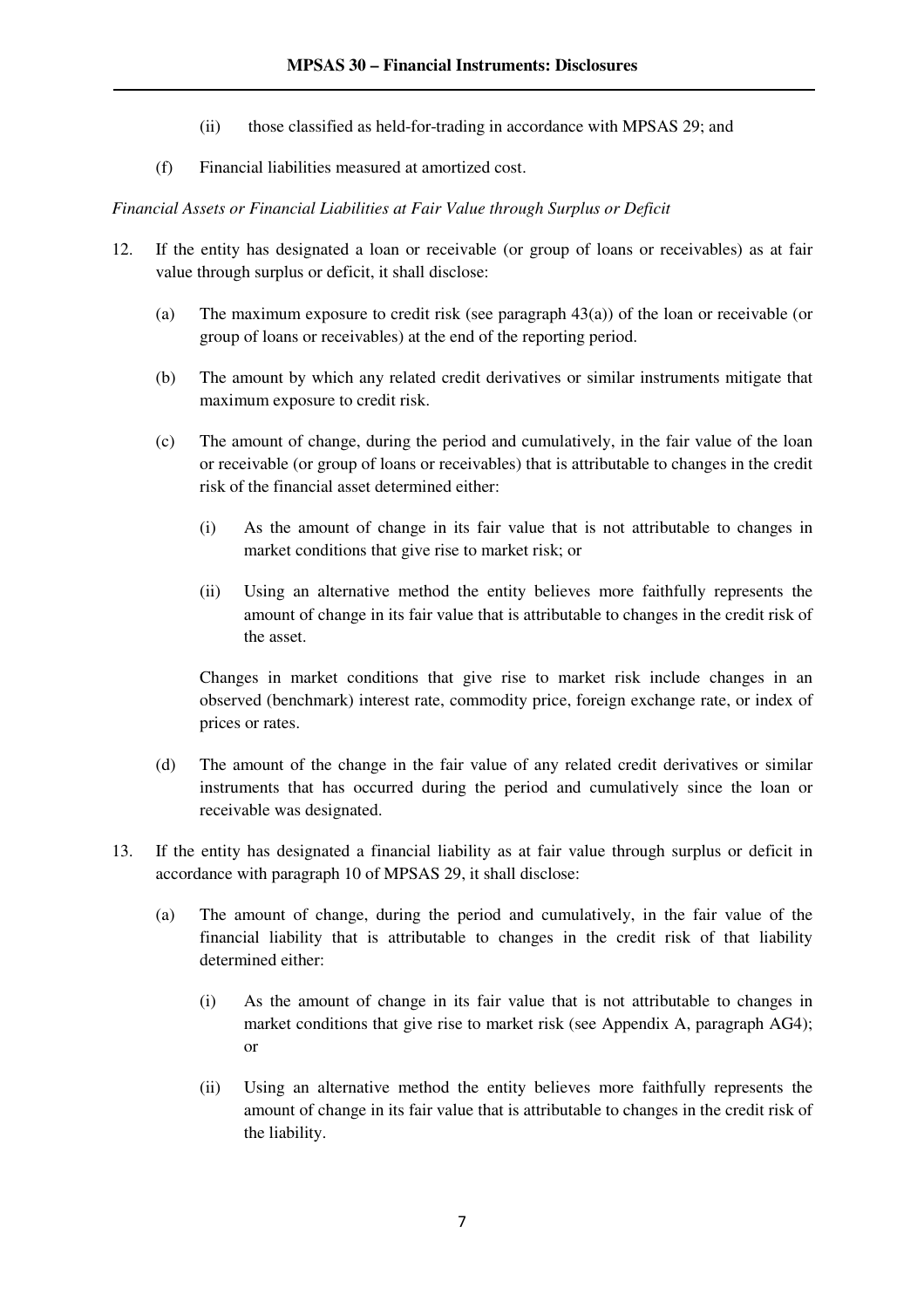Changes in market conditions that give rise to market risk include changes in a benchmark interest rate, the price of another entity's financial instrument, a commodity price, a foreign exchange rate, or an index of prices or rates. For contracts that include a unit-linking feature, changes in market conditions include changes in the performance of the related internal or external investment fund.

- (b) The difference between the financial liability's carrying amount and the amount the entity would be contractually required to pay at maturity to the holder of the obligation.
- 14. The entity shall disclose:
	- (a) The methods used to comply with the requirements in paragraphs  $12(c)$  and  $13(a)$ .
	- (b) If the entity believes that the disclosure it has given to comply with the requirements in paragraph 12(c) or 13(a) does not faithfully represent the change in the fair value of the financial asset or financial liability attributable to changes in its credit risk, the reasons for reaching this conclusion and the factors it believes are relevant.

### *Reclassification*

- 15. If the entity has reclassified a financial asset (in accordance with paragraphs 60–63 of MPSAS 29) as one measured:
	- (a) At cost or amortized cost, rather than at fair value; or
	- (b) At fair value, rather than at cost or amortized cost;

it shall disclose the amount reclassified into and out of each category and the reason for that reclassification.

- 16. If the entity has reclassified a financial asset out of the fair value through surplus or deficit category in accordance with paragraph 55 or 57 of MPSAS 29 or out of the available-for-sale category in accordance with paragraph 58 of MPSAS 29, it shall disclose:
	- (a) The amount reclassified into and out of each category;
	- (b) For each reporting period until derecognition, the carrying amounts and fair values of all financial assets that have been reclassified in the current and previous reporting periods;
	- (c) If a financial asset was reclassified in accordance with paragraph 55 of MPSAS 29, the rare situation, and the facts and circumstances indicating that the situation was rare;
	- (d) For the reporting period when the financial asset was reclassified, the fair value gain or loss on the financial asset recognized in surplus or deficit or in net assets/equity in that reporting period and in the previous reporting period;
	- (e) For each reporting period following the reclassification (including the reporting period in which the financial asset was reclassified) until derecognition of the financial asset, the fair value gain or loss that would have been recognized in surplus or deficit or in net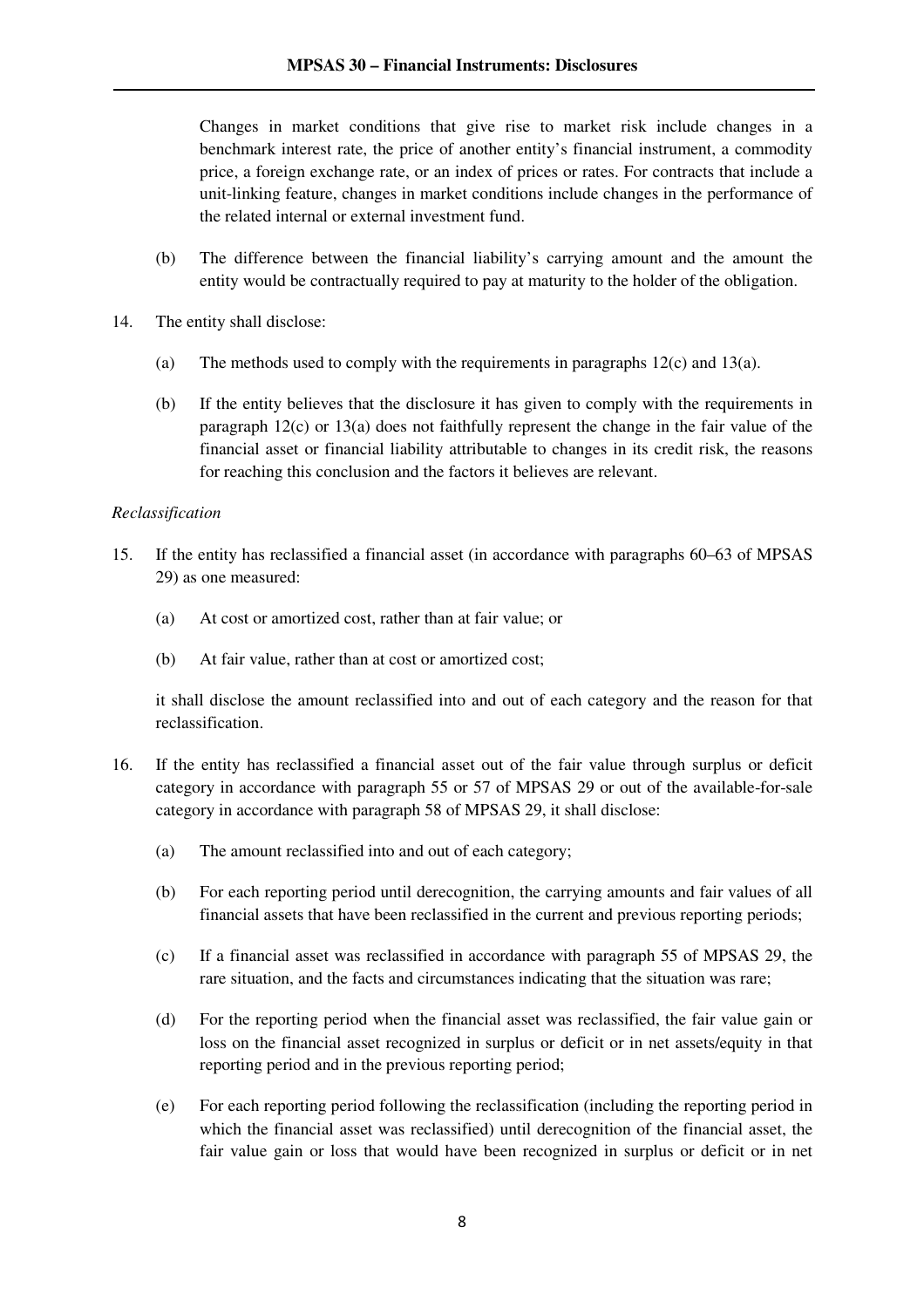assets/equity if the financial asset had not been reclassified, and the gain, loss, revenue, and expense recognized in surplus or deficit; and

(f) The effective interest rate and estimated amounts of cash flows the entity expects to recover, as at the date of reclassification of the financial asset.

### *Derecognition*

- 17. An entity may have transferred financial assets in such a way that part or all of the financial assets do not qualify for derecognition (see paragraphs 17–39 of MPSAS 29). The entity shall disclose for each class of such financial assets:
	- (a) The nature of the assets;
	- (b) The nature of the risks and rewards of ownership to which the entity remains exposed;
	- (c) When the entity continues to recognize all of the assets, the carrying amounts of the assets, and of the associated liabilities; and
	- (d) When the entity continues to recognize the assets to the extent of its continuing involvement, the total carrying amount of the original assets, the amount of the assets that the entity continues to recognize, and the carrying amount of the associated liabilities.

### *Collateral*

- 18. An entity shall disclose:
	- (a) The carrying amount of financial assets it has pledged as collateral for liabilities or contingent liabilities, including amounts that have been reclassified in accordance with paragraph 39(a) of MPSAS 29; and
	- (b) The terms and conditions relating to its pledge.
- 19. When an entity holds collateral (of financial or non-financial assets) and is permitted to sell or repledge the collateral in the absence of default by the owner of the collateral, it shall disclose:
	- (a) The fair value of the collateral held;
	- (b) The fair value of any such collateral sold or repledged, and whether the entity has an obligation to return it; and
	- (c) The terms and conditions associated with its use of the collateral.

### *Allowance Account for Credit Losses*

20. When financial assets are impaired by credit losses and the entity records the impairment in a separate account (e.g., an allowance account used to record individual impairments or a similar account used to record a collective impairment of assets) rather than directly reducing the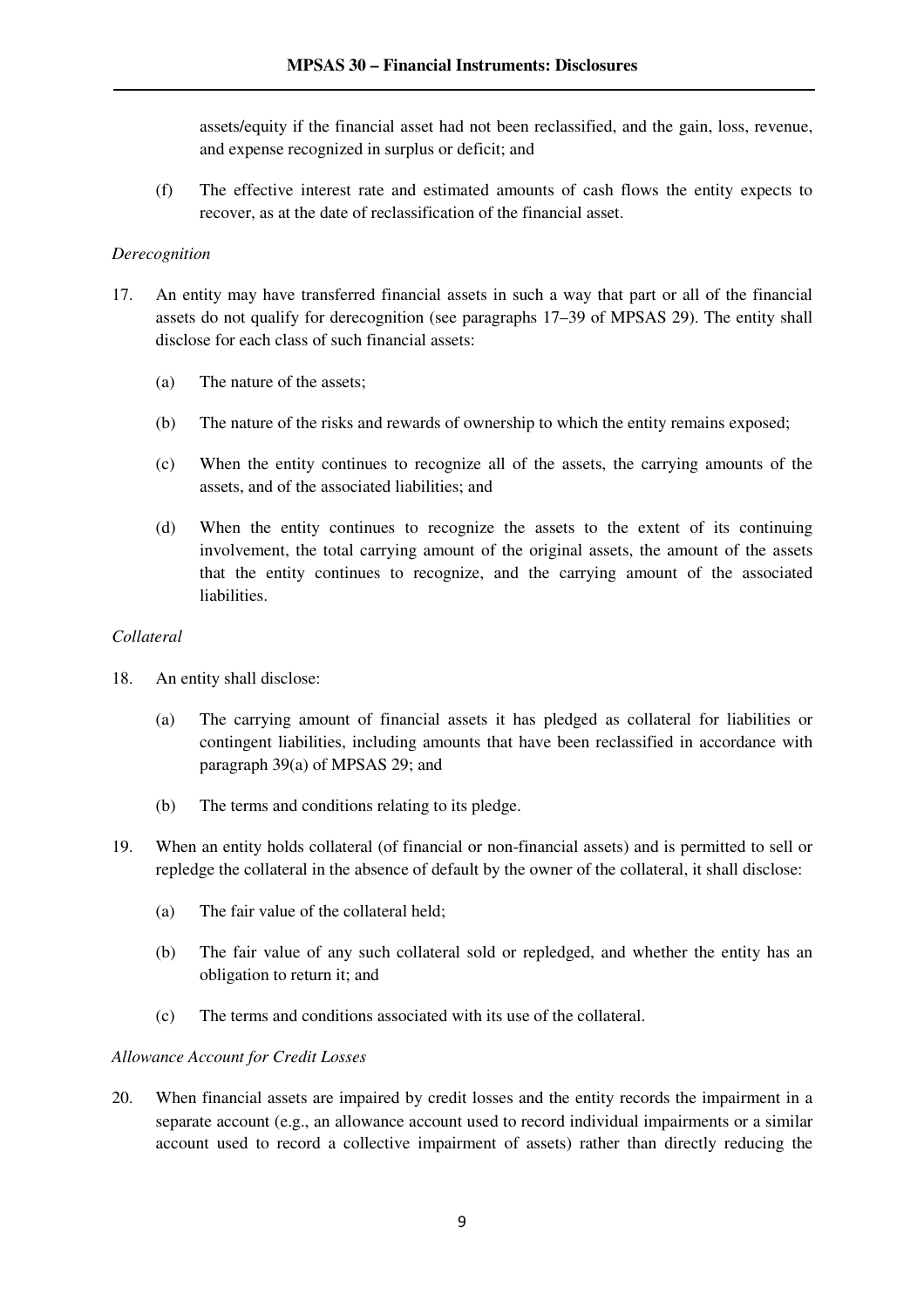carrying amount of the asset, it shall disclose a reconciliation of changes in that account during the period for each class of financial assets.

### *Compound Financial Instruments with Multiple Embedded Derivatives*

21. If an entity has issued an instrument that contains both a liability and an equity component (see paragraph 33 of MPSAS 28) and the instrument has multiple embedded derivatives whose values are interdependent (such as a callable convertible debt instrument), it shall disclose the existence of those features.

### *Defaults and Breaches*

- 22. For loans payable recognized at the end of the reporting period, an entity shall disclose:
	- (a) Details of any defaults during the period of principal, interest, sinking fund, or redemption terms of those loans payable;
	- (b) The carrying amount of the loans payable in default at the end of the reporting period; and
	- (c) Whether the default was remedied, or the terms of the loans payable were renegotiated, before the financial statements were authorized for issue.
- 23. If, during the period, there were breaches of loan agreement terms other than those described in paragraph 22, an entity shall disclose the same information as required by paragraph 22 if those breaches permitted the lender to demand accelerated repayment (unless the breaches were remedied, or the terms of the loan were renegotiated, on or before the end of the reporting period).

### **Statement of Financial Performance**

### *Items of Revenue, Expense, Gains, or Losses*

- 24. An entity shall disclose the following items of revenue, expense, gains, or losses either in the statement of financial performance or in the notes:
	- (a) Net gains or net losses on:
		- (i) Financial assets or financial liabilities at fair value through surplus or deficit, showing separately those on financial assets or financial liabilities designated as such upon initial recognition, and those on financial assets or financial liabilities that are classified as held for trading in accordance with MPSAS 29;
		- (ii) Available-for-sale financial assets, showing separately the amount of gain or loss recognized in net assets/equity during the period and the amount reclassified from net assets/equity and recognized directly in surplus or deficit for the period;
		- (iii) Held-to-maturity investments;
		- (iv) Loans and receivables; and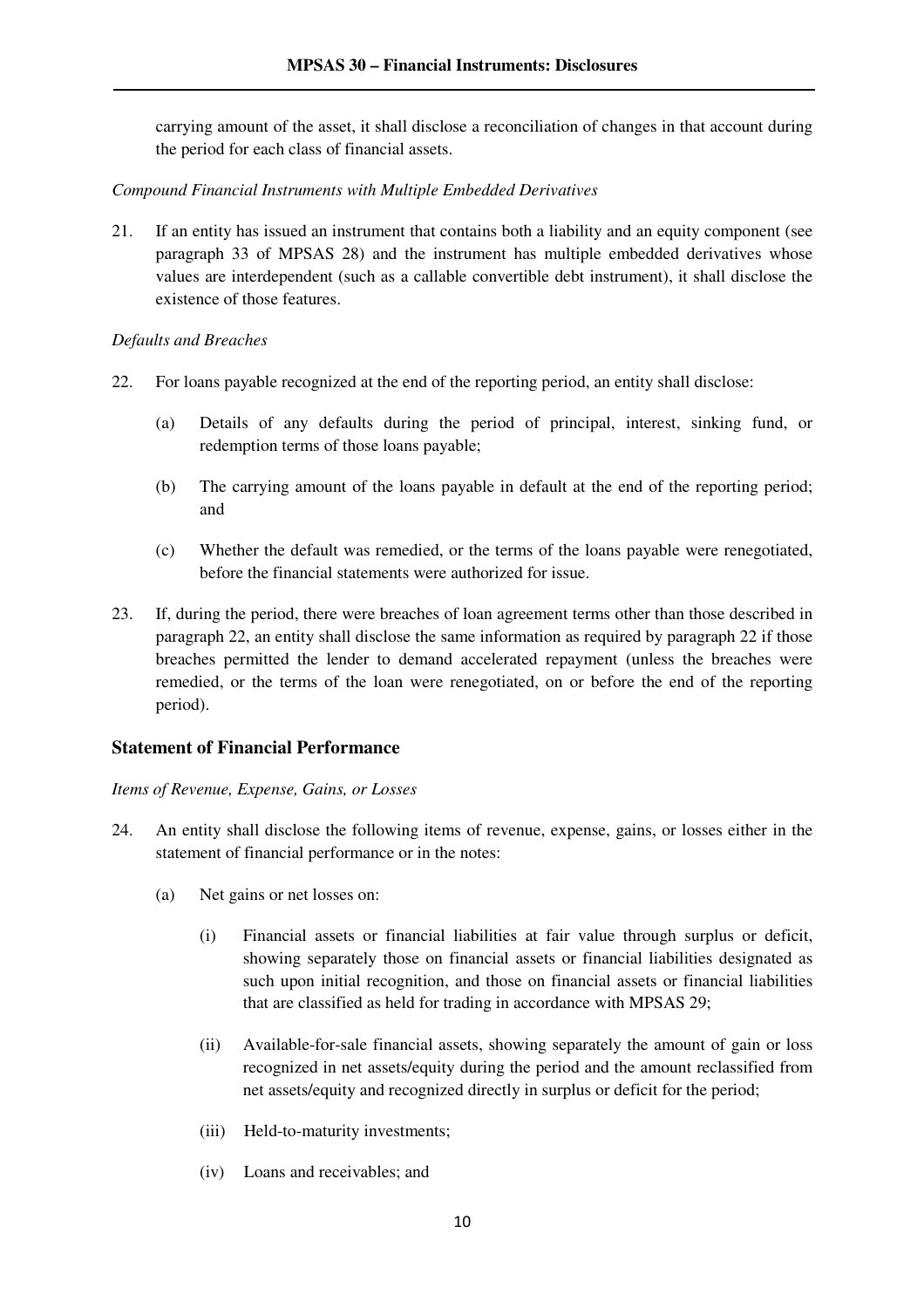- (v) Financial liabilities measured at amortized cost;
- (b) Total interest revenue and total interest expense (calculated using the effective interest method) for financial assets or financial liabilities that are not at fair value through surplus or deficit;
- (c) Fee revenue and expense (other than amounts included in determining the effective interest rate) arising from:
	- (i) Financial assets or financial liabilities that are not at fair value through surplus or deficit; and
	- (ii) Trust and other fiduciary activities that result in the holding or investing of assets on behalf of individuals, trusts, retirement benefit plans, and other institutions;
- (d) Interest revenue on impaired financial assets accrued in accordance with paragraph AG126 of MPSAS 29; and
- (e) The amount of any impairment loss for each class of financial asset.

### **Other Disclosures**

#### *Accounting Policies*

25. In accordance with paragraph 132 of MPSAS 1, an entity discloses, in the summary of significant accounting policies, the measurement basis (or bases) used in preparing the financial statements and the other accounting policies used that are relevant to an understanding of the financial statements.

### *Hedge Accounting*

- 26. An entity shall disclose the following separately for each type of hedge described in MPSAS 29 (i.e., fair value hedges, cash flow hedges, and hedges of net investments in foreign operations):
	- (a) A description of each type of hedge;
	- (b) A description of the financial instruments designated as hedging instruments and their fair values at the end of the reporting period; and
	- (c) The nature of the risks being hedged.
- 27. For cash flow hedges, an entity shall disclose:
	- (a) The periods when the cash flows are expected to occur and when they are expected to affect surplus or deficit;
	- (b) A description of any forecast transaction for which hedge accounting had previously been used, but which is no longer expected to occur;
	- (c) The amount that was recognized in net assets/equity during the period;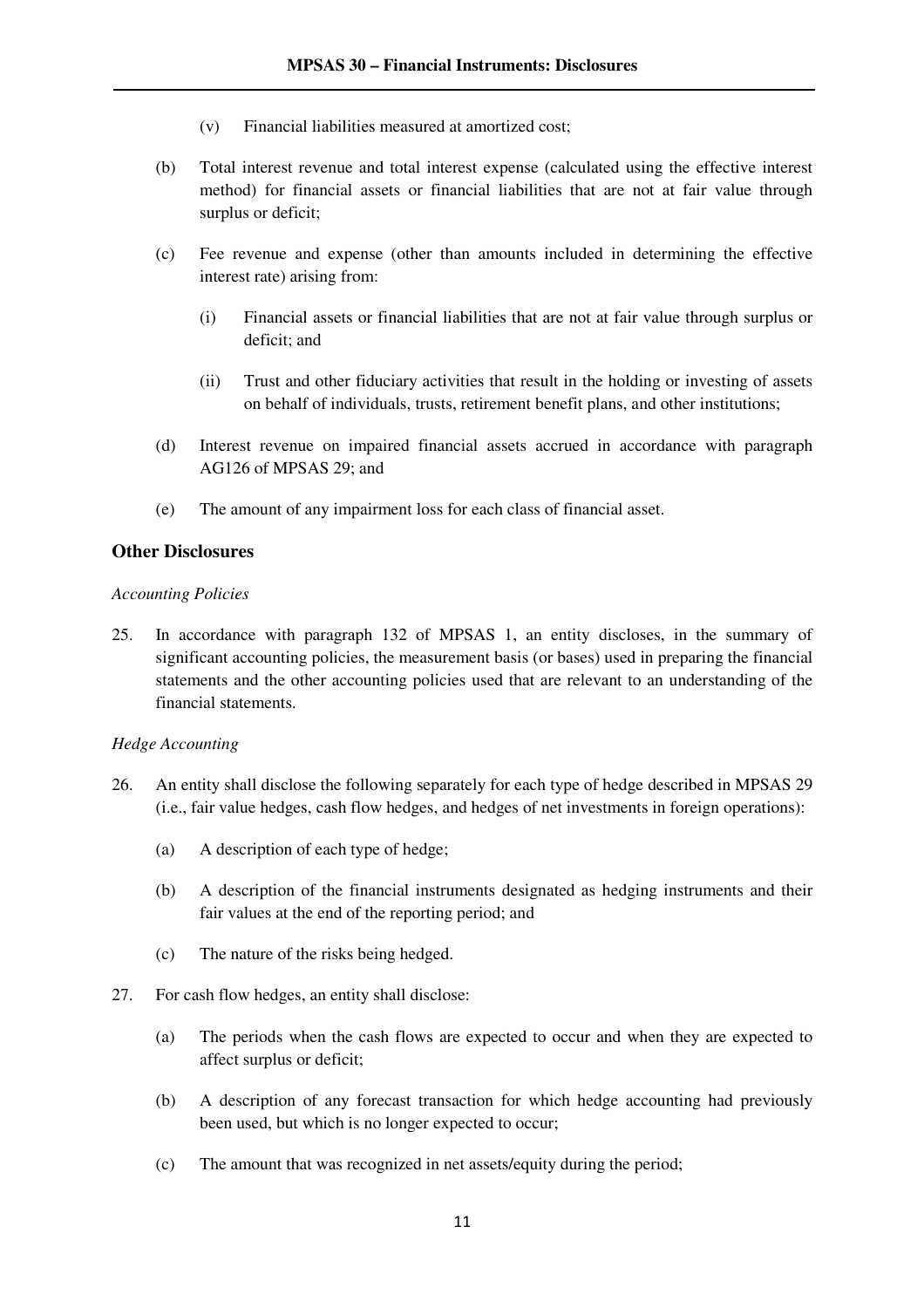- (d) The amount that was reclassified from net assets/equity and included in surplus or deficit for the period, showing the amount included in each line item in the statement of financial performance; and
- (e) The amount that was removed from net assets/equity during the period and included in the initial cost or other carrying amount of a non-financial asset or non-financial liability whose acquisition or incurrence was a hedged highly probable forecast transaction.
- 28. An entity shall disclose separately:
	- (a) In fair value hedges, gains or losses:
		- (i) On the hedging instrument; and
		- (ii) On the hedged item attributable to the hedged risk.
	- (b) The ineffectiveness recognized in surplus or deficit that arises from cash flow hedges; and
	- (c) The ineffectiveness recognized in surplus or deficit that arises from hedges of net investments in foreign operations.

### *Fair Value*

- 29. Except as set out in paragraph 35 for each class of financial assets and financial liabilities (see paragraph 9), an entity shall disclose the fair value of that class of assets and liabilities in a way that permits it to be compared with its carrying amount.
- 30. In disclosing fair values, an entity shall group financial assets and financial liabilities into classes, but shall offset them only to the extent that their carrying amounts are offset in the statement of financial position.
- 31. An entity shall disclose for each class of financial instruments the methods and, when a valuation technique is used, the assumptions applied in determining fair values of each class of financial assets or financial liabilities. For example, if applicable, an entity discloses information about the assumptions relating to prepayment rates, rates of estimated credit losses, and interest rates or discount rates. If there has been a change in valuation technique, the entity shall disclose that change and the reasons for making it.
- 32. To make the disclosures required by paragraph 33 an entity shall classify fair value measurements using a fair value hierarchy that reflects the significance of the inputs used in making the measurements. The fair value hierarchy shall have the following levels:
	- (a) Quoted prices (unadjusted) in active markets for identical assets or liabilities (Level 1);
	- (b) Inputs other than quoted prices included within Level 1 that are observable for the asset or liability, either directly (i.e., as price) or indirectly (i.e., derived from prices) (Level 2); and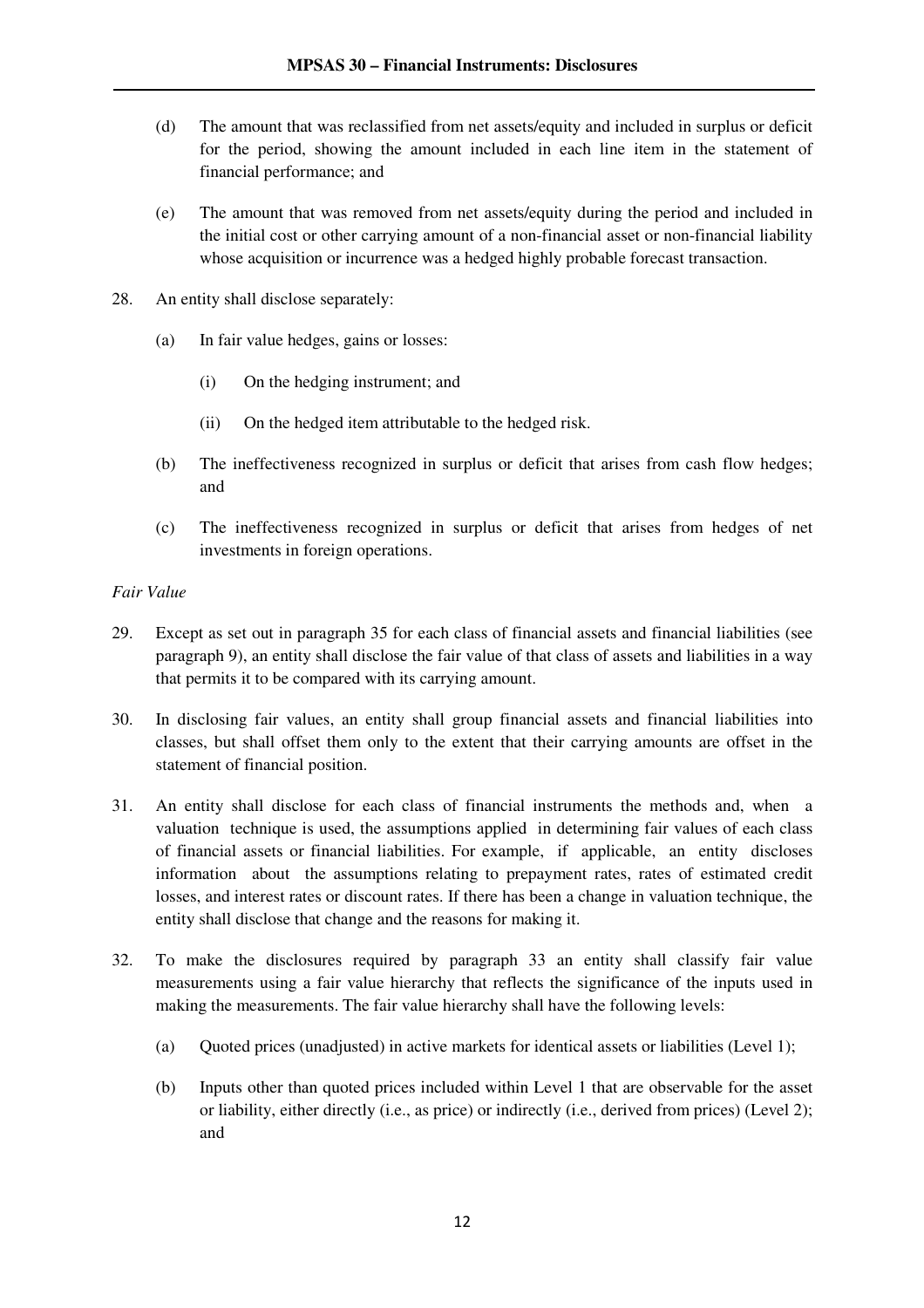(c) Inputs for the asset or liability that are not based on observable market data (unobservable inputs) (Level 3).

The level in the fair value hierarchy within which the fair value measurement is categorized in its entirety shall be determined on the basis of the lowest level input that is significant to the fair value measurement in its entirety. For this purpose, the significance of an input is assessed against the fair value measurement in its entirety. If a fair value measurement uses observable inputs that require significant adjustment based on unobservable inputs, that measurement is a Level 3 measurement. Assessing the significance of a particular input to the fair value measurement in its entirety requires judgment, considering factors specific to the asset or liability.

- 33. For fair value measurements recognized in the statement of financial position an entity shall disclose for each class of financial instruments:
	- (a) The level in the fair value hierarchy into which the fair value measurements are categorized in their entirety, segregating fair value measurements in accordance with the levels defined in paragraph 32.
	- (b) Any significant transfers between Level 1 and Level 2 of the fair value hierarchy and the reasons for those transfers. Transfers into each level shall be disclosed and discussed separately from transfers out of each level. For this purpose, significance shall be judged with respect to surplus or deficit, and total assets or total liabilities.
	- (c) For fair value measurements in Level 3, a reconciliation from the beginning balances to the ending balances, disclosing separately changes during the period attributable to the following:
		- (i) Total gains or losses for the period recognized in surplus or deficit, and a description of where they are presented in the statement of financial performance;
		- (ii) Total gains or losses recognized in net assets/equity;
		- (iii) Purchases, sales, issues, and settlements (each type of movement disclosed separately); and
		- (iv) Transfers into or out of Level 3 (e.g., transfers attributable to changes in the observability of market data) and the reasons for those transfers. For significant transfers, transfers into Level 3 shall be disclosed and discussed separately from transfers out of Level 3.
	- (d) The amount of total gains or losses for the period in (c)(i) above included in surplus or deficit that are attributable to gains or losses relating to those assets and liabilities held at the end of the reporting period and a description of where those gains or losses are presented in the statement of financial performance.
	- (e) For fair value measurements in Level 3, if changing one or more of the inputs to reasonably possible alternative assumptions would change fair value significantly, the entity shall state that fact and disclose the effect of those changes. The entity shall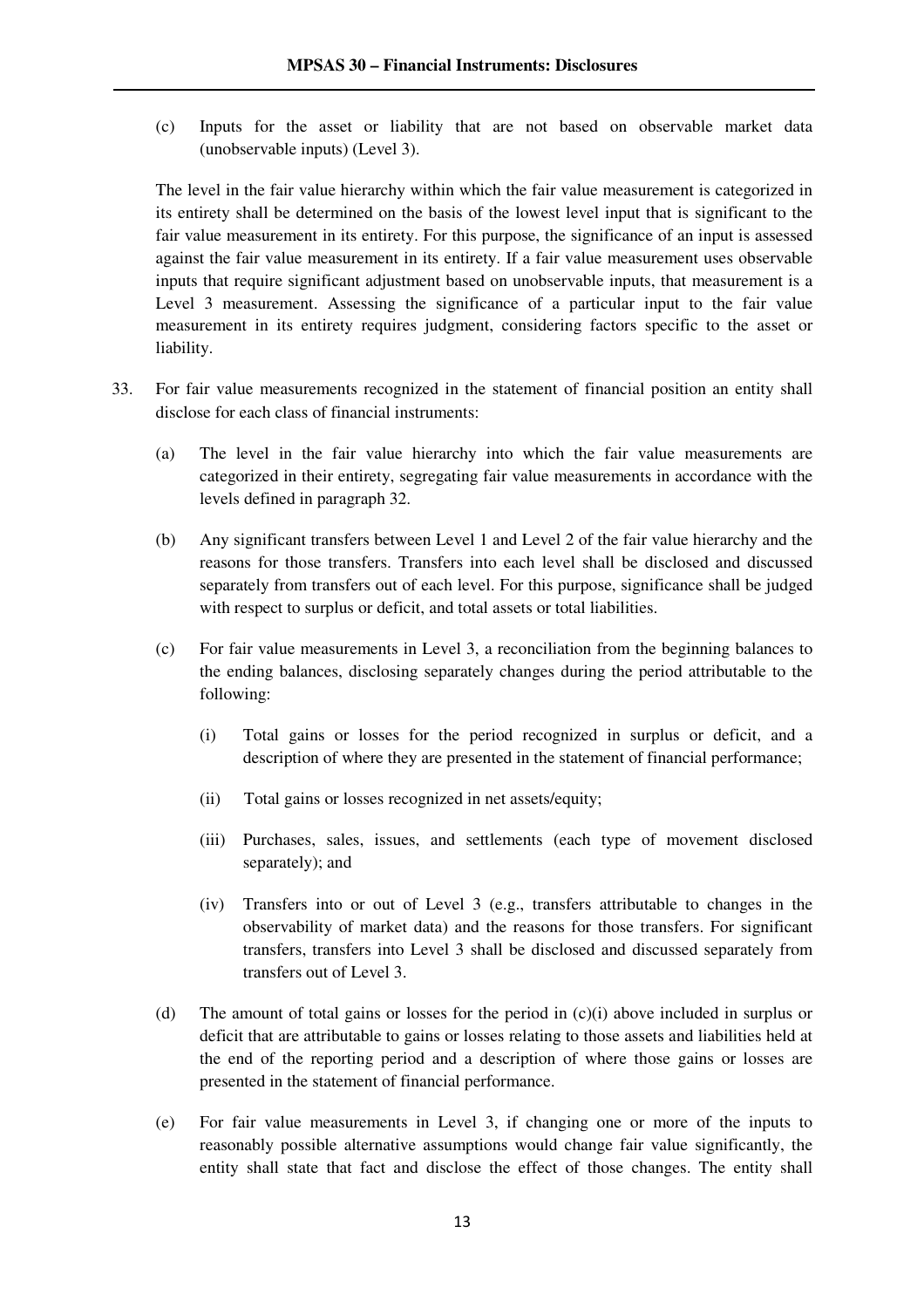disclose how the effect of a change to a reasonably possible alternative assumption was calculated. For this purpose, significance shall be judged with respect to surplus or deficit, and total assets or total liabilities, or, when changes in fair value are recognized in net assets/equity, total equity.

An entity shall present the quantitative disclosures required by this paragraph in tabular format unless another format is more appropriate.

- 34. If the market for a financial instrument is not active, an entity establishes its fair value using a valuation technique (see paragraphs AG106–AG112 of MPSAS 29). Nevertheless, the best evidence of fair value at initial recognition is the transaction price (i.e., the fair value of the consideration given or received), unless conditions described in paragraph AG108 of MPSAS 29 are met. It follows that there could be a difference between the fair value at initial recognition and the amount that would be determined at that date using the valuation technique. If such a difference exists, an entity shall disclose, by class of financial instrument:
	- (a) Its accounting policy for recognizing that difference in surplus or deficit to reflect a change in factors (including time) that market participants would consider in setting a price (see paragraph AG109 of MPSAS 29); and
	- (b) The aggregate difference yet to be recognized in surplus or deficit at the beginning and end of the period and a reconciliation of changes in the balance of this difference.
- 35. Disclosures of fair value are not required:
	- (a) When the carrying amount is a reasonable approximation of fair value, for example, for financial instruments such as short-term trade receivables and payables;
	- (b) For an investment in equity instruments that do not have a quoted market price in an active market, or derivatives linked to such equity instruments, that is measured at cost in accordance with MPSAS 29 because its fair value cannot be measured reliably; and
	- (c) For a contract containing a discretionary participation feature if the fair value of that feature cannot be measured reliably.
- 36. In the cases described in paragraph 35(b) and (c), an entity shall disclose information to help users of the financial statements make their own judgments about the extent of possible differences between the carrying amount of those financial assets or financial liabilities and their fair value, including:
	- (a) The fact that fair value information has not been disclosed for these instruments because their fair value cannot be measured reliably;
	- (b) A description of the financial instruments, their carrying amount, and an explanation of why fair value cannot be measured reliably;
	- (c) Information about the market for the instruments;
	- (d) Information about whether and how the entity intends to dispose of the financial instruments; and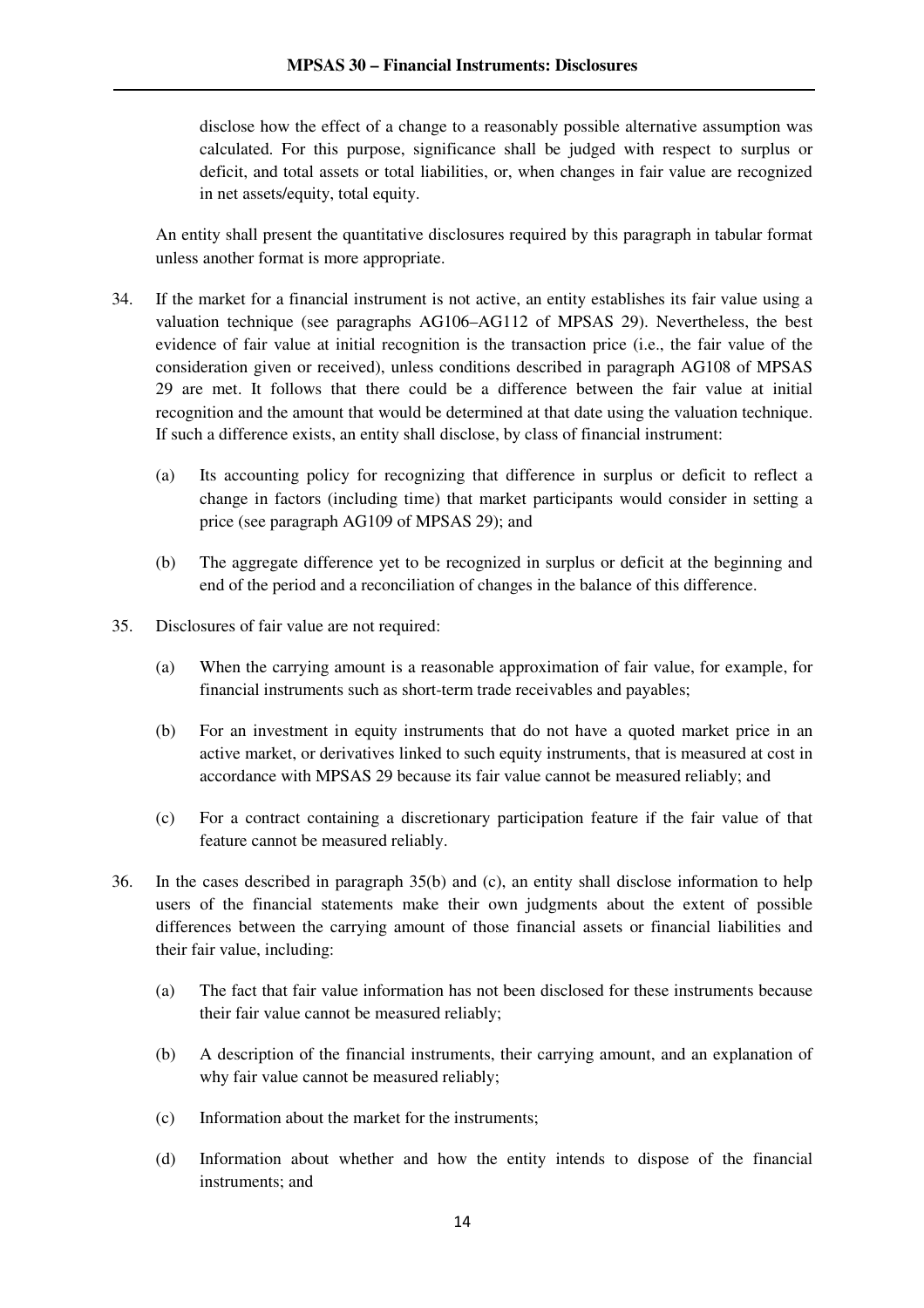(e) If financial instruments whose fair value previously could not be reliably measured are derecognized, that fact, their carrying amount at the time of derecognition, and the amount of gain or loss recognized.

### *Concessionary Loans*

- 37. Concessionary loans are granted by entities on below market terms. Examples of concessionary loans granted by entities include loans to developing countries, small farms, student loans granted to qualifying students for university or college education, and housing loans granted to low income families. For concessionary loans granted an entity shall disclose:
	- (a) A reconciliation between the opening and closing carrying amounts of the loans, including:
		- (i) Nominal value of new loans granted during the period;
		- (ii) The fair value adjustment on initial recognition;
		- (iii) Loans repaid during the period;
		- (iv) Impairment losses recognized;
		- (v) Any increase during the period in the discounted amount arising from the passage of time; and
		- (vi) Other changes.
	- (b) Nominal value of the loans at the end of the period;
	- (c) The purpose and terms of the various types of loans; and
	- (d) Valuation assumptions.

### **Nature and Extent of Risks Arising from Financial Instruments**

- 38. **An entity shall disclose information that enables users of its financial statements to evaluate the nature and extent of risks arising from financial instruments to which the entity is exposed at the end of the reporting period.**
- 39. The disclosures required by paragraphs 40 49 focus on the risks that arise from financial instruments and how they have been managed. These risks typically include, but are not limited to, credit risk, liquidity risk, and market risk.

### **Qualitative Disclosures**

- 40. For each type of risk arising from financial instruments, an entity shall disclose:
	- (a) The exposures to risk and how they arise;
	- (b) Its objectives, policies, and processes for managing the risk and the methods used to measure the risk; and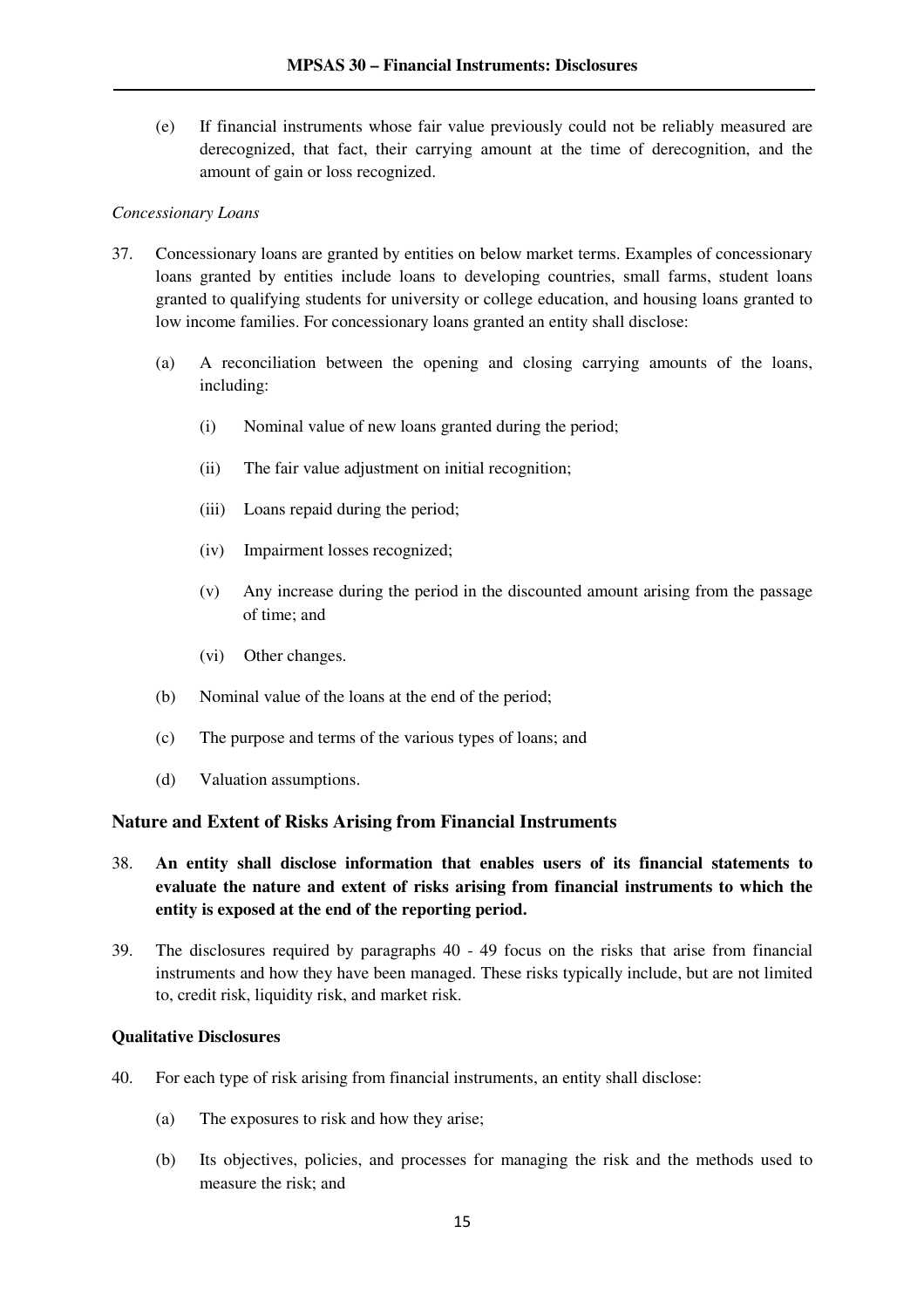(c) Any changes in (a) or (b) from the previous period.

# **Quantitative Disclosures**

- 41. For each type of risk arising from financial instruments, an entity shall disclose:
	- (a) Summary quantitative data about its exposure to that risk at the end of the reporting period. This disclosure shall be based on the information provided internally to key management personnel of the entity (as defined in MPSAS 20, *Related Party Disclosures*), for example, the entity's governing body or chief executive officer.
	- (b) The disclosures required by paragraphs 43–49, to the extent not provided in (a), unless the risk is not material (see paragraphs 45–47 of MPSAS 1 for a discussion of materiality).
	- (c) Concentrations of risk if not apparent from (a) and (b).
- 42. If the quantitative data disclosed as at the end of the reporting period are unrepresentative of an entity's exposure to risk during the period, an entity shall provide further information that is representative.

### *Credit Risk*

- 43. An entity shall disclose by class of financial instrument:
	- (a) The amount that best represents its maximum exposure to credit risk at the end of the reporting period without taking account of any collateral held or other credit enhancements (e.g., netting agreements that do not qualify for offset in accordance with MPSAS 28);
	- (b) In respect of the amount disclosed in (a), a description of collateral held as security and other credit enhancements;
	- (c) Information about the credit quality of financial assets that are neither past due nor impaired; and
	- (d) The carrying amount of financial assets that would otherwise be past due or impaired whose terms have been renegotiated.

### **Financial Assets that are Either Past Due or Impaired**

- 44. An entity shall disclose by class of financial asset:
	- (a) An analysis of the age of financial assets that are past due as at the end of the reporting period but not impaired;
	- (b) An analysis of financial assets that are individually determined to be impaired as at the end of the reporting period, including the factors the entity considered in determining that they are impaired; and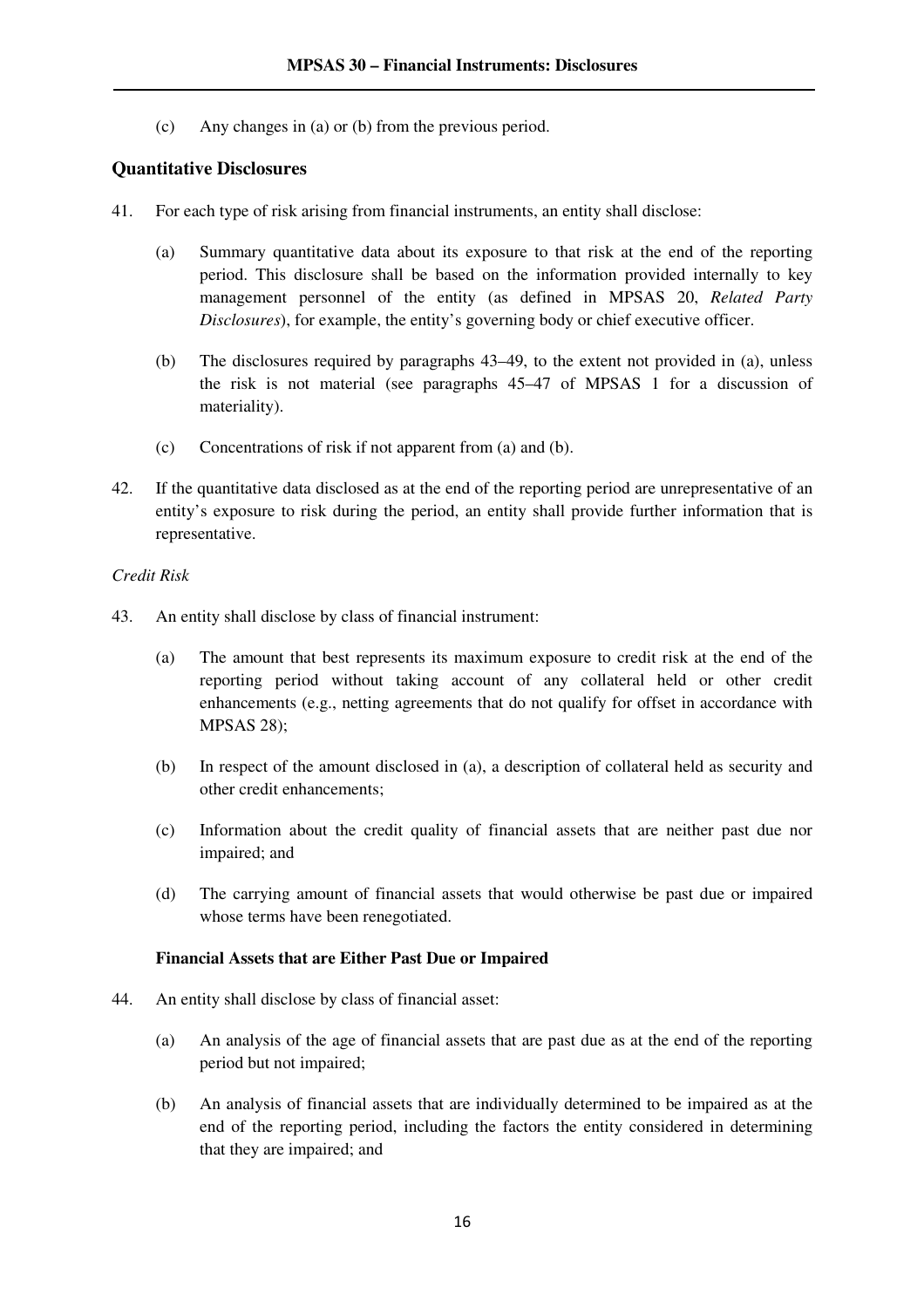(c) For the amounts disclosed in (a) and (b), a description of collateral held by the entity as security and other credit enhancements and, unless impracticable, an estimate of their fair value.

### **Collateral and Other Credit Enhancements Obtained**

- 45. When an entity obtains financial or non-financial assets during the period by taking possession of collateral it holds as security or calling on other credit enhancements (e.g., guarantees), and such assets meet the recognition criteria in other Standards, an entity shall disclose:
	- (a) The nature and carrying amount of the assets obtained; and
	- (b) When the assets are not readily convertible into cash, its policies for disposing of such assets or for using them in its operations.

### *Liquidity Risk*

- 46. An entity shall disclose:
	- (a) A maturity analysis for non-derivative financial liabilities (including issued financial guarantee contracts) that shows the remaining contractual maturities.
	- (b) A maturity analysis for derivative financial liabilities. The maturity analysis shall include the remaining contractual maturities for those derivative financial liabilities for which contractual maturities are essential for an understanding of the timing of the cash flows (see paragraph AG14).
	- (c) A description of how it manages the liquidity risk inherent in (a) and (b).

### *Market Risk*

### **Sensitivity Analysis**

- 47. Unless an entity complies with paragraph 48, it shall disclose:
	- (a) A sensitivity analysis for each type of market risk to which the entity is exposed at the end of the reporting period, showing how surplus or deficit and net assets/equity would have been affected by changes in the relevant risk variable that were reasonably possible at that date;
	- (b) The methods and assumptions used in preparing the sensitivity analysis; and
	- (c) Changes from the previous period in the methods and assumptions used, and the reasons for such changes.
- 48. If an entity prepares a sensitivity analysis, such as value-at-risk, that reflects interdependencies between risk variables (e.g., interest rates and exchange rates) and uses it to manage financial risks, it may use that sensitivity analysis in place of the analysis specified in paragraph 47. The entity shall also disclose: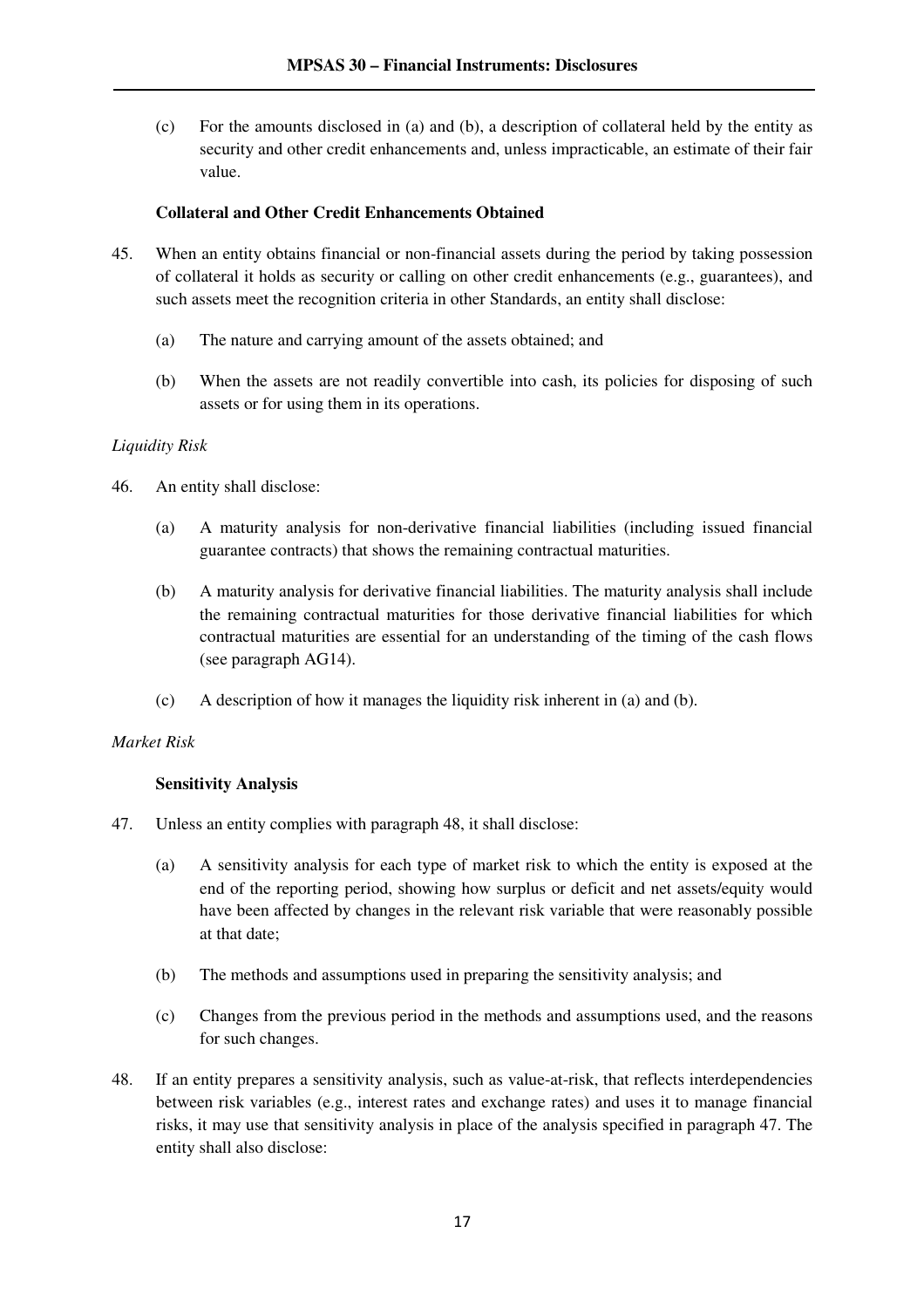- (a) An explanation of the method used in preparing such a sensitivity analysis, and of the main parameters and assumptions underlying the data provided; and
- (b) An explanation of the objective of the method used and of limitations that may result in the information not fully reflecting the fair value of the assets and liabilities involved.

### **Other Market Risk Disclosures**

49. When the sensitivity analyses disclosed in accordance with paragraph 47 or 48 are unrepresentative of a risk inherent in a financial instrument (e.g., because the year-end exposure does not reflect the exposure during the year), the entity shall disclose that fact and the reason it believes the sensitivity analyses are unrepresentative.

# **Effective Date and Transition**

- 50. **An entity shall apply this Standard for annual financial statements covering periods beginning on or after January 1, 2017. Earlier application is encouraged. If an entity applies this Standard for a period beginning before January 1, 2017, it shall disclose that fact.**
- 51. **An entity shall not apply this Standard before January 1, 2017, unless it also applies MPSAS 28 and MPSAS 29.**
- 52. If an entity applies this Standard for annual periods beginning before January 1, 2017, it need not present comparative information for the disclosures required by paragraphs 38–49 about the nature and extent of risks arising from financial instruments.
- 53. When an entity adopts the accrual basis of accounting as defined by MPSASs for financial reporting purposes subsequent to this effective date, this Standard applies to the entity's annual financial statements covering periods beginning on or after the date of adoption.

# **Withdrawal and Replacement of IPSAS 15 (2001)**

54. *Deleted.*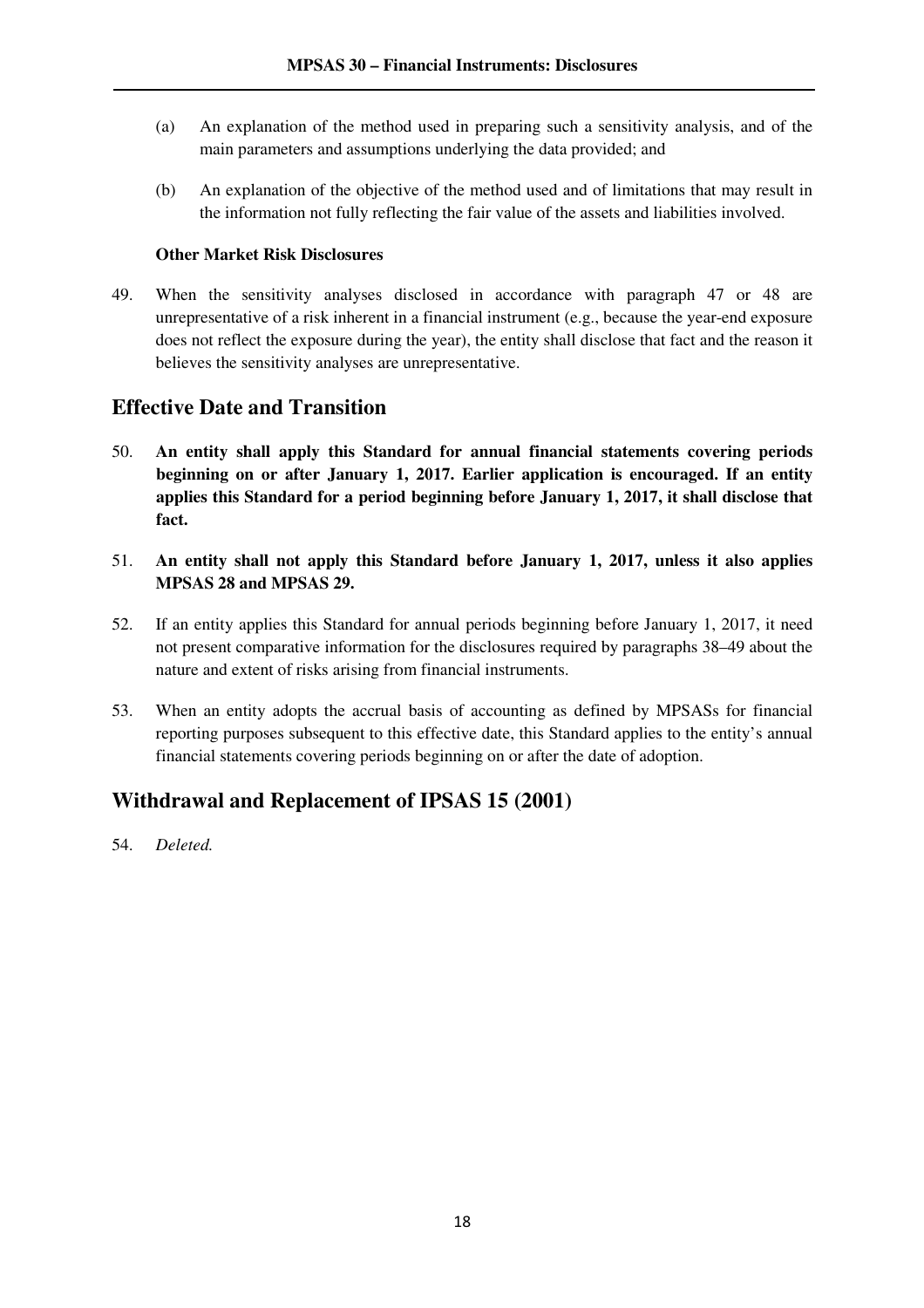# **Appendix A**

# **Application Guidance**

*This appendix is an integral part of MPSAS 30.* 

# **Classes of Financial Instruments and Level of Disclosure (paragraph 9)**

- AG1. Paragraph 9 requires an entity to group financial instruments into classes that are appropriate to the nature of the information disclosed and that take into account the characteristics of those financial instruments. The classes described in paragraph 9 are determined by the entity and are, thus, distinct from the categories of financial instruments specified in MPSAS 29 (which determine how financial instruments are measured and where changes in fair value are recognized).
- AG2. In determining classes of financial instrument, an entity shall, at a minimum:
	- (a) Distinguish instruments measured at amortized cost from those measured at fair value.
	- (b) Treat as a separate class or classes those financial instruments outside the scope of this Standard.
- AG3. An entity decides, in the light of its circumstances, how much detail it provides to satisfy the requirements of this Standard, how much emphasis it places on different aspects of the requirements and how it aggregates information to display the overall picture without combining information with different characteristics. It is necessary to strike a balance between overburdening financial statements with excessive detail that may not assist users of financial statements and obscuring important information as a result of too much aggregation. For example, an entity shall not obscure important information by including it among a large amount of insignificant detail. Similarly, an entity shall not disclose information that is so aggregated that it obscures important differences between individual transactions or associated risks.

### **Significance of Financial Instruments for Financial Position and Financial Performance**

*Financial Liabilities at Fair Value through Surplus or Deficit (paragraphs 13 and 14)* 

- AG4. If an entity designates a financial liability as at fair value through surplus or deficit, paragraph 13(a) requires it to disclose the amount of change in the fair value of the financial liability that is attributable to changes in the liability's credit risk. Paragraph  $13(a)(i)$  permits an entity to determine this amount as the amount of change in the liability's fair value that is not attributable to changes in market conditions that give rise to market risk. If the only relevant changes in market conditions for a liability are changes in an observed (benchmark) interest rate, this amount can be estimated as follows:
	- (a) First, the entity computes the liability's internal rate of return at the start of the period using the observed market price of the liability and the liability's contractual cash flows at the start of the period. It deducts from this rate of return the observed (benchmark)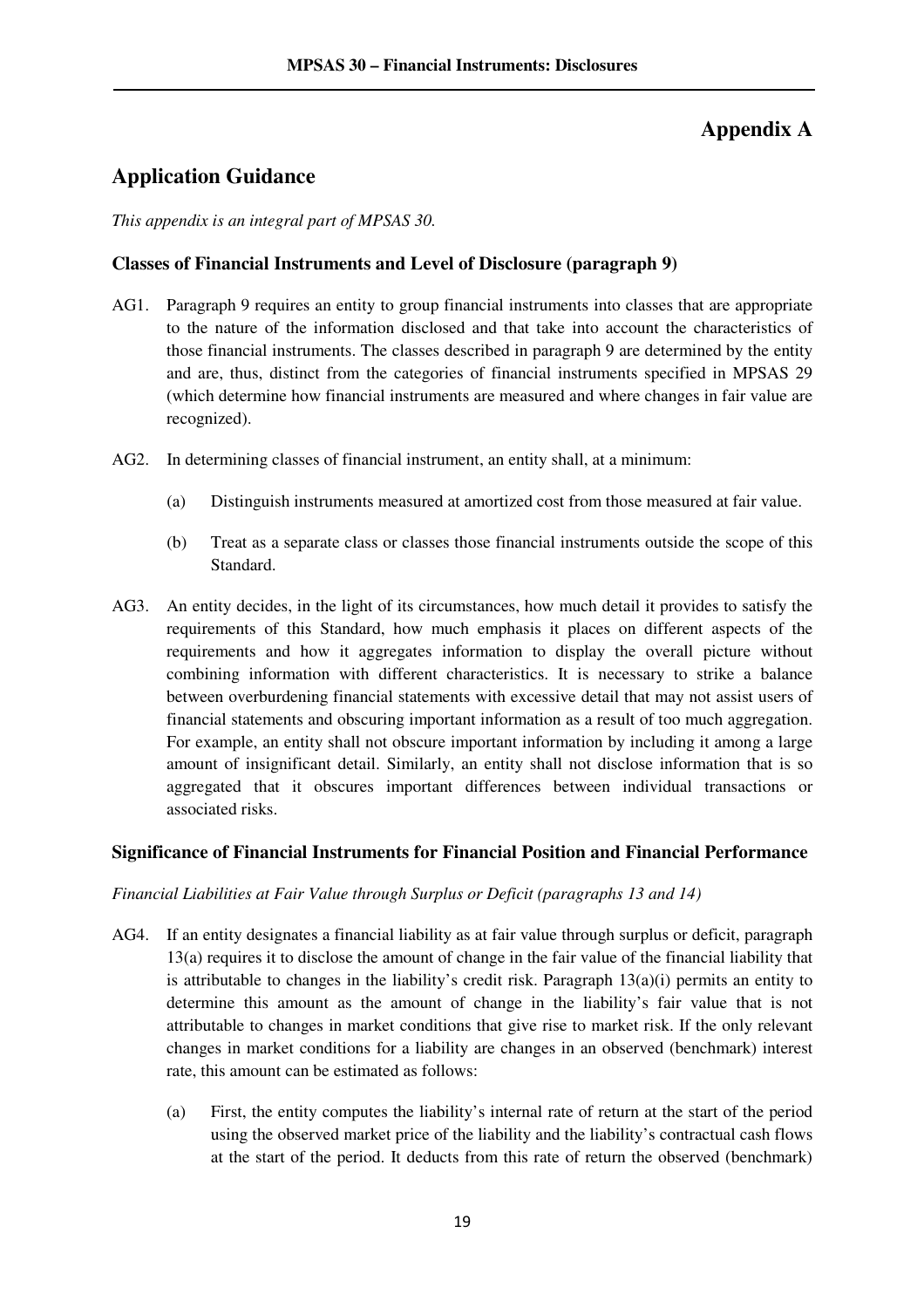interest rate at the start of the period, to arrive at an instrument-specific component of the internal rate of return.

- (b) Next, the entity calculates the present value of the cash flows associated with the liability using the liability's contractual cash flows at the end of the period and a discount rate equal to the sum of
	- (i) the observed (benchmark) interest rate at the end of the period, and
	- (ii) the instrument-specific component of the internal rate of return as determined in (a).
- (c) The difference between the observed market price of the liability at the end of the period and the amount determined in (b) is the change in fair value that is not attributable to changes in the observed (benchmark) interest rate. This is the amount to be disclosed.

This example assumes that changes in fair value arising from factors other than changes in the instrument's credit risk or changes in interest rates are not significant. If the instrument in the example contains an embedded derivative, the change in fair value of the embedded derivative is excluded in determining the amount to be disclosed in accordance with paragraph 13(a).

### *Other Disclosure—Accounting Policies (paragraph 25)*

- AG5. Paragraph 25 requires disclosure of the measurement basis (or bases) used in preparing the financial statements and the other accounting policies used that are relevant to an understanding of the financial statements. For financial instruments, such disclosure may include:
	- (a) For financial assets or financial liabilities designated as at fair value through surplus or deficit:
		- (i) The nature of the financial assets or financial liabilities the entity has designated as at fair value through surplus or deficit;
		- (ii) The criteria for so designating such financial assets or financial liabilities on initial recognition; and
		- (iii) How the entity has satisfied the conditions in paragraph 10, 13, or 14 of MPSAS 29 for such designation. For instruments designated in accordance with paragraph (b)(i) of the definition of a financial asset or financial liability at fair value through surplus or deficit in MPSAS 29, that disclosure includes a narrative description of the circumstances underlying the measurement or recognition inconsistency that would otherwise arise. For instruments designated in accordance with paragraph (b)(ii) of the definition of a financial asset or financial liability at fair value through surplus or deficit in MPSAS 29, that disclosure includes a narrative description of how designation at fair value through surplus or deficit is consistent with the entity's documented risk management or investment strategy.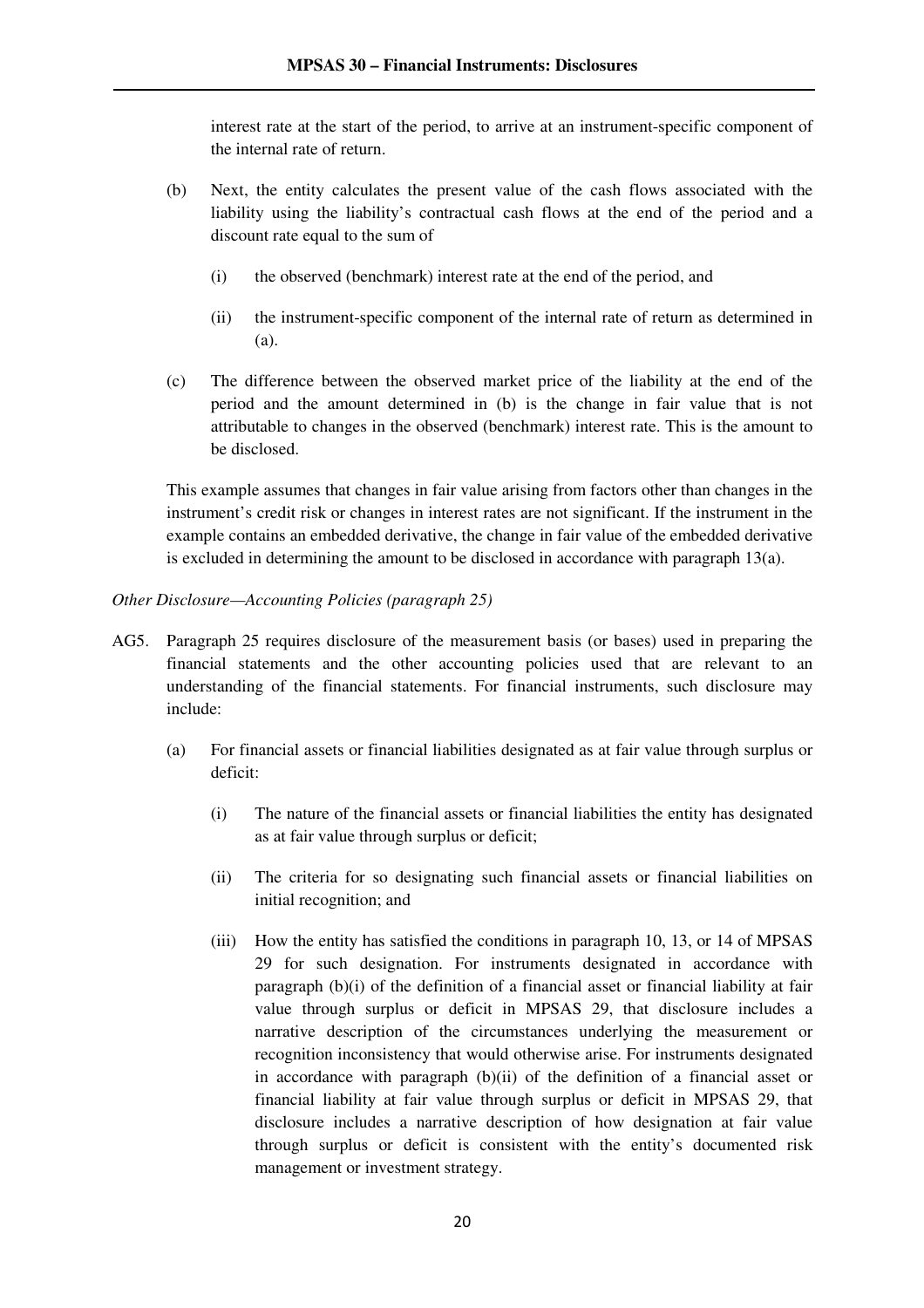- (b) The criteria for designating financial assets as available for sale.
- (c) Whether regular way purchases and sales of financial assets are accounted for at trade date or at settlement date (see paragraph 40 of MPSAS 29).
- (d) When an allowance account is used to reduce the carrying amount of financial assets impaired by credit losses:
	- (i) The criteria for determining when the carrying amount of impaired financial assets is reduced directly (or, in the case of a reversal of a write-down, increased directly) and when the allowance account is used; and
	- (ii) The criteria for writing off amounts charged to the allowance account against the carrying amount of impaired financial assets (see paragraph 20).
- (e) How net gains or net losses on each category of financial instrument are determined (see paragraph  $24(a)$ ), for example, whether the net gains or net losses on items at fair value through surplus or deficit include interest or revenue from dividends or similar distributions.
- (f) The criteria the entity uses to determine that there is objective evidence that an impairment loss has occurred (see paragraph 24(e)).
- (g) When the terms of financial assets that would otherwise be past due or impaired have been renegotiated, the accounting policy for financial assets that are the subject of renegotiated terms (see paragraph 43(d)).
- (h) For financial guarantee contracts issued through a non-exchange transaction, where no fair value can be determined and a provision is recognized in accordance with MPSAS 19, *Provisions, Contingent Liabilities and Contingent Assets*, disclosure of the circumstances that result in a provision being recognized.

Paragraph 137 of MPSAS 1 also requires entities to disclose, in the summary of significant accounting policies or other notes, the judgments, apart from those involving estimations, that management has made in the process of applying the entity's accounting policies and that have the most significant effect on the amounts recognized in the financial statements.

### **Nature and Extent of Risks Arising from Financial Instruments (paragraphs 38–49)**

AG6. The disclosures required by paragraphs 38–49 shall be either given in the financial statements or incorporated by cross-reference from the financial statements to some other statement, such as a management commentary or risk report, that is available to users of the financial statements on the same terms as the financial statements and at the same time. Without the information incorporated by cross-reference, the financial statements are incomplete.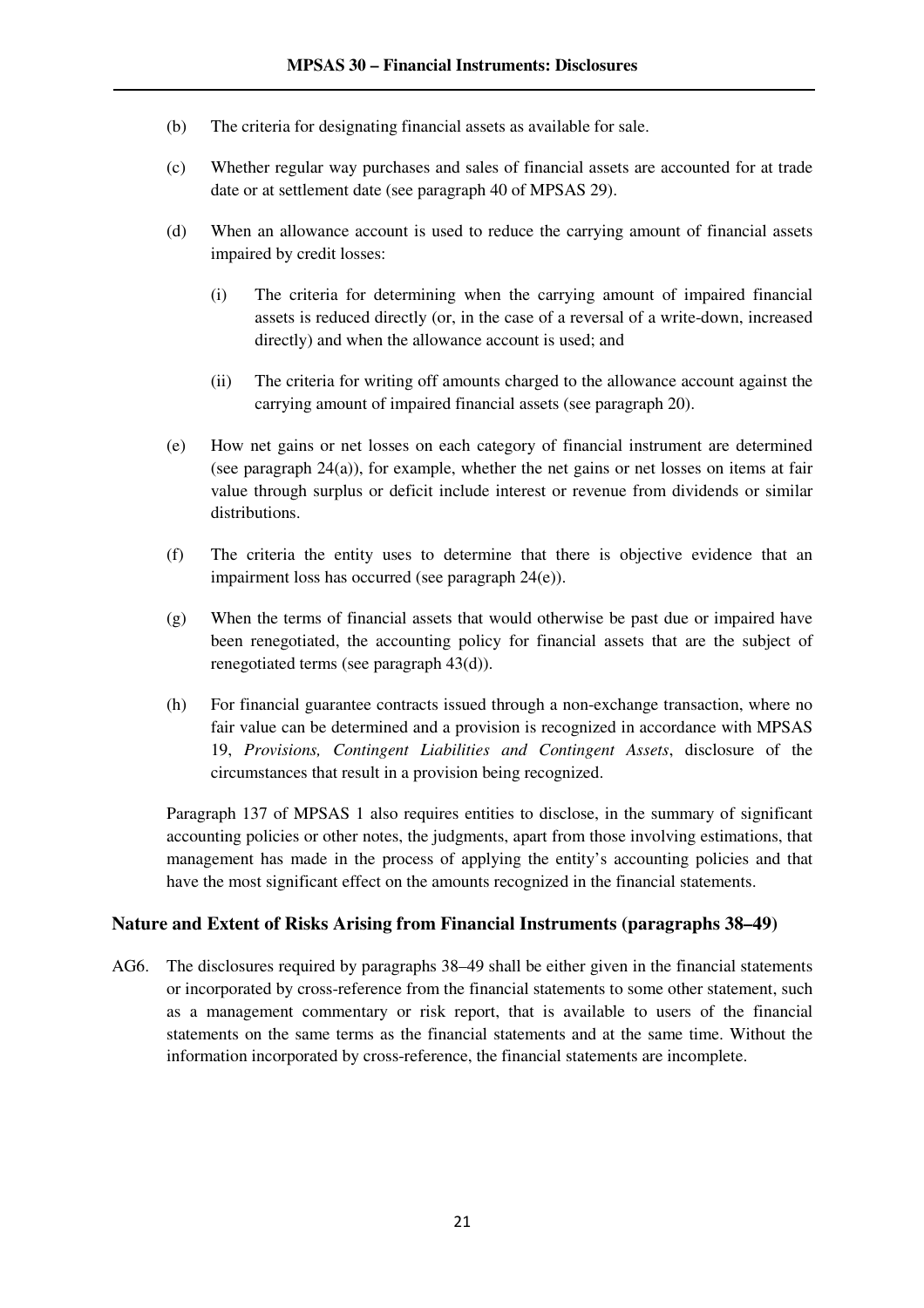### *Quantitative Disclosures (paragraph 41)*

- AG7. Paragraph 41(a) requires disclosures of summary quantitative data about an entity's exposure to risks based on the information provided internally to key management personnel of the entity. When an entity uses several methods to manage a risk exposure, the entity shall disclose information using the method or methods that provide the most relevant and reliable information. MPSAS 3, *Accounting Policies, Changes in Accounting Estimates and Errors* discusses relevance and reliability.
- AG8. Paragraph 41(c) requires disclosures about concentrations of risk. Concentrations of risk arise from financial instruments that have similar characteristics and are affected similarly by changes in economic or other conditions. The identification of concentrations of risk requires judgment taking into account the circumstances of the entity. Disclosure of concentrations of risk shall include:
	- (a) A description of how management determines concentrations;
	- (b) A description of the shared characteristic that identifies each concentration (e.g., counterparty, geographical area, currency, or market); and
	- (c) The amount of the risk exposure associated with all financial instruments sharing that characteristic.

### *Maximum Credit Risk Exposure (paragraph 43(a))*

- AG9. Paragraph 43(a) requires disclosure of the amount that best represents the entity's maximum exposure to credit risk. For a financial asset, this is typically the gross carrying amount, net of:
	- (a) Any amounts offset in accordance with MPSAS 28; and
	- (b) Any impairment losses recognized in accordance with MPSAS 29.
- AG10. Activities that give rise to credit risk and the associated maximum exposure to credit risk include, but are not limited to:
	- (a) Granting loans and receivables to customers and placing deposits with other entities. In these cases, the maximum exposure to credit risk is the carrying amount of the related financial assets.
	- (b) Entering into derivative contracts (e.g., foreign exchange contracts, interest rate swaps, and credit derivatives). When the resulting asset is measured at fair value, the maximum exposure to credit risk at the end of the reporting period will equal the carrying amount.
	- (c) Granting financial guarantees. In this case, the maximum exposure to credit risk is the maximum amount the entity could have to pay if the guarantee is called on, which may be significantly greater than the amount recognized as a liability.
	- (d) Making a loan commitment that is irrevocable over the life of the facility or is revocable only in response to a material adverse change. If the issuer cannot settle the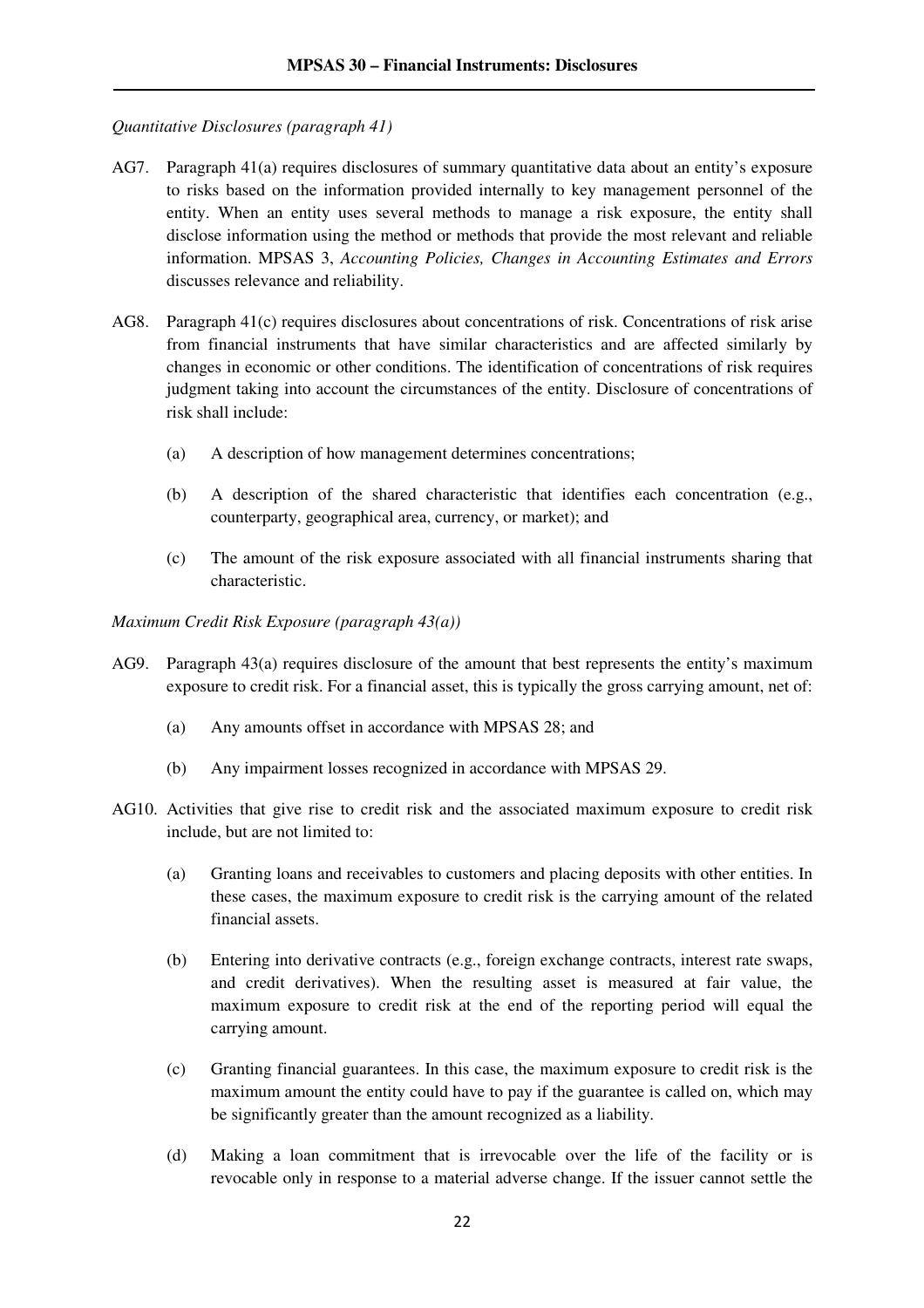loan commitment net in cash or another financial instrument, the maximum credit exposure is the full amount of the commitment. This is because it is uncertain whether the amount of any undrawn portion may be drawn upon in the future. This may be significantly greater than the amount recognized as a liability.

*Quantitative Liquidity Risk Disclosures (paragraphs 41(a), and 46(a) and (b))* 

- AG11. In accordance with paragraph 41(a) an entity discloses summary quantitative data about its exposure to liquidity risk on the basis of the information provided internally to key management personnel. An entity shall explain how those data are determined. If the outflows of cash (or another financial asset) included in those data could either:
	- (a) Occur significantly earlier than indicated in the data; or
	- (b) Be for significantly different amounts from those indicated in the data (e.g., for a derivative that is included in the data on a net settlement basis but for which the counterparty has the option to require gross settlement); the entity shall state that fact and provide quantitative information that enables users of its financial statements to evaluate the extent of this risk unless that information is included in the contractual maturity analyses required by paragraph 46(a) or (b).
- AG12. In preparing the maturity analyses required by paragraph 46(a) and (b), an entity uses its judgment to determine an appropriate number of time bands. For example, an entity might determine that the following time bands are appropriate:
	- (a) Not later than one month;
	- (b) Later than one month and not later than three months;
	- (c) Later than three months and not later than one year; and
	- (d) Later than one year and not later than five years.
- AG13. In complying with paragraph 46(a) and (b), an entity shall not separate an embedded derivative from a hybrid (combined) instrument. For such an instrument, an entity shall apply paragraph 46(a).
- AG14. Paragraph 46(b) requires an entity to disclose a quantitative maturity analysis for derivative financial liabilities that shows remaining contractual maturities if the contractual maturities are essential for an understanding of the timing of the cash flows. For example, this would be the case for:
	- (a) An interest rate swap with a remaining maturity of five years in a cash flow hedge of a variable rate financial asset or liability.
	- (b) All loan commitments.
- AG15. Paragraph 46(a) and (b) requires an entity to disclose maturity analyses for financial liabilities that show the remaining contractual maturities for some financial liabilities. In this disclosure: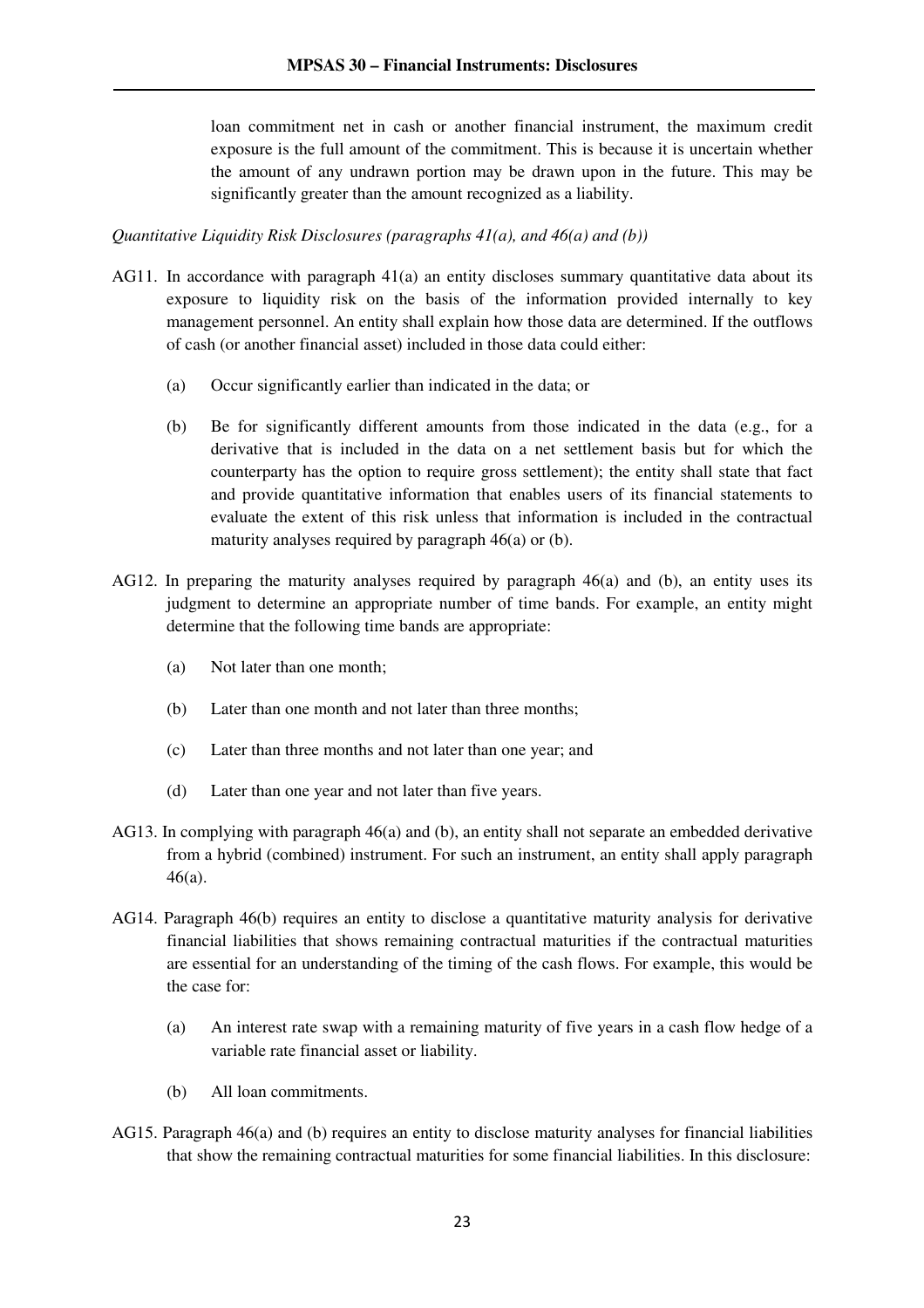- (a) When a counterparty has a choice of when an amount is paid, the liability is allocated to the earliest period in which the entity can be required to pay. For example, financial liabilities that an entity can be required to repay on demand (e.g., demand deposits) are included in the earliest time band.
- (b) When an entity is committed to make amounts available in instalments, each instalment is allocated to the earliest period in which the entity can be required to pay. For example, an undrawn loan commitment is included in the time band containing the earliest date it can be drawn down.
- (c) For issued financial guarantee contracts the maximum amount of the guarantee is allocated to the earliest period in which the guarantee could be called.
- AG16. The contractual amounts disclosed in the maturity analyses as required by paragraph 46(a) and (b) are the contractual undiscounted cash flows, for example:
	- (a) Gross finance lease obligations (before deducting finance charges);
	- (b) Prices specified in forward agreements to purchase financial assets for cash;
	- (c) Net amounts for pay-floating/receive-fixed interest rate swaps for which net cash flows are exchanged;
	- (d) Contractual amounts to be exchanged in a derivative financial instrument (e.g., a currency swap) for which gross cash flows are exchanged; and
	- (e) Gross loan commitments.

 Such undiscounted cash flows differ from the amount included in the statement of financial position because the amount in that statement is based on discounted cash flows. When the amount payable is not fixed, the amount disclosed is determined by reference to the conditions existing at the end of the reporting period. For example, when the amount payable varies with changes in an index, the amount disclosed may be based on the level of the index at the end of the period.

- AG17. Paragraph 46(c) requires an entity to describe how it manages the liquidity risk inherent in the items disclosed in the quantitative disclosures required in paragraph 40(a) and (b). An entity shall disclose a maturity analysis of financial assets it holds for managing liquidity risk (e.g., financial assets that are readily saleable or expected to generate cash inflows to meet cash outflows on financial liabilities), if that information is necessary to enable users of its financial statements to evaluate the nature and extent of liquidity risk.
- AG18. Other factors that an entity might consider in providing the disclosure required in paragraph 40(c) include, but are not limited to, whether the entity:
	- (a) Has committed borrowing facilities (e.g., commercial paper facilities) or other lines of credit (e.g., stand-by credit facilities) that it can access to meet liquidity needs;
	- (b) Holds deposits at central banks to meet liquidity needs;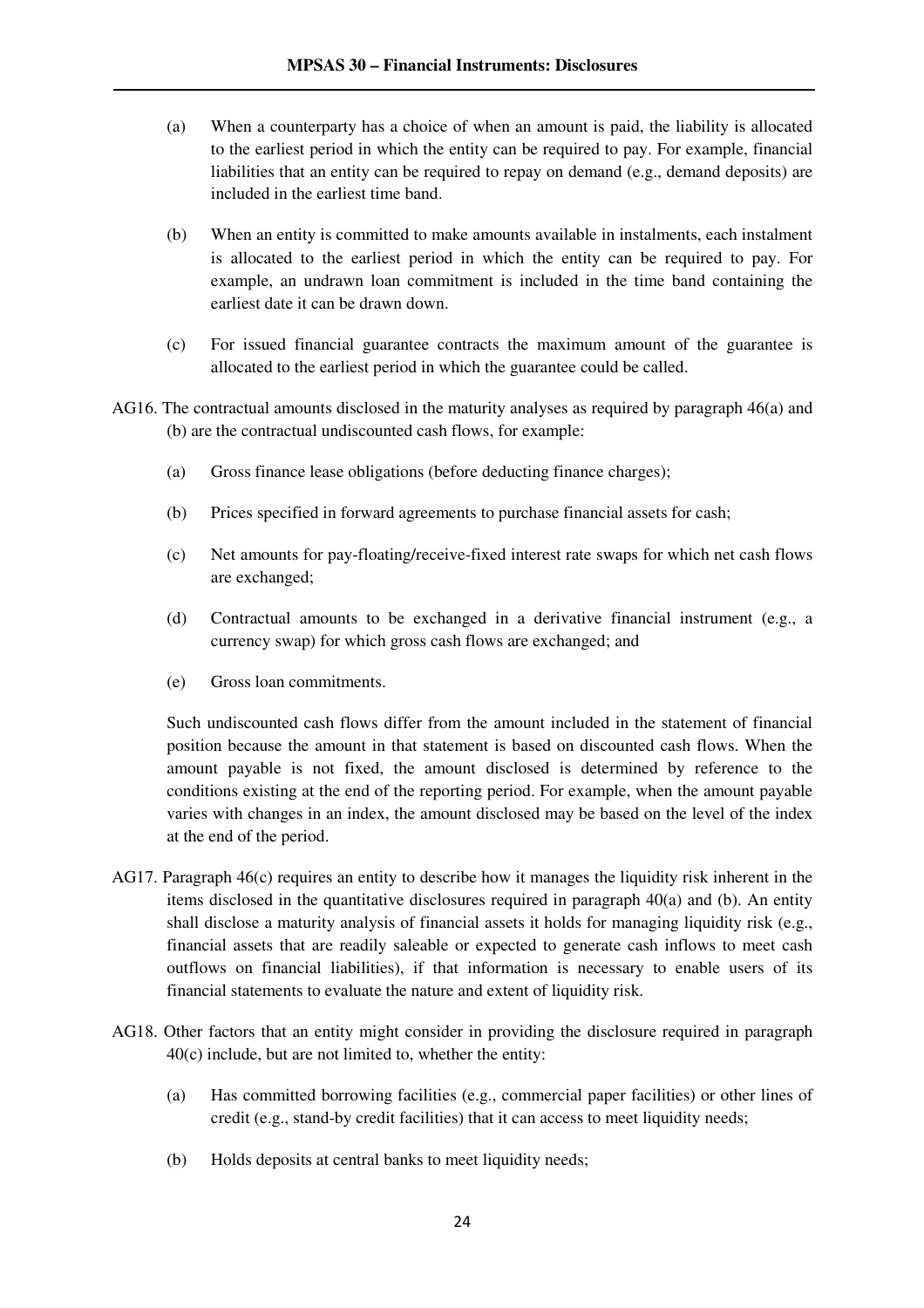- (c) Has very diverse funding sources;
- (d) Has significant concentrations of liquidity risk in either its assets or its funding sources;
- (e) Has internal control processes and contingency plans for managing liquidity risk;
- (f) Has instruments that include accelerated repayment terms (e.g., on the downgrade of the entity's credit rating);
- (g) Has instruments that could require the posting of collateral (e.g., margin calls for derivatives);
- (h) Has instruments that allows the entity to choose whether it settles its financial liabilities by delivering cash (or another financial asset) or by delivering its own shares; or
- (i) Has instruments that are subject to master netting agreements.

#### *Market Risk-Sensitivity Analysis (paragraphs 47 and 48)*

- AG19. Paragraph 47(a) requires a sensitivity analysis for each type of market risk to which the entity is exposed. In accordance with paragraph AG3, an entity decides how it aggregates information to display the overall picture without combining information with different characteristics about exposures to risks from significantly different economic environments. For example:
	- (a) An entity that trades financial instruments might disclose this information separately for financial instruments held for trading and those not held for trading.
	- (b) An entity would not aggregate its exposure to market risks from areas of hyperinflation with its exposure to the same market risks from areas of very low inflation.

If an entity has exposure to only one type of market risk in only one economic environment, it would not show disaggregated information.

- AG20. Paragraph 47(a) requires the sensitivity analysis to show the effect on surplus or deficit and net assets/equity of reasonably possible changes in the relevant risk variable (e.g., prevailing market interest rates, currency rates, equity prices, or commodity prices). For this purpose:
	- (a) Entities are not required to determine what the surplus or deficit for the period would have been if relevant risk variables had been different. Instead, entities disclose the effect on surplus or deficit and net assets/equity at the end of the reporting period assuming that a reasonably possible change in the relevant risk variable had occurred at the end of the reporting period and had been applied to the risk exposures in existence at that date. For example, if an entity has a floating rate liability at the end of the year, the entity would disclose the effect on surplus or deficit (i.e., interest expense) for the current year if interest rates had varied by reasonably possible amounts.
	- (b) Entities are not required to disclose the effect on surplus or deficit and net assets/equity for each change within a range of reasonably possible changes of the relevant risk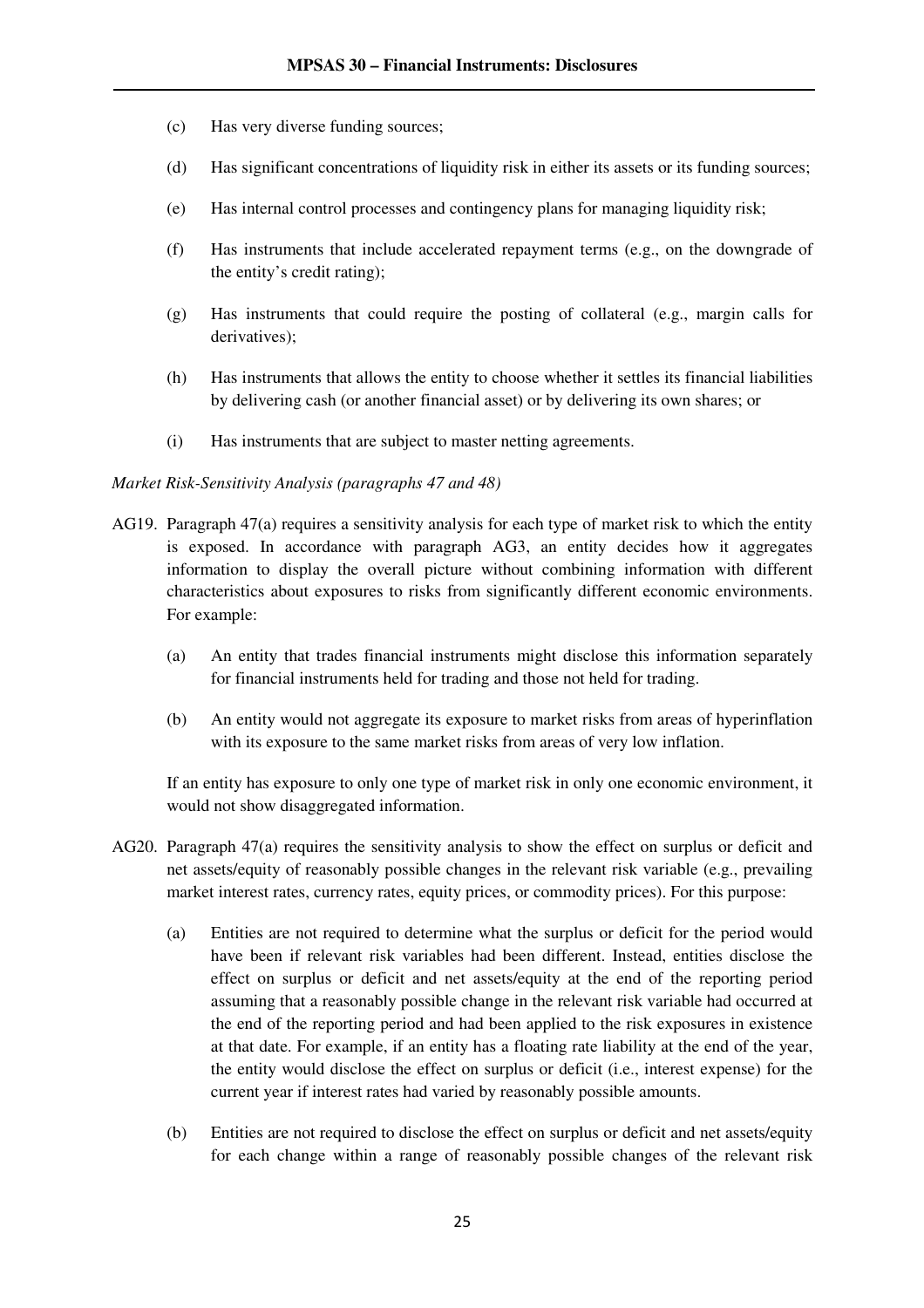variable. Disclosure of the effects of the changes at the limits of the reasonably possible range would be sufficient.

- AG21. In determining what a reasonably possible change in the relevant risk variable is, an entity should consider:
	- (a) The economic environments in which it operates. A reasonably possible change should not include remote or "worst case" scenarios or "stress tests". Moreover, if the rate of change in the underlying risk variable is stable, the entity need not alter the chosen reasonably possible change in the risk variable. For example, assume that interest rates are 5 percent and an entity determines that a fluctuation in interest rates of  $\pm 50$  basis points is reasonably possible. It would disclose the effect on surplus or deficit and net assets/equity if interest rates were to change to 4.5 percent or 5.5 percent. In the next period, interest rates have increased to 5.5 percent. The entity continues to believe that interest rates may fluctuate by  $\pm 50$  basis points (i.e., that the rate of change in interest rates is stable). The entity would disclose the effect on surplus or deficit and net assets/equity if interest rates were to change to 5 percent or 6 percent. The entity would not be required to revise its assessment that interest rates might reasonably fluctuate by ±50 basis points, unless there is evidence that interest rates have become significantly more volatile.
	- (b) The time frame over which it is making the assessment. The sensitivity analysis shall show the effects of changes that are considered to be reasonably possible over the period until the entity will next present these disclosures, which is usually its next annual reporting period.
- AG22. Paragraph 48 permits an entity to use a sensitivity analysis that reflects interdependencies between risk variables, such as a value-at-risk methodology, if it uses this analysis to manage its exposure to financial risks. This applies even if such a methodology measures only the potential for loss and does not measure the potential for gain. Such an entity might comply with paragraph  $48(a)$  by disclosing the type of value-at-risk model used (e.g., whether the model relies on Monte Carlo simulations), an explanation about how the model works and the main assumptions (e.g., the holding period and confidence level). Entities might also disclose the historical observation period and weightings applied to observations within that period, an explanation of how options are dealt with in the calculations, and which volatilities and correlations (or, alternatively, Monte Carlo probability distribution simulations) are used.
- AG23. An entity shall provide sensitivity analyses for the whole of its operations, but may provide different types of sensitivity analysis for different classes of financial instruments.

### **Interest Rate Risk**

AG24. Interest rate risk arises on interest-bearing financial instruments recognized in the statement of financial position (e.g., loans and receivables and debt instruments issued) and on some financial instruments not recognized in the statement of financial position (e.g., some loan commitments).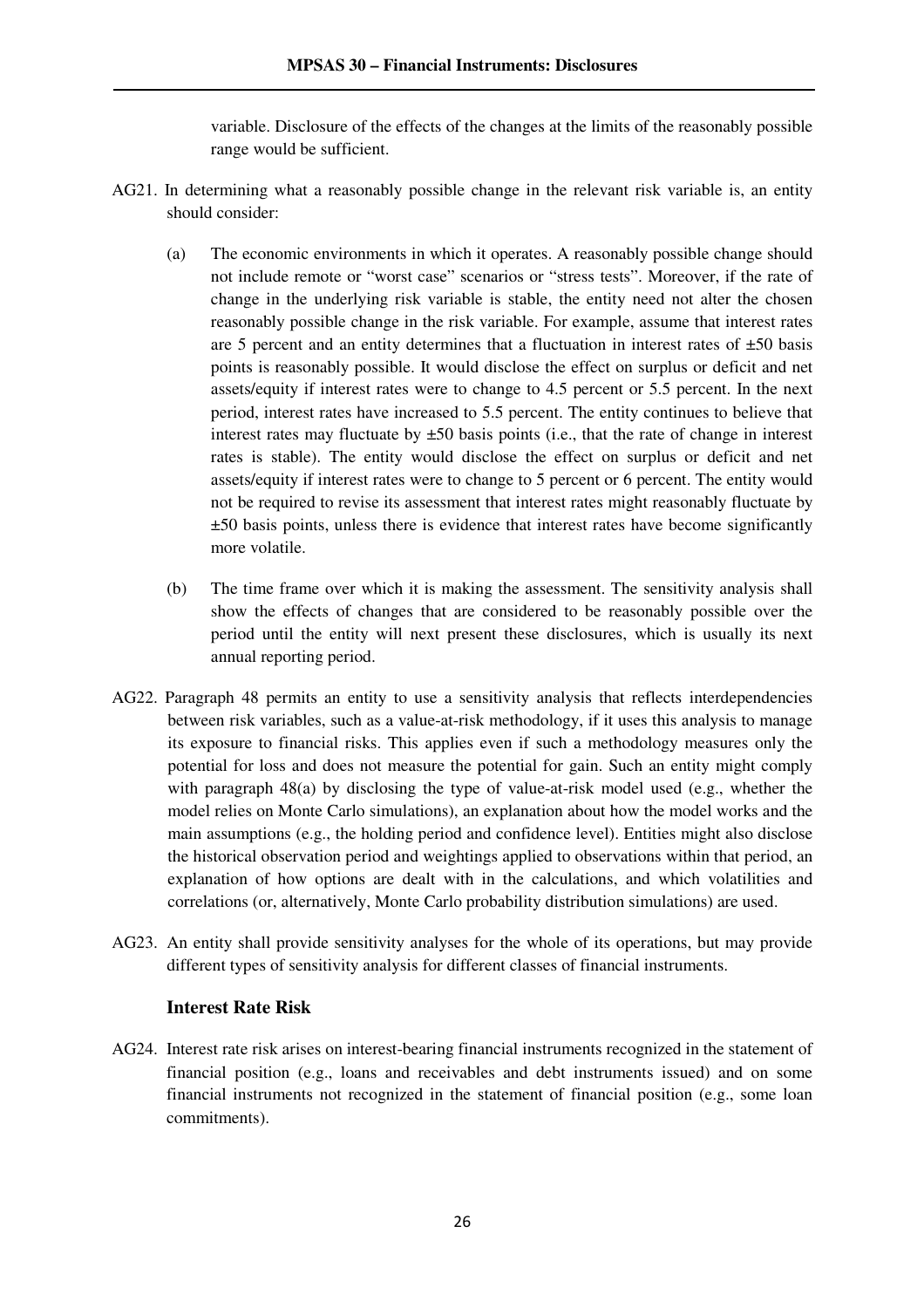# **Currency Risk**

- AG25. Currency risk (or foreign exchange risk) arises on financial instruments that are denominated in a foreign currency (i.e., in a currency other than the functional currency in which they are measured). For the purpose of this Standard, currency risk does not arise from financial instruments that are non-monetary items or from financial instruments denominated in the functional currency.
- AG26. A sensitivity analysis is disclosed for each currency to which an entity has significant exposure.

# **Other Price Risk**

- AG27. Other price risk arises on financial instruments because of changes in, for example, commodity prices or equity prices. To comply with paragraph 47, an entity might disclose the effect of a decrease in a specified stock market index, commodity price, or other risk variable. For example, if an entity gives residual value guarantees that are financial instruments, the entity discloses an increase or decrease in the value of the assets to which the guarantee applies.
- AG28. Two examples of financial instruments that give rise to equity price risk are (a) a holding of equities in another entity, and (b) an investment in a trust that in turn holds investments in equity instruments. Other examples include forward contracts and options to buy or sell specified quantities of an equity instrument and swaps that are indexed to equity prices. The fair values of such financial instruments are affected by changes in the market price of the underlying equity instruments.
- AG29. In accordance with paragraph 47(a), the sensitivity of surplus or deficit (that arises, for example, from instruments classified as at fair value through surplus or deficit and impairments of available-for-sale financial assets) is disclosed separately from the sensitivity of net assets/equity (that arises, for example, from instruments classified as available for sale).
- AG30. Financial instruments that an entity classifies as equity instruments are not remeasured. Neither surplus or deficit nor net assets/equity will be affected by the equity price risk of those instruments. Accordingly, no sensitivity analysis is required.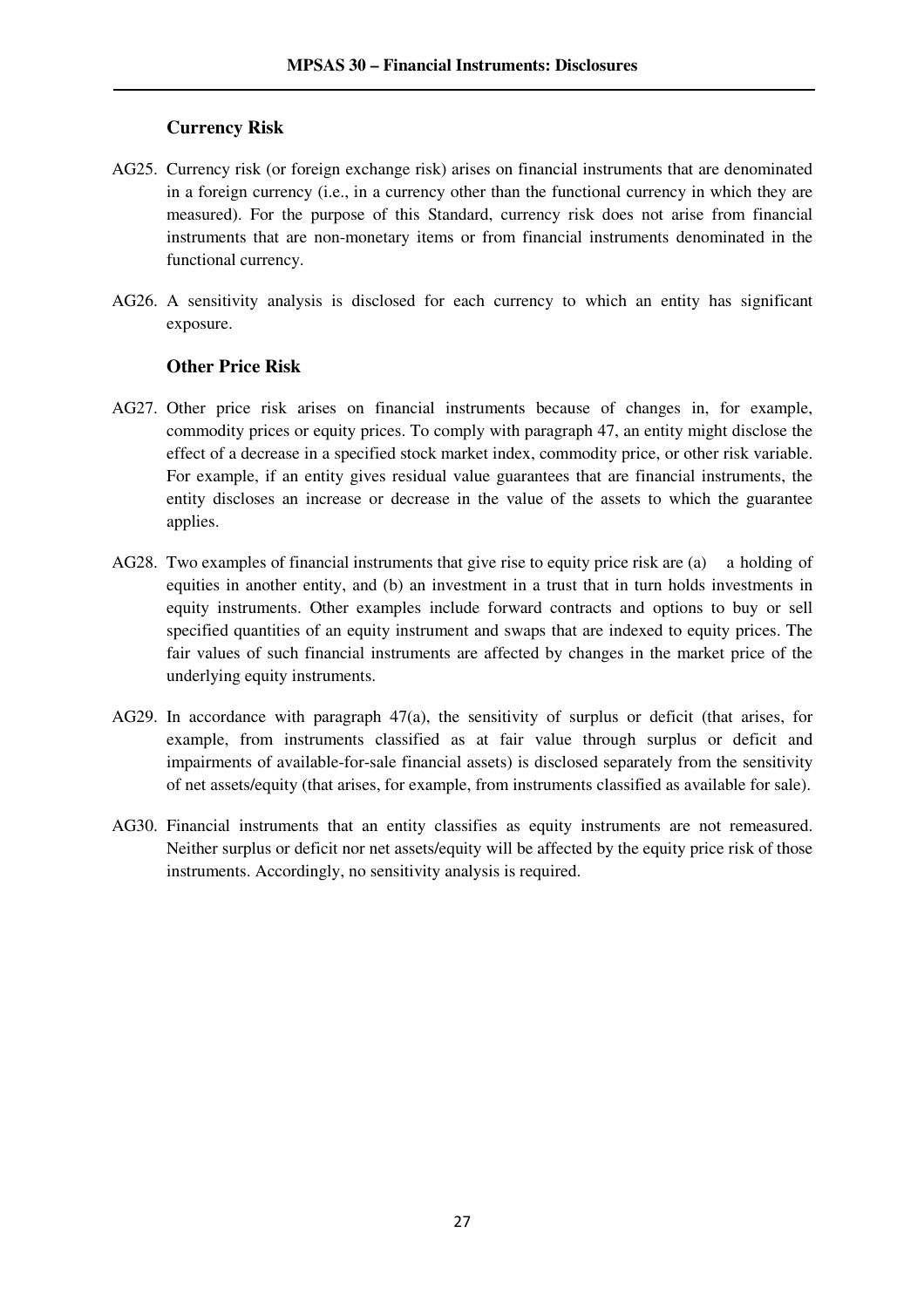# **IMPLEMENTATION GUIDANCE**

# **CONTENTS**

|                                                                            | Paragraph     |
|----------------------------------------------------------------------------|---------------|
|                                                                            | $IG1-IG4$     |
|                                                                            | IG3–IG4       |
|                                                                            | $IG5-IG6$     |
| Significance of Financial Instruments for Financial Position and Financial | $IG7-IG16$    |
|                                                                            | $IG7 - IG11$  |
|                                                                            | IG12          |
|                                                                            | IG13          |
|                                                                            | $IG14 - IG16$ |
|                                                                            | IG17–IG40     |
|                                                                            | $IG17 - IG19$ |
|                                                                            | $IG20 - IG40$ |
|                                                                            | $IG23 - IG31$ |
| Collateral and Other Credit Enhancements Pledged                           | IG24          |
|                                                                            | $IG25 - IG27$ |
|                                                                            | IG28-IG31     |
|                                                                            | $IG32 - IG40$ |
|                                                                            | IG37–IG40     |
|                                                                            |               |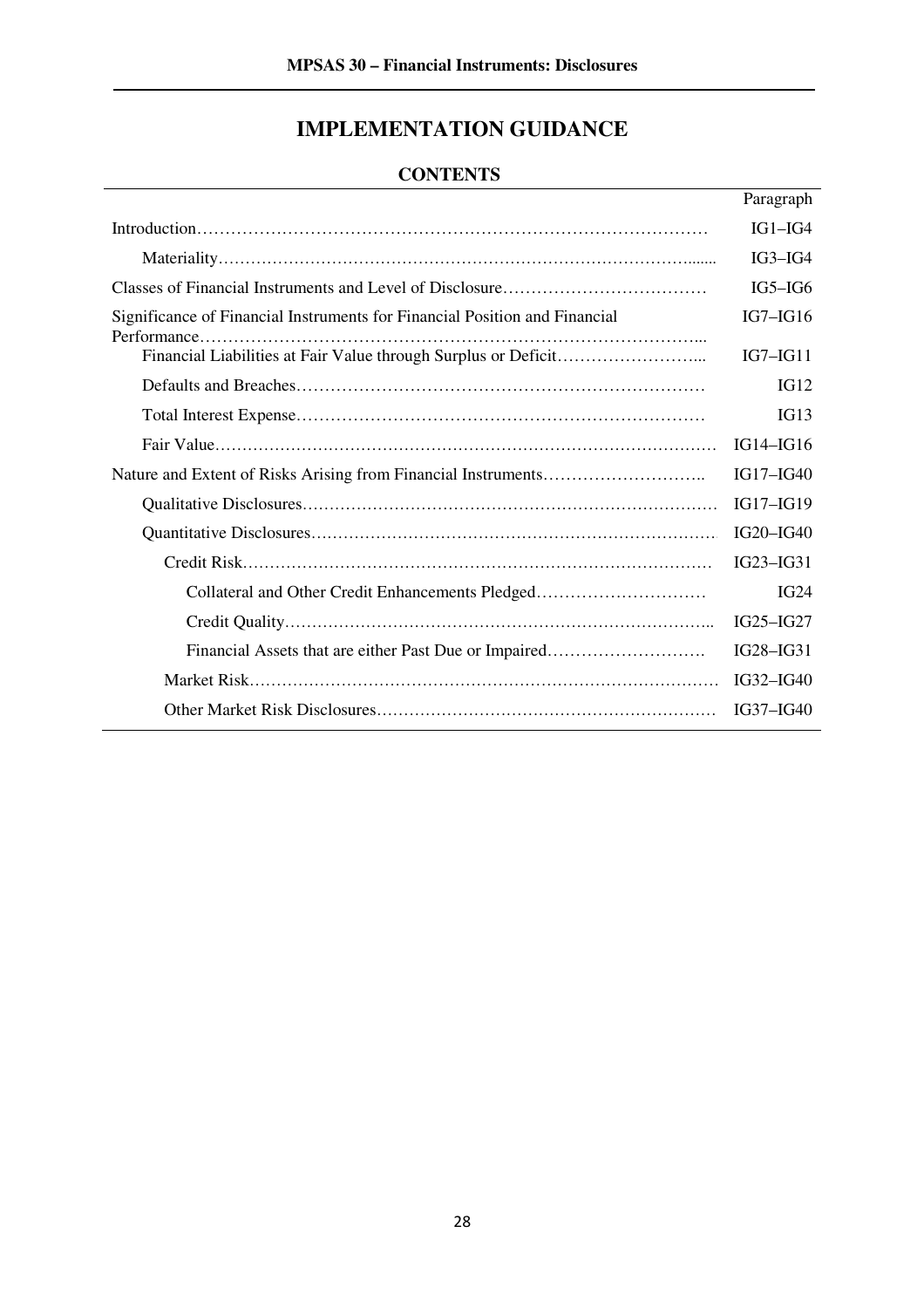# **Implementation Guidance**

*This guidance accompanies, but is not part of, MPSAS 30.*

### **Introduction**

- IG1. This guidance suggests possible ways to apply some of the disclosure requirements in MPSAS 30. The guidance does not create additional requirements.
- IG2. For convenience, each disclosure requirement in this Standard is discussed separately. In practice, disclosures would normally be presented as an integrated package and individual disclosures might satisfy more than one requirement. For example, information about concentrations of risk might also convey information about exposure to credit or other risk.

### *Materiality*

IG3. MPSAS 1 notes that a specific disclosure requirement in an MPSAS need not be satisfied if the information is not material. MPSAS 1 defines materiality as follows:

> Omissions or misstatements of items are material if they could, individually or collectively, influence the decisions or assessments made on the basis of the financial statements. Materiality depends on the size and nature of the omission or misstatement judged in the surrounding circumstances. The nature or size of the item, or a combination of both, could be the determining factor.

IG4. MPSAS 1 also explains that definition as follows:

Assessing whether an omission or misstatement could influence decisions of users, and so be material, requires consideration of the characteristics of those users. Users are assumed to have a reasonable knowledge of the public sector and economic activities and accounting and a willingness to study the information with reasonable diligence. Therefore, the assessment needs to take into account how users with such attributes could reasonably be expected to be influenced in making and evaluating decisions.

### **Classes of Financial Instruments and Level of Disclosure (paragraphs 9 and AG1-AG3)**

- IG5. Paragraph AG3 states that "an entity decides in the light of its circumstances how much detail it provides to satisfy the requirements of this Standard, how much emphasis it places on different aspects of the requirements and how it aggregates information to display the overall picture without combining information with different characteristics." To satisfy the requirements, an entity may not need to disclose all the information suggested in this guidance.
- IG6. Paragraph 29(c) of MPSAS 1 requires an entity to "provide additional disclosures when compliance with the specific requirements in MPSASs is insufficient to enable users to understand the impact of particular transactions, other events and conditions on the entity's financial position and financial performance."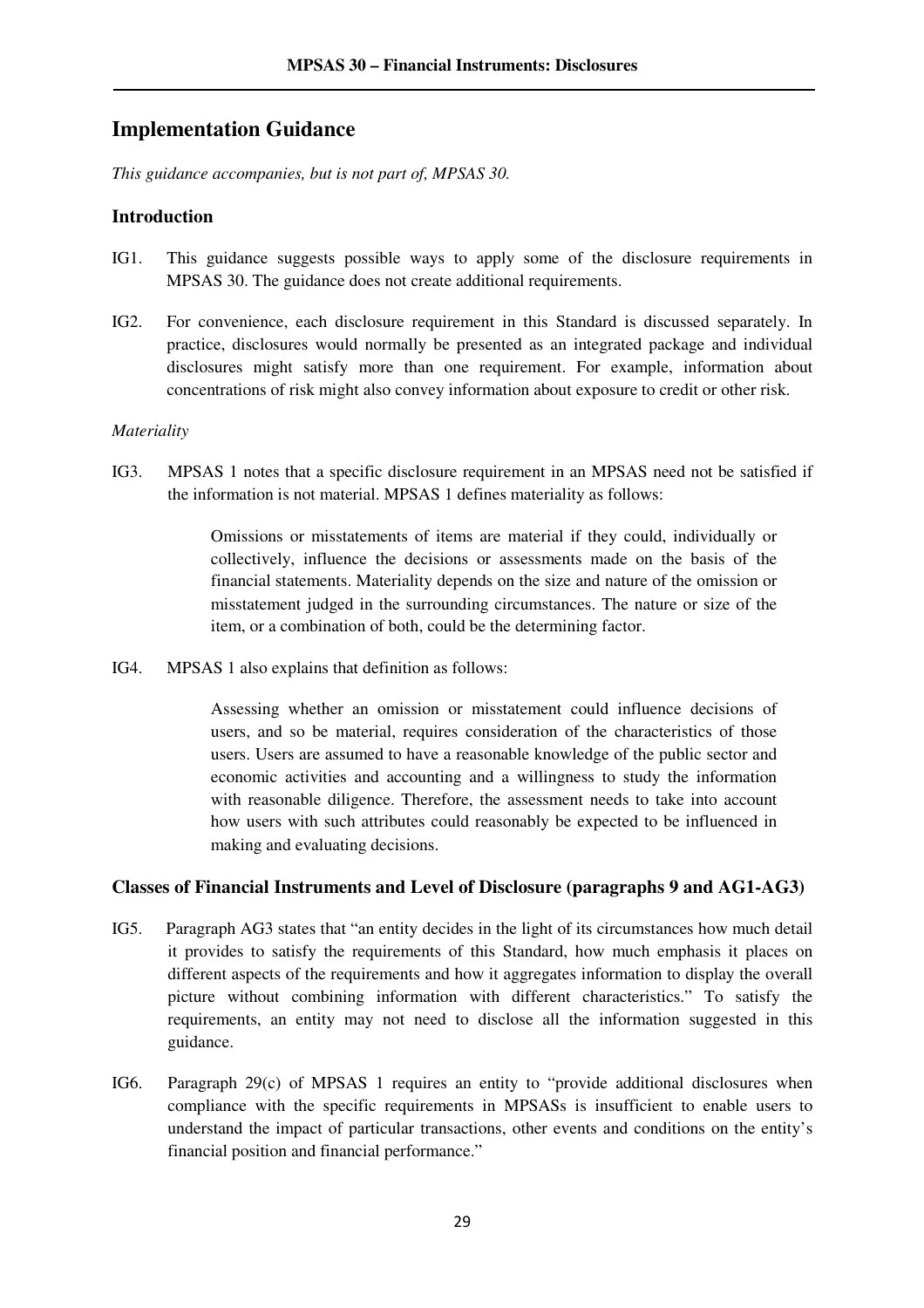# **Significance of Financial Instruments for Financial Position and Financial Performance (paragraphs 10–36, AG4 and AG5)**

*Financial Liabilities at Fair Value through Surplus or Deficit (paragraphs 13(a)(i) and AG4)* 

- IG7. The following example illustrates the calculation that an entity might perform in accordance with paragraph AG4 of Appendix A of the Standard.
- IG8. On January 1, 20X1, an entity issues a 10-year bond with a par value of  $RM150,000<sup>1</sup>$  and an annual fixed coupon rate of 8 percent, which is consistent with market rates for bonds with similar characteristics.
- IG9. The entity uses the Kuala Lumpur Interbank Offered Rate (KLIBOR) as its observable (benchmark) interest rate. At the date of inception of the bond, KLIBOR is 5 percent. At the end of the first year:
	- (a) KLIBOR has decreased to 4.75 percent.
	- (b) The fair value for the bond is RM153,811, consistent with an interest rate of 7.6 percent.<sup>2</sup>
- IG10. The entity assumes a flat yield curve, all changes in interest rates result from a parallel shift in the yield curve, and the changes in KLIBOR are the only relevant changes in market conditions.

<sup>1</sup> In this guidance monetary amounts are denominated in "currency units (RM)."

<sup>2</sup> This reflects a shift in KLIBOR from 5 percent to 4.75 percent and a movement of 0.15 percent which, in the absence of other relevant changes in market conditions, is assumed to reflect changes in credit risk of the instrument.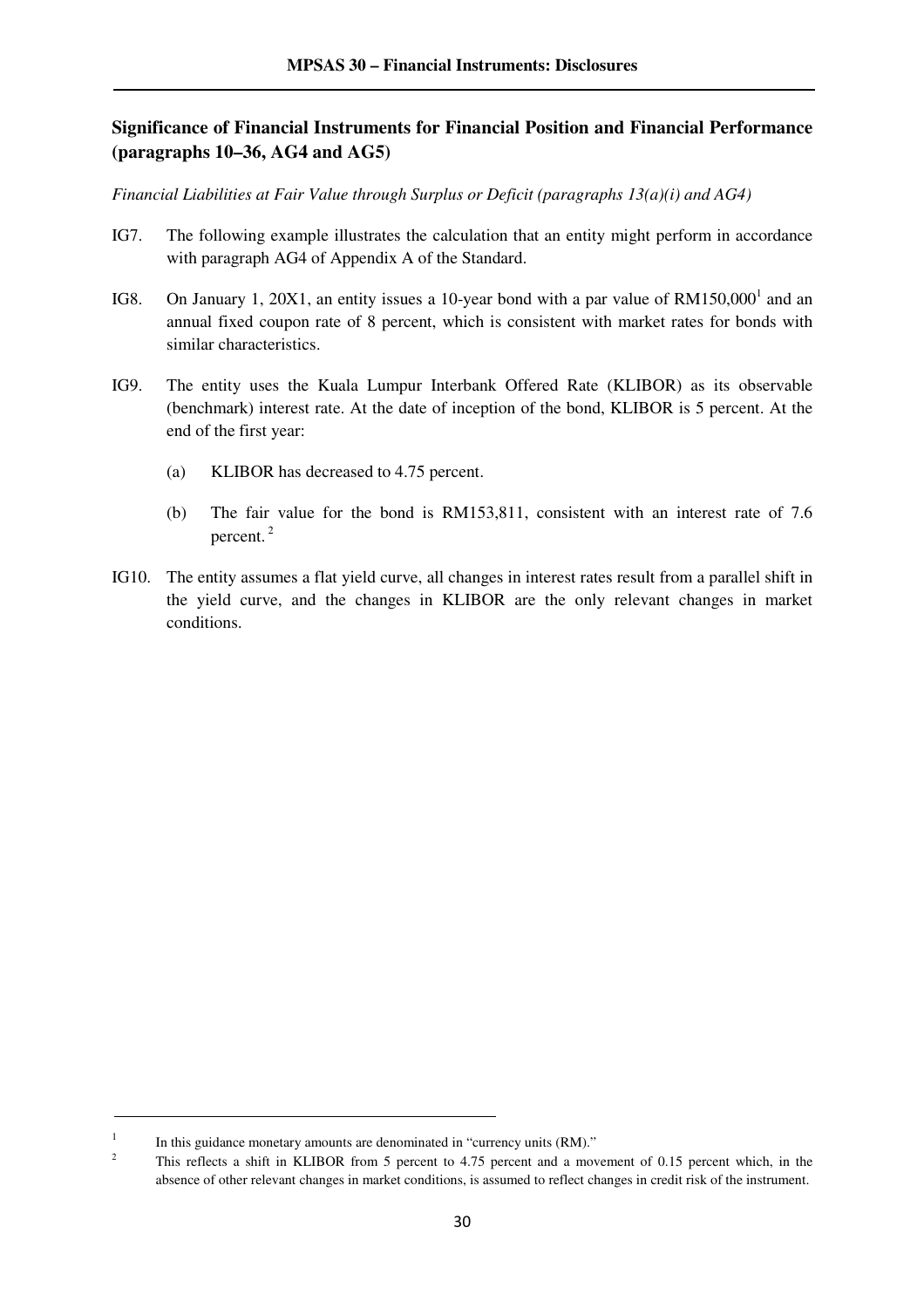IG11. The entity estimates the amount of change in the fair value of the bond that is not attributable to changes in market conditions that give rise to market risk as follows:

| [paragraph AG4(a)]<br>First, the entity computes the liability's<br>internal rate of return at the start of the<br>period using the observed market price of<br>the liability and the liability's contractual<br>cash flows at the start of the period.<br>It deducts from this rate of return the<br>observed (benchmark) interest rate at the<br>start of the period, to arrive at<br>an<br>instrument-specific component of<br>the<br>internal rate of return.                                         | At the start of the period of a 10-year bond<br>with a coupon of 8 percent, the bond's<br>internal rate of return is 8 percent.<br>Because the observed (benchmark) interest<br>rate (KLIBOR) is 5 percent, the instrument-<br>specific component of the internal rate of<br>return is 3 percent.                                                                                                                                                                                                  |
|-----------------------------------------------------------------------------------------------------------------------------------------------------------------------------------------------------------------------------------------------------------------------------------------------------------------------------------------------------------------------------------------------------------------------------------------------------------------------------------------------------------|----------------------------------------------------------------------------------------------------------------------------------------------------------------------------------------------------------------------------------------------------------------------------------------------------------------------------------------------------------------------------------------------------------------------------------------------------------------------------------------------------|
| [paragraph AG4(b)]<br>Next, the entity calculates the present value<br>of the cash flows associated with the<br>liability using the liability's contractual cash<br>flows at the end of the period and a discount<br>rate equal to the sum of (i) the observed<br>(benchmark) interest rate at the end of the<br>period, and (ii) the instrument- specific<br>component of the internal rate of return as<br>determined in accordance with paragraph<br>$AG4(a)$ .                                        | The contractual cash flows of the instrument<br>at the end of the period are:<br>Interest: RM12,000 <sup>(a)</sup> per year for each<br>$\bullet$<br>of years $2-10$ .<br>Principal: RM150,000 in year 10.<br>$\bullet$<br>The discount rate to be used to calculate the<br>present value of the bond is thus 7.75 percent,<br>which is 4.75 percent end of period KLIBOR<br>rate, plus the 3 percent instrument-specific<br>component.<br>This gives a present value of RM152,367. <sup>(b)</sup> |
| [paragraph AG4(c)]<br>The difference between the observed market<br>price of the liability at the end of the period<br>and the amount determined in accordance<br>with paragraph AG4(b) is the change in fair<br>value that is not attributable to changes in<br>the observed (benchmark) interest rate. This<br>is the amount to be disclosed.<br>$RM150,000 \times 8\% = RM12,000$<br>(a)<br>$PV = [RM12,000 \times (1 - (1 + 0.0775)^{-9})/0.0775] + RM150,000 \times (1 + 0.0775)^{-9}$<br>(b)<br>(c) | The market price of the liability at the end<br>of the period is RM153,811. $(c)$<br>Thus, the entity discloses RM1,444, which is<br>RM153,811 – RM152,367, as the increase in<br>fair value of the bond that is not attributable<br>to changes in market conditions that give rise<br>to market risk.<br>market price = [RM12,000 × (1 – (1 + 0.076) <sup>-9</sup> /0.076] + RM150,000 × (1 + 0.076) <sup>-9</sup>                                                                                |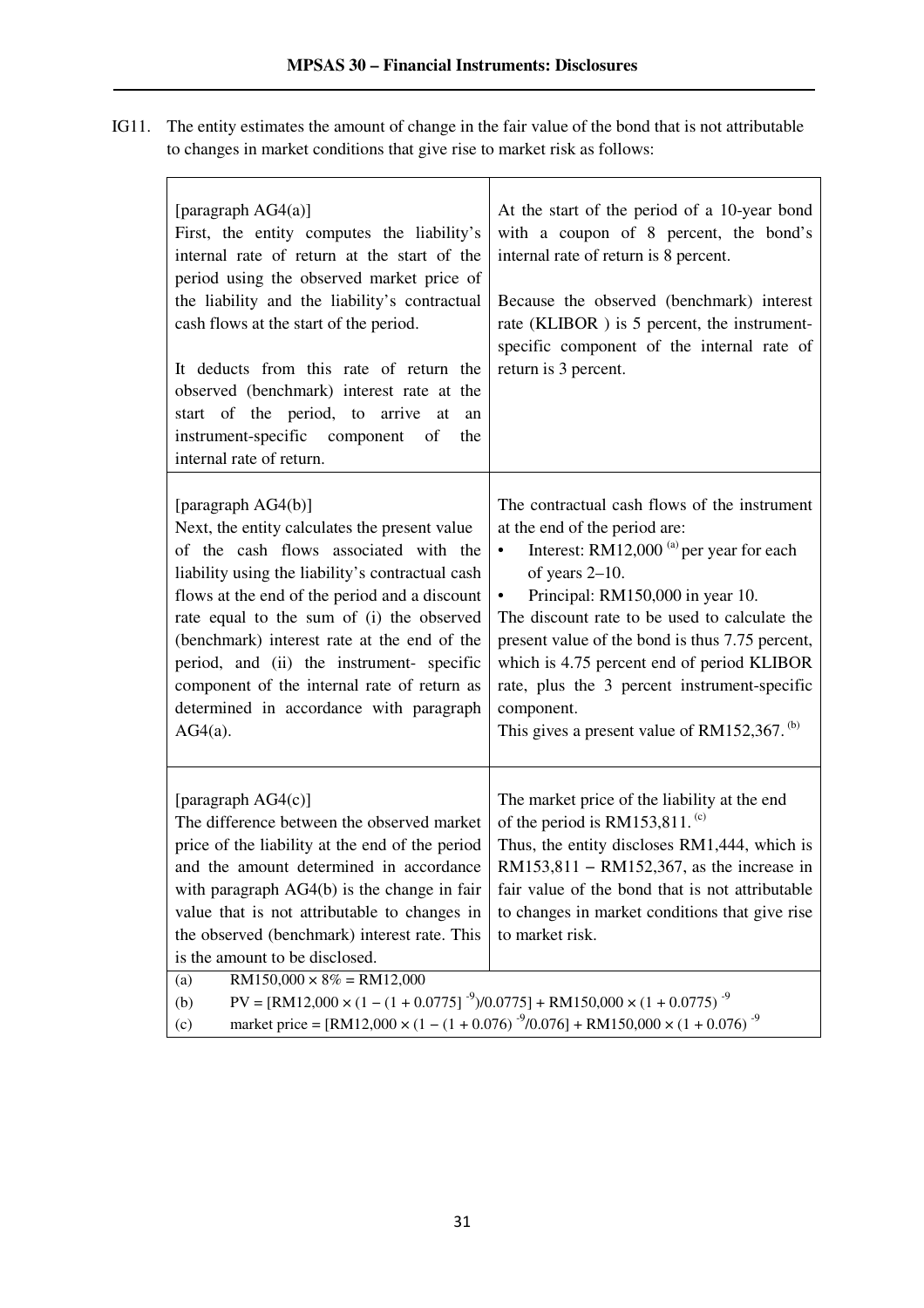*Defaults and Breaches (paragraphs 22 and 23)* 

IG12. Paragraphs 22 and 23 require disclosures when there are any defaults or breaches of loans payable. Any defaults or breaches may affect the classification of the liability as current or non-current in accordance with MPSAS 1.

*Total Interest Expense (paragraph 24(b))* 

IG13. Total interest expense disclosed in accordance with paragraph 24(b) is a component of the finance costs, which paragraph 102(b) of MPSAS 1 requires to be presented separately in the statement of financial performance. The line item for finance costs may also include amounts associated with non-financial liabilities.

*Fair Value (paragraphs 31–34)* 

IG14. MPSAS 30 requires disclosures about the level in the fair value hierarchy in which fair value measurements are categorized for assets and liabilities measured in the statement of financial position. A tabular format is required unless another format is more appropriate. An entity might disclose the following for assets to comply with paragraph 33(a). (Disclosure of comparative information is also required, but is not included in the following example).

| <b>Assets Measured at Fair Value</b>                       |             |                                                                 |         |                             |
|------------------------------------------------------------|-------------|-----------------------------------------------------------------|---------|-----------------------------|
|                                                            |             | Fair value measurement at end of<br>the reporting period using: |         |                             |
|                                                            |             |                                                                 |         |                             |
|                                                            |             | Level 1                                                         | Level 2 | Level 3                     |
|                                                            | Dec 31,     | <b>RM</b>                                                       | RM      | <b>RM</b>                   |
| <b>Description</b>                                         | <b>20X2</b> | million                                                         | million | million                     |
| Financial assets at fair value through                     |             |                                                                 |         |                             |
| surplus or deficit                                         |             |                                                                 |         |                             |
| Trading securities                                         | 100         | 40                                                              | 55      | 5                           |
| Trading derivatives                                        | 39          | 17                                                              | 20      | $\mathcal{D}_{\mathcal{L}}$ |
| Available-for-sale financial assets                        |             |                                                                 |         |                             |
| Equity investments                                         | 75          | 30                                                              | 40      | 5                           |
| Total                                                      | 214         | 87                                                              | 115     | 12                          |
|                                                            |             |                                                                 |         |                             |
| Note: For liabilities, a similar table might be presented. |             |                                                                 |         |                             |

IG15. MPSAS 30 requires a reconciliation from beginning to ending balances for those assets and liabilities that are measured in the statement of financial position at fair value based on a valuation technique for which any significant input is not based on observable market data (Level 3). A tabular format is required unless another format is more appropriate. An entity might disclose the following for assets to comply with paragraph 33(b). (Disclosure of comparative information is also required, but is not included in the following example).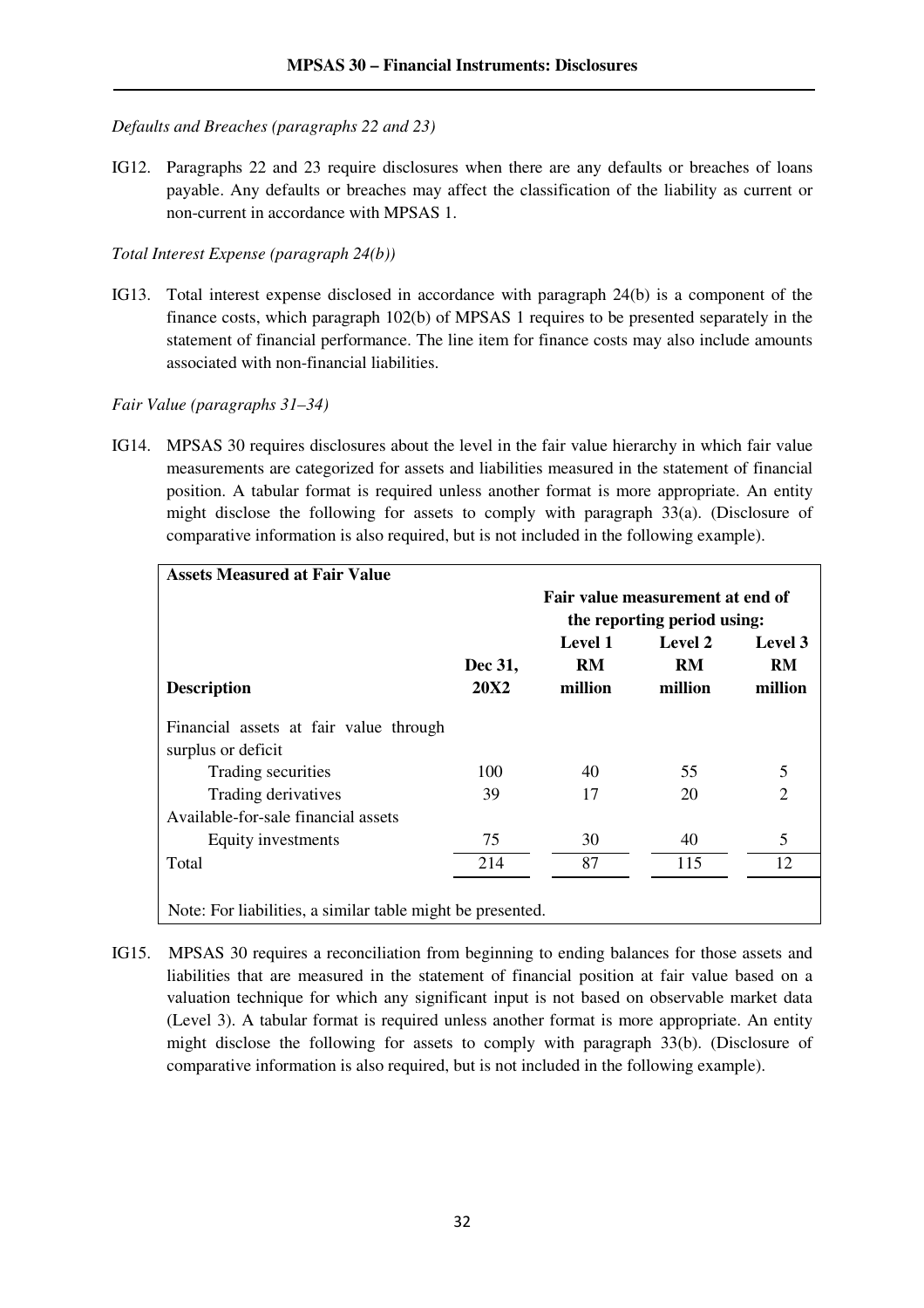| <b>Assets Measured at Fair Value Based on Level 3</b>                                                                              |                                                                        |                        |                                               |                |
|------------------------------------------------------------------------------------------------------------------------------------|------------------------------------------------------------------------|------------------------|-----------------------------------------------|----------------|
|                                                                                                                                    | Fair value measurement at the end of<br>the reporting period           |                        |                                               |                |
|                                                                                                                                    | <b>Financial assets at fair</b><br>value through surplus<br>or deficit |                        | Available-<br>for-sale<br>financial<br>assets | <b>Total</b>   |
|                                                                                                                                    | Trading<br>securities                                                  | Trading<br>derivatives | Equity<br>investments                         |                |
|                                                                                                                                    | <b>RM</b>                                                              | RM                     | <b>RM</b>                                     | <b>RM</b>      |
| Opening balance                                                                                                                    | million<br>6                                                           | million<br>5           | million<br>4                                  | million<br>15  |
| Total gains or losses                                                                                                              |                                                                        |                        |                                               |                |
| in surplus or<br>deficit                                                                                                           | (2)                                                                    | (2)                    |                                               | (4)            |
| in net assets/<br>equity                                                                                                           |                                                                        |                        | (1)                                           | (1)            |
| Purchases                                                                                                                          | 1                                                                      | 2                      | 2                                             | 5              |
| <b>Issues</b>                                                                                                                      |                                                                        |                        |                                               |                |
| Settlements                                                                                                                        |                                                                        | (1)                    |                                               | (1)            |
| Transfers out of Level 3                                                                                                           |                                                                        | (2)                    |                                               | (2)            |
| Closing balance                                                                                                                    | $\overline{5}$                                                         | $\overline{2}$         | 5                                             | 12             |
| Total gains or losses for the<br>period included in surplus<br>or deficit for assets held at<br>the end of the reporting<br>period | (1)                                                                    | (1)                    |                                               | (2)            |
| (Note: For liabilities, a similar table might be presented.)                                                                       |                                                                        |                        |                                               |                |
| Gains or losses included in surplus or deficit for the period (above)<br>are presented in revenue as follows:                      |                                                                        |                        |                                               |                |
| Total gains or losses included in surplus or deficit for the period                                                                |                                                                        |                        |                                               | Revenue<br>(4) |
| Total gains or losses for the period included in surplus or deficit for assets held<br>at the end of the reporting period          |                                                                        |                        |                                               | (2)            |
| (Note: For liabilities, a similar table might be presented.)                                                                       |                                                                        |                        |                                               |                |

IG16. The fair value at initial recognition of financial instruments that are not traded in active markets is determined in accordance with paragraph AG108 of MPSAS 29. However, when, after initial recognition, an entity will use a valuation technique that incorporates data not obtained from observable markets, there may be a difference between the transaction price at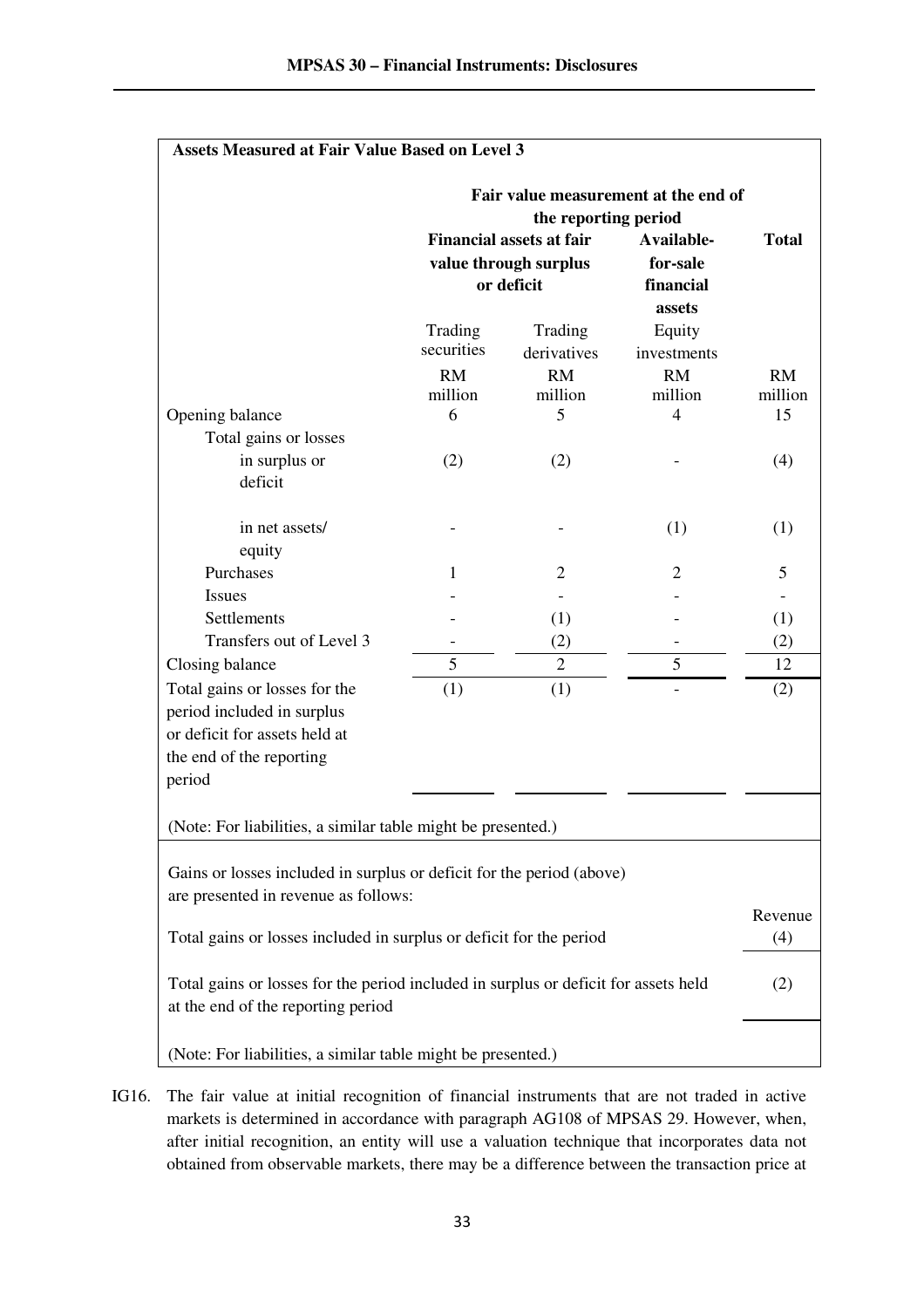initial recognition and the amount determined at initial recognition using that valuation technique. In these circumstances, the difference will be recognized in surplus or deficit in subsequent periods in accordance with MPSAS 29 and the entity's accounting policy. Such recognition reflects changes in factors (including time) that market participants would consider in setting a price (see paragraph AG108 of MPSAS 29). Paragraph 33 requires disclosures in these circumstances. An entity might disclose the following to comply with paragraph 34:

### **Background**

On January 1, 20X1 an entity purchases for RM15 million financial assets that are not traded in an active market. The entity has only one class of such financial assets.

The transaction price of RM15 million is the fair value at initial recognition.

After initial recognition, the entity will apply a valuation technique to establish the financial assets' fair value. This valuation technique includes variables other than data from observable markets.

At initial recognition, the same valuation technique would have resulted in an amount of RM14 million, which differs from fair value by RM1 million.

The entity has existing differences of RM5 million at January 1, 20X1.

### **Application of Requirements**

The entity's 20X2 disclosure would include the following:

### *Accounting Policies*

The entity uses the following valuation technique to determine the fair value of financial instruments that are not traded in an active market: [description of technique not included in this example]. Differences may arise between the fair value at initial recognition (which, in accordance with MPSAS 29, is generally the transaction price) and the amount determined at initial recognition using the valuation technique. Any such differences are [description of the entity's accounting policy].

### *In the Notes to the Financial Statements*

As discussed in note X, the entity uses [name of valuation technique] to measure the fair value of the following financial instruments that are not traded in an active market. However, in accordance with MPSAS 29, the fair value of an instrument at inception is generally the transaction price. If the transaction price differs from the amount determined at inception using the valuation technique, that difference is [description of the entity's accounting policy].

The differences yet to be recognized in surplus or deficit are as follows: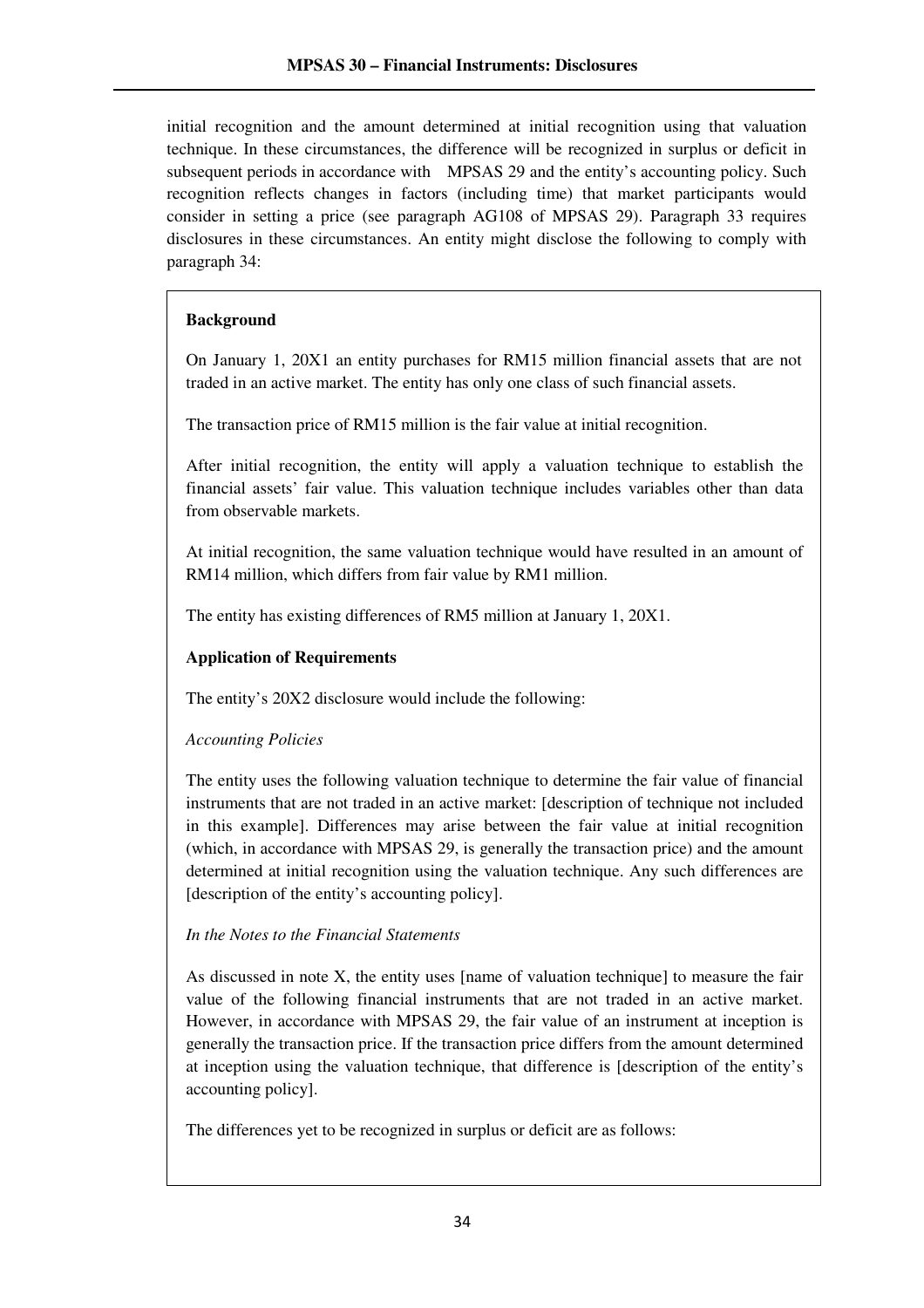|                                                          | Dec 31,  | Dec 31,             |
|----------------------------------------------------------|----------|---------------------|
|                                                          | X2<br>RM | $\mathbf{X}1$<br>RM |
|                                                          | million  | million             |
| Balance at beginning of year                             | 5.3      | 5.0                 |
| New transactions                                         |          | 1.0                 |
|                                                          |          |                     |
| Amounts recognized in surplus or deficit during the year | (0.7)    | (0.8)               |
| Other increases                                          |          | 0.2                 |
| Other decreases                                          | (0.1)    | (0.1)               |
| Balance at the end of year                               | 4.5      | 5.3                 |
|                                                          |          |                     |

# **Nature and Extent of Risks Arising from Financial Instruments (paragraphs 38–49 and AG6–AG30)**

*Qualitative Disclosures (paragraph 40)* 

- IG17. The type of qualitative information an entity might disclose to meet the requirements in paragraph 40 includes, but is not limited to, a narrative description of:
	- (a) The entity's exposures to risk and how they arose. Information about risk exposures might describe exposures both gross and net of risk transfer and other risk-mitigating transactions.
	- (b) The entity's policies and processes for accepting, measuring, monitoring, and controlling risk, which might include:
		- (i) The structure and organization of the entity's risk management function(s), including a discussion of independence and accountability;
		- (ii) The scope and nature of the entity's risk reporting or measurement systems;
		- (iii) The entity's policies for hedging or mitigating risk, including its policies and procedures for taking collateral; and
		- (iv) The entity's processes for monitoring the continuing effectiveness of such hedges or mitigating devices.
	- (c) The entity's policies and procedures for avoiding excessive concentrations of risk.
- IG18. Information about the nature and extent of risks arising from financial instruments is more useful if it highlights any relationship between financial instruments that can affect the amount, timing or uncertainty of an entity's future cash flows. The extent to which a risk exposure is altered by such relationships might be apparent to users from the disclosures required by this Standard, but in some cases further disclosures might be useful.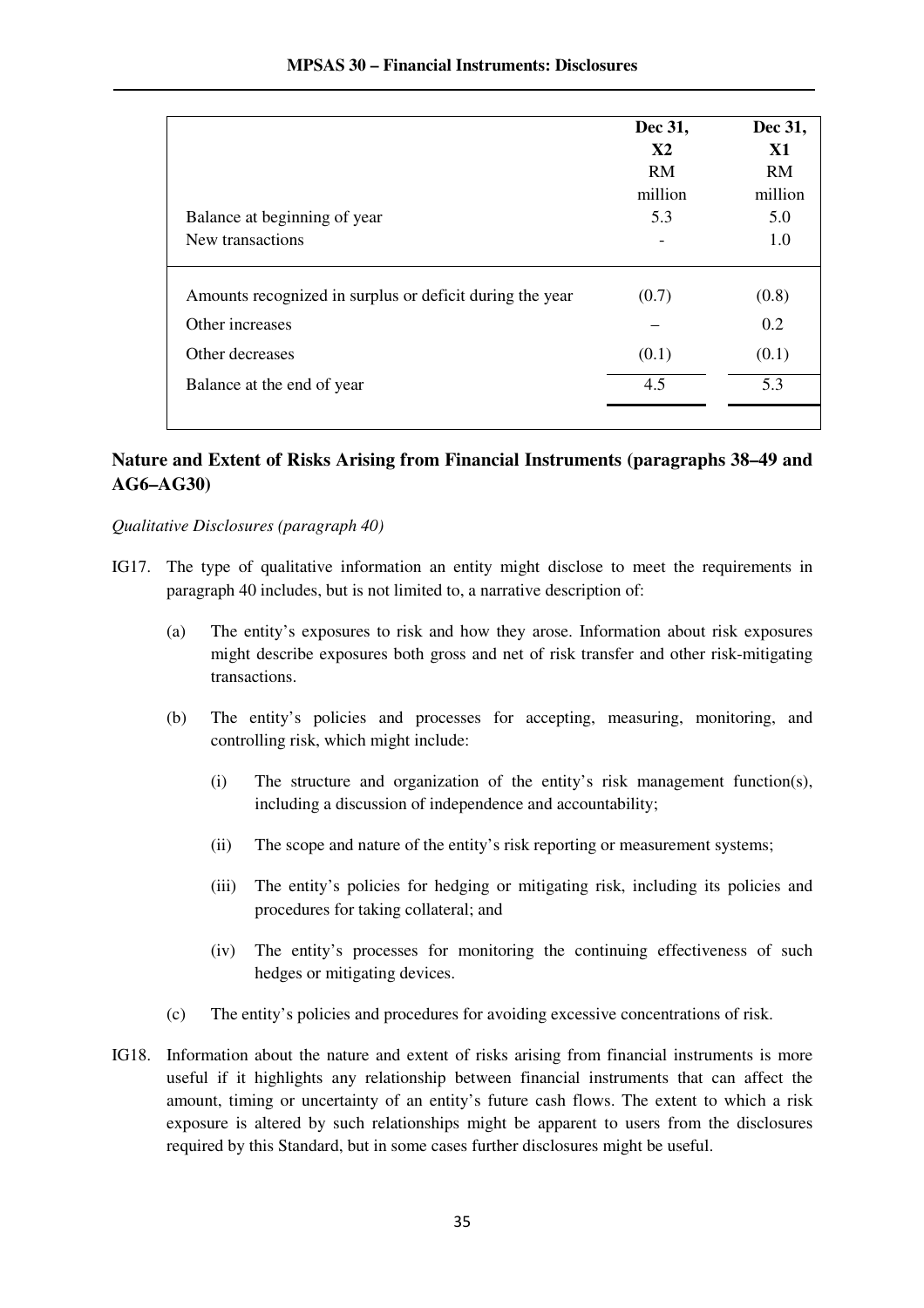IG19. In accordance with paragraph 40(c), entities disclose any change in the qualitative information from the previous period and explain the reasons for the change. Such changes may result from changes in exposure to risk or from changes in the way those exposures are managed.

### *Quantitative Disclosures (paragraphs 41–49 and AG7–AG30)*

- IG20. Paragraph 41 requires disclosure of quantitative data about concentrations of risk. For example, concentrations of credit risk may arise from:
	- (a) Industry sectors. Thus, if an entity's counterparties are concentrated in one or more industry sectors (such as retail or wholesale), it would disclose separately exposure to risks arising from each concentration of counterparties.
	- (b) Credit rating or other measure of credit quality. Thus, if an entity's counterparties are concentrated in one or more credit qualities (such as secured loans or unsecured loans) or in one or more credit ratings (such as investment grade or speculative grade), it would disclose separately exposure to risks arising from each concentration of counterparties.
	- (c) Geographical distribution. Thus, if an entity's counterparties are concentrated in one or more geographical markets (such as Asia or Europe), it would disclose separately exposure to risks arising from each concentration of counterparties.
	- (d) A limited number of individual counterparties or groups of closely related counterparties.

Similar principles apply to identifying concentrations of other risks, including liquidity risk and market risk. For example, concentrations of liquidity risk may arise from the repayment terms of financial liabilities, sources of borrowing facilities or reliance on a particular market in which to realize liquid assets. Concentrations of foreign exchange risk may arise if an entity has a significant net open position in a single foreign currency, or aggregate net open positions in several currencies that tend to move together.

- IG21. In accordance with paragraph AG8, disclosure of concentrations of risk includes a description of the shared characteristic that identifies each concentration. For example, the shared characteristic may refer to geographical distribution of counterparties by groups of countries, individual countries or regions within countries.
- IG22. When quantitative information at the end of the reporting period is unrepresentative of the entity's exposure to risk during the period, paragraph 42 requires further disclosure. To meet this requirement, an entity might disclose the highest, lowest, and average amount of risk to which it was exposed during the period. For example, if an entity typically has a large exposure to a particular currency, but at year-end unwinds the position, the entity might disclose a graph that shows the exposure at various times during the period, or disclose the highest, lowest, and average exposures.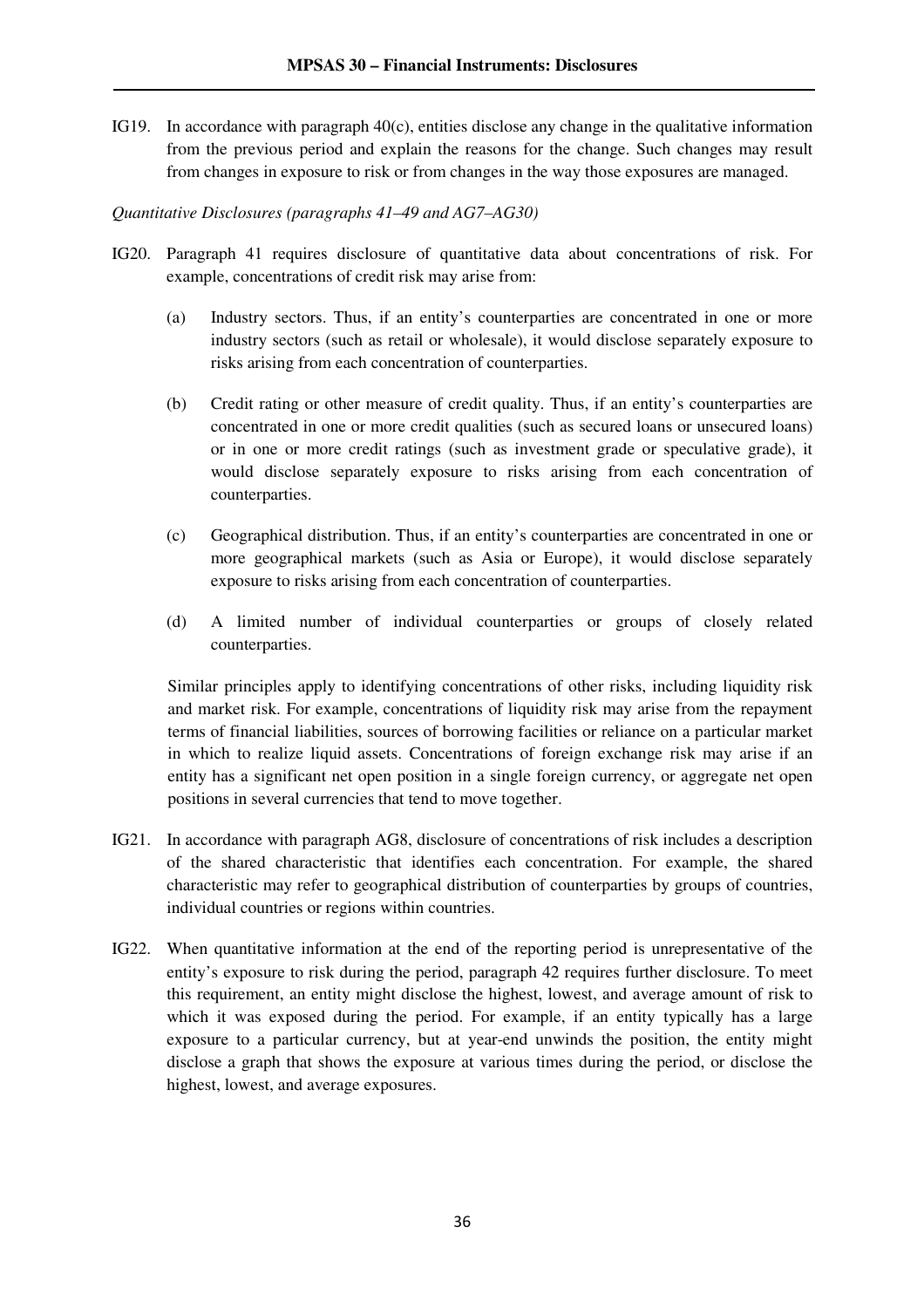# **Credit Risk (paragraphs 43–45, AG9 and AG10)**

IG23. Paragraph 43 requires an entity to disclose information about its exposure to credit risk by class of financial instrument. Financial instruments in the same class share economic characteristics with respect to the risk being disclosed (in this case, credit risk). For example, an entity might determine that residential mortgages, unsecured consumer loans, and commercial loans each have different economic characteristics.

*Collateral and Other Credit Enhancements Pledged (paragraph 43(b))* 

- IG24. Paragraph 43(b) requires an entity to describe collateral available as security for assets it holds and other credit enhancements obtained. An entity might meet this requirement by disclosing:
	- (a) The policies and processes for valuing and managing collateral and other credit enhancements obtained;
	- (b) A description of the main types of collateral and other credit enhancements (examples of the latter being guarantees, credit derivatives, and netting agreements that do not qualify for offset in accordance with MPSAS 28);
	- (c) The main types of counterparties to collateral and other credit enhancements and their creditworthiness; and
	- (d) Information about risk concentrations within the collateral or other credit enhancements.

 *Credit Quality (paragraph 43(c))* 

- IG25. Paragraph 43(c) requires an entity to disclose information about the credit quality of financial assets with credit risk that are neither past due nor impaired. In doing so, an entity might disclose the following information:
	- (a) An analysis of credit exposures using an external or internal credit grading system;
	- (b) The nature of the counterparty;
	- (c) Historical information about counterparty default rates; and
	- (d) Any other information used to assess credit quality.
- IG26. When the entity considers external ratings when managing and monitoring credit quality, the entity might disclose information about:
	- (a) The amounts of credit exposures for each external credit grade;
	- (b) The rating agencies used;
	- (c) The amount of an entity's rated and unrated credit exposures; and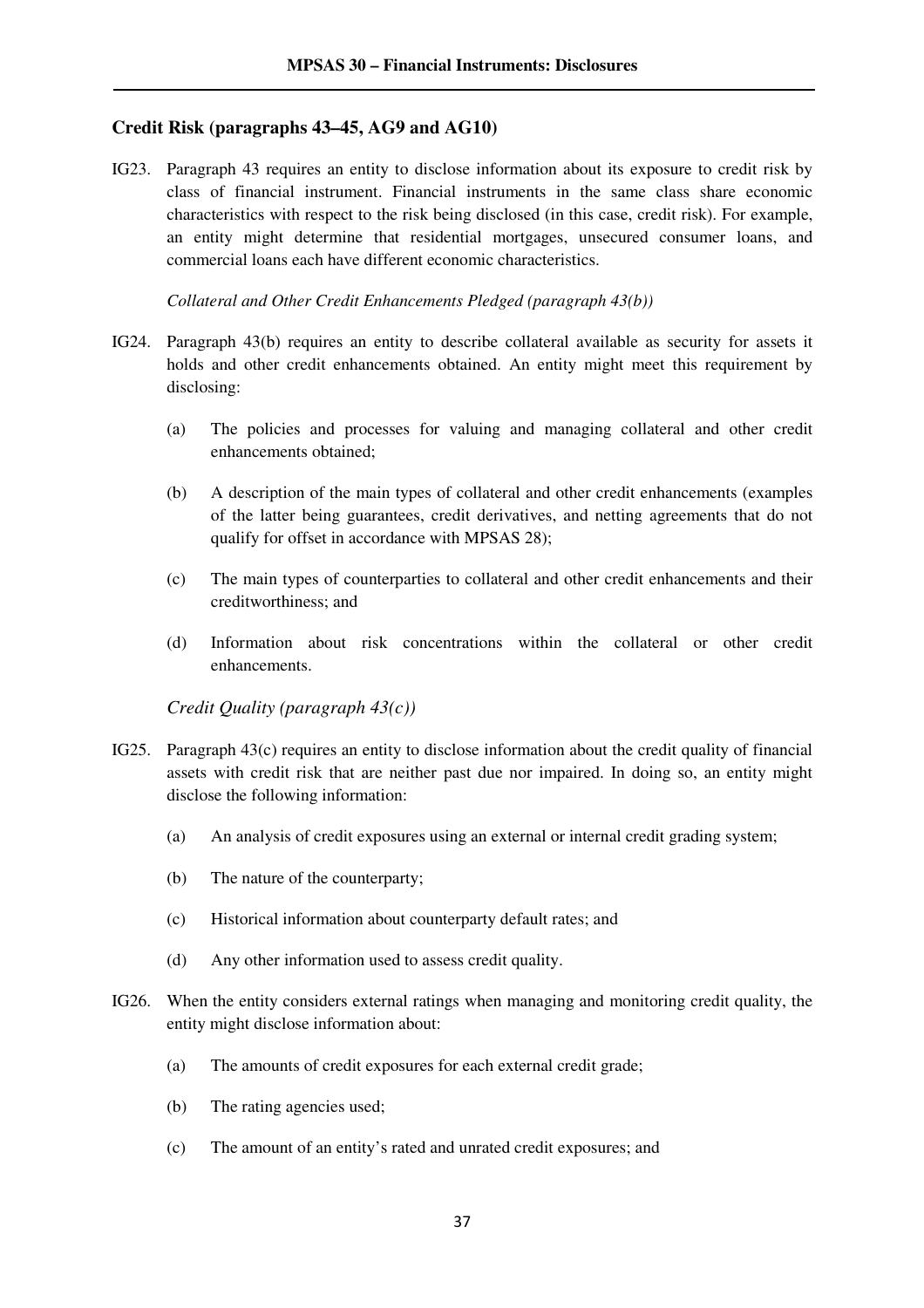- (d) The relationship between internal and external ratings.
- IG27. When the entity considers internal credit ratings when managing and monitoring credit quality, the entity might disclose information about:
	- (a) The internal credit ratings process;
	- (b) The amounts of credit exposures for each internal credit grade; and
	- (c) The relationship between internal and external ratings.

 *Financial Assets that are either Past Due or Impaired (paragraph 44)* 

- IG28. A financial asset is past due when the counterparty has failed to make a payment when contractually due. As an example, an entity enters into a lending agreement that requires interest to be paid every month. On the first day of the next month, if interest has not been paid, the loan is past due. Past due does not mean that a counterparty will never pay, but it can trigger various actions such as renegotiation, enforcement of covenants, or legal proceedings.
- IG29. When the terms and conditions of financial assets that have been classified as past due are renegotiated, the terms and conditions of the new contractual arrangement apply in determining whether the financial asset remains past due.
- IG30. Paragraph 44(a) requires an analysis by class of the age of financial assets that are past due but not impaired. An entity uses its judgment to determine an appropriate number of time bands. For example, an entity might determine that the following time bands are appropriate:
	- (a) Not more than three months;
	- (b) More than three months and not more than six months;
	- (c) More than six months and not more than one year; and
	- (d) More than one year.
- IG31. Paragraph 44(b) requires an analysis of impaired financial assets by class. This analysis might include:
	- (a) The carrying amount, before deducting any impairment loss;
	- (b) The amount of any related impairment loss; and
	- (c) The nature and fair value of collateral available and other credit enhancements obtained.

### **Market Risk (paragraphs 47–49 and AG19–AG30)**

IG32. Paragraph 47(a) requires a sensitivity analysis for each type of market risk to which the entity is exposed. There are three types of market risk: interest rate risk, currency risk, and other price risk. Other price risk may include risks such as equity price risk, commodity price risk,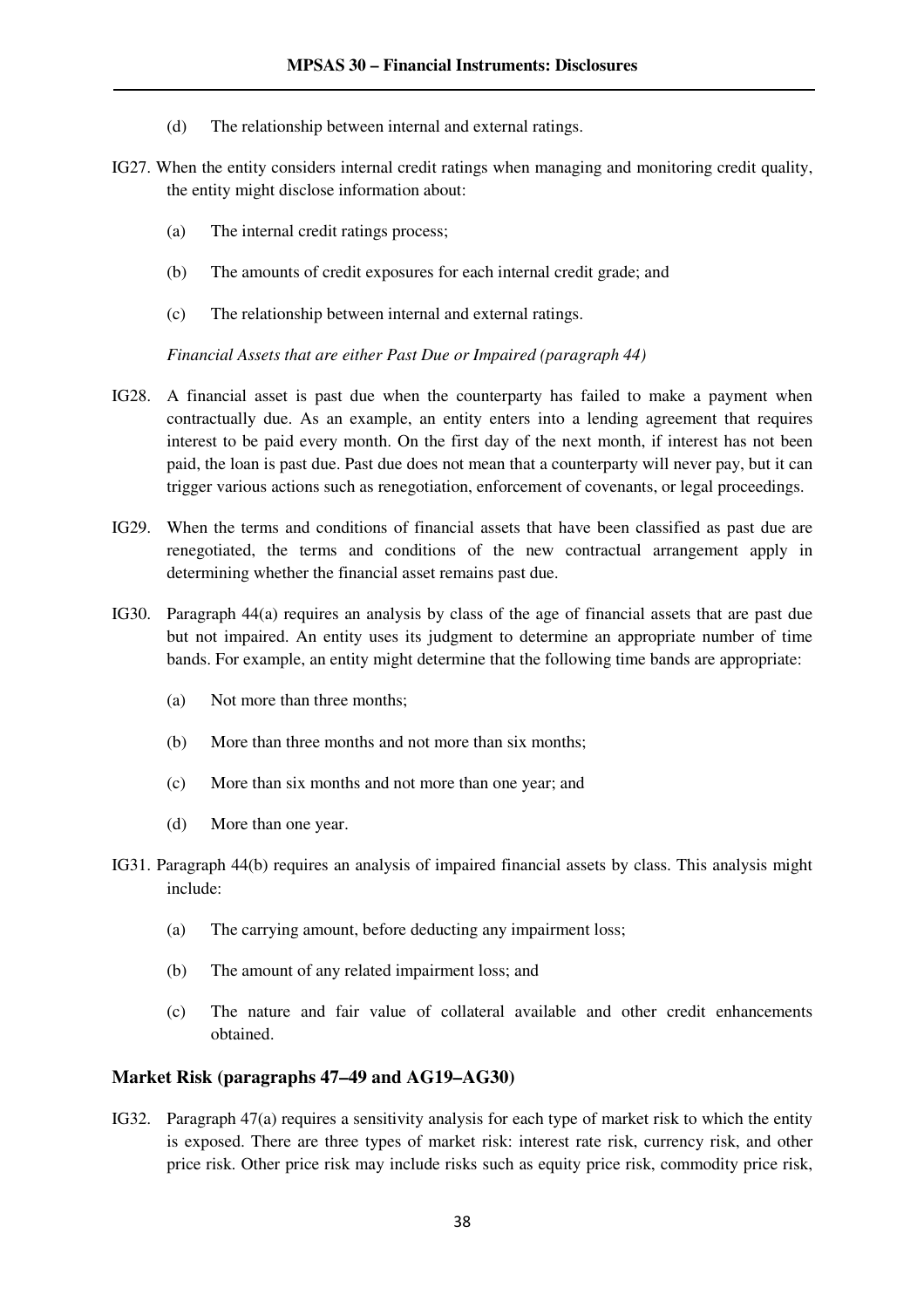prepayment risk (i.e., the risk that one party to a financial asset will incur a financial loss because the other party repays earlier or later than expected), and residual value risk (e.g., a lessor of motor cars that writes residual value guarantees is exposed to residual value risk). Risk variables that are relevant to disclosing market risk include, but are not limited to:

- (a) The yield curve of market interest rates. It may be necessary to consider both parallel and non-parallel shifts in the yield curve.
- (b) Foreign exchange rates.
- (c) Prices of equity instruments.
- (d) Market prices of commodities.
- IG33. Paragraph 47(a) requires the sensitivity analysis to show the effect on surplus or deficit and net assets/equity of reasonably possible changes in the relevant risk variable. For example, relevant risk variables might include:
	- (a) Prevailing market interest rates, for interest-sensitive financial instruments such as a variable rate loan; or
	- (b) Currency rates and interest rates, for foreign currency financial instruments such as foreign currency bonds.
- IG34. For interest rate risk, the sensitivity analysis might show separately the effect of a change in market interest rates on:
	- (a) Interest revenue and expense;
	- (b) Other line items of surplus or deficit (such as trading gains and losses); and
	- (c) When applicable, net assets/equity.

An entity might disclose a sensitivity analysis for interest rate risk for each currency in which the entity has material exposures to interest rate risk.

- IG35. Because the factors affecting market risk vary depending on the specific circumstances of each entity, the appropriate range to be considered in providing a sensitivity analysis of market risk varies for each entity and for each type of market risk.
- IG36. The following example illustrates the application of the disclosure requirement in paragraph 47(a):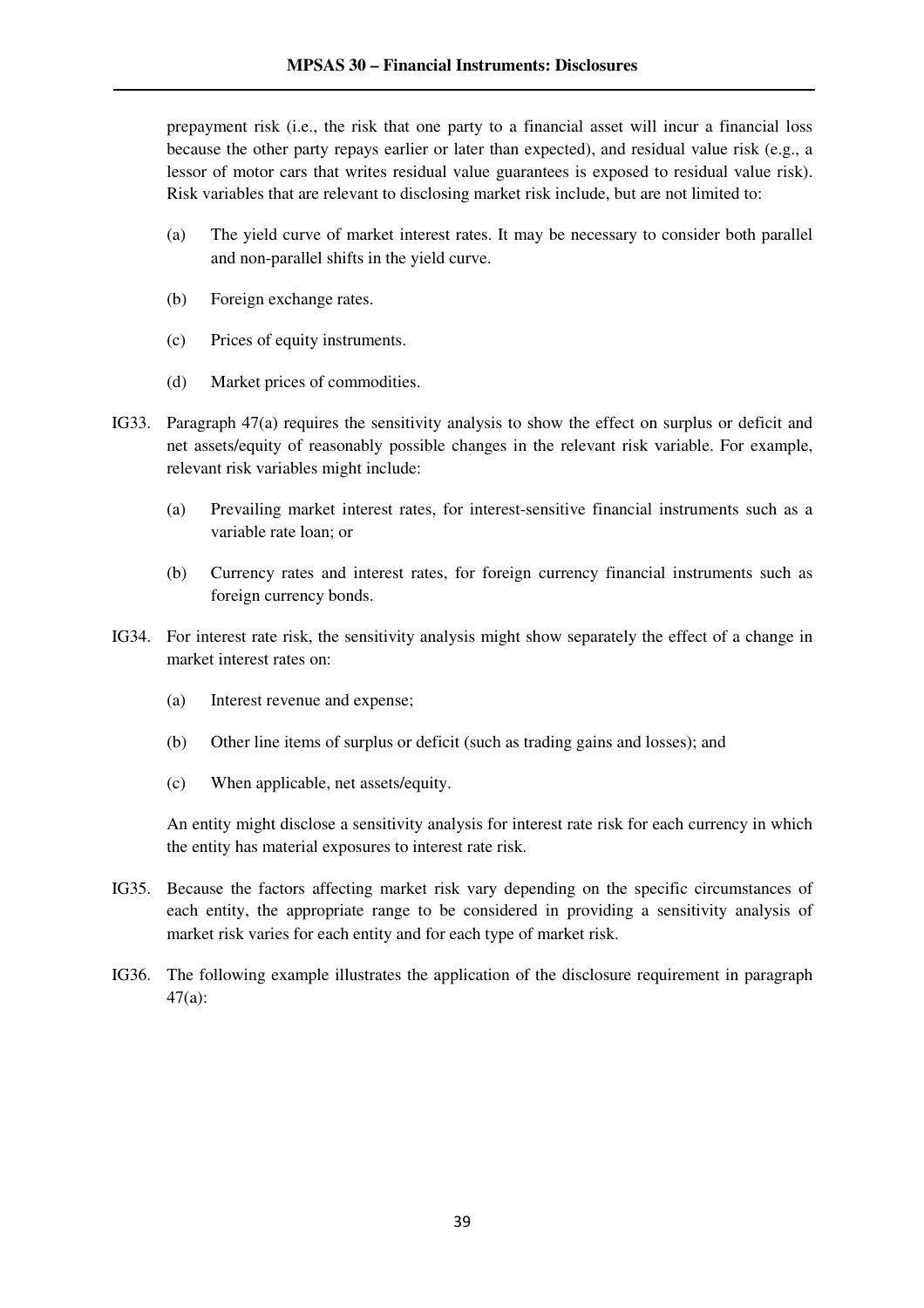### **Interest Rate Risk**

At December 31, 20X2, if interest rates at that date had been 10 basis points lower with all other variables held constant, surplus for the year would have been RM1.7 million (20X1—RM2.4 million) higher, arising mainly as a result of lower interest expense on variable borrowings, and other revenue would have been RM2.8 million (20X1— RM3.2 million) higher, arising mainly as a result of an increase in the fair value of fixed rate financial assets classified as available for sale. If interest rates had been 10 basis points higher, with all other variables held constant, surplus would have been RM1.5 million (20X1—RM2.1 million) lower, arising mainly as a result of higher interest expense on variable borrowings, revenue would have been RM3.0 million (20X1—RM3.4 million) lower, arising mainly as a result of a decrease in the fair value of fixed rate financial assets classified as available for sale. Surplus is more sensitive to interest rate decreases than increases because of borrowings with capped interest rates. The sensitivity is lower in 20X2 than in 20X1 because of a reduction in outstanding borrowings that has occurred as the entity's debt has matured (see note X).  $^{(a)}$ 

### **Foreign Currency Exchange Rate Risk**

At December 31, 20X2, if the RM had weakened 10 percent against the US dollar with all other variables held constant, surplus for the year would have been RM2.8 million  $(20X1 - RM6.4$  million) lower, revenue would have been RM1.2 million  $(20X1 - RM6.4)$ RM1.1 million) higher. Conversely, if the RM had strengthened 10 percent against the US dollar with all other variables held constant, surplus would have been RM2.8 million (20X1—RM6.4 million) higher, revenue would have been RM1.2 million (20X1—RM1.1 million) lower. The lower foreign currency exchange rate sensitivity in surplus in 20X2 compared with 20X1 is attributable to a reduction in foreign currency denominated debt. Revenue is more sensitive in 20X2 than in 20X1 because of the increased use of hedges of foreign currency purchases, offset by the reduction in foreign currency debt.

(a) Paragraph 38(a) requires disclosure of a maturity analysis of liabilities.

### *Other Market Risk Disclosures (paragraph 49)*

- IG37. Paragraph 49 requires the disclosure of additional information when the sensitivity analysis disclosed is unrepresentative of a risk inherent in a financial instrument. For example, this can occur when:
	- (a) A financial instrument contains terms and conditions whose effects are not apparent from the sensitivity analysis (e.g., options that remain out of (or in) the money for the chosen change in the risk variable);
	- (b) Financial assets are illiquid (e.g., when there is a low volume of transactions in similar assets and an entity finds it difficult to find a counterparty); or
	- (c) An entity has a large holding of a financial asset that, if sold in its entirety, would be sold at a discount or premium to the quoted market price for a smaller holding.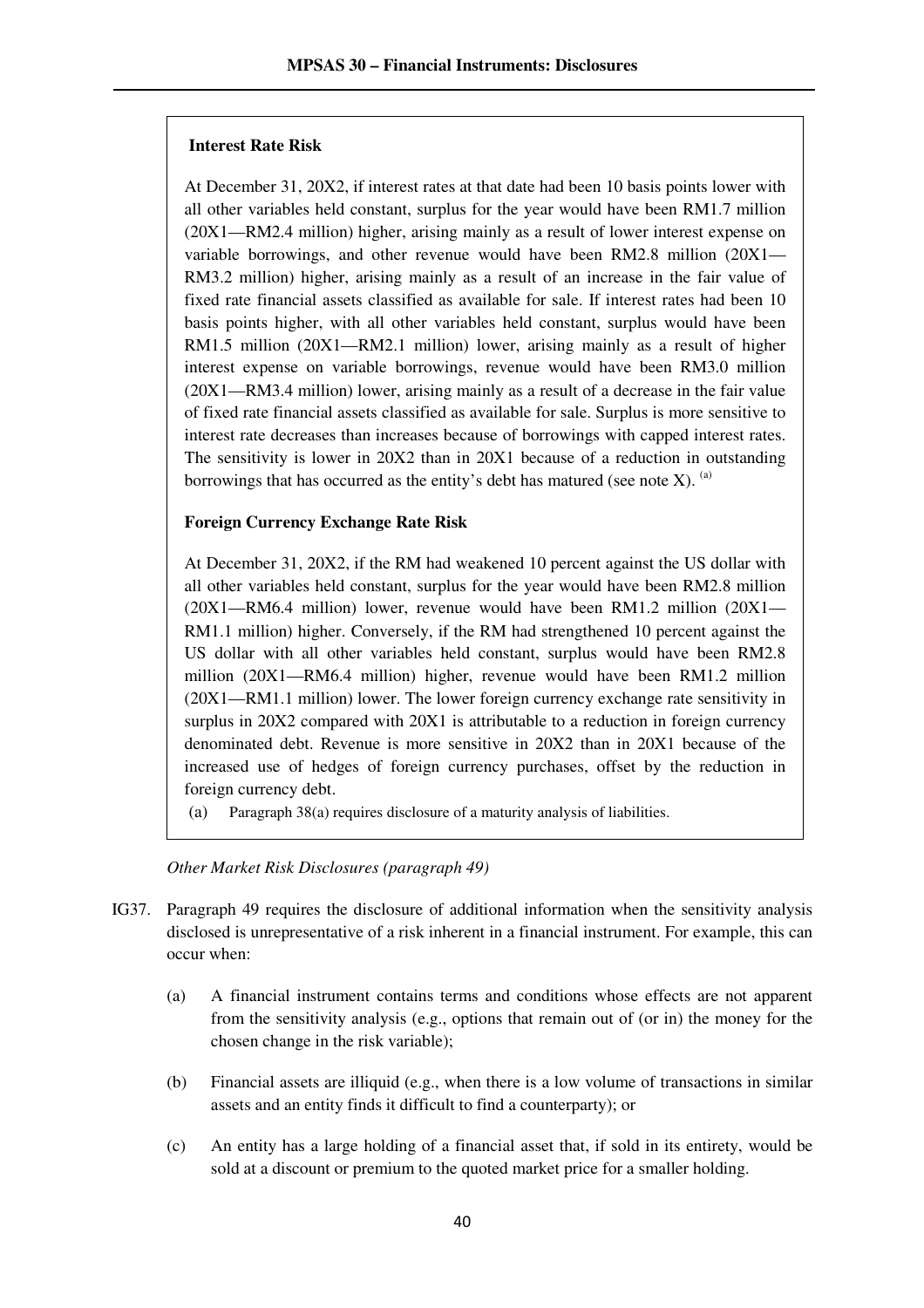- IG38. In the situation in paragraph IG37(a), additional disclosure might include:
	- (a) The terms and conditions of the financial instrument (e.g., the options);
	- (b) The effect on surplus or deficit if the term or condition were met (i.e., if the options were exercised); and
	- (c) A description of how the risk is hedged.

For example, an entity may acquire a zero cost interest rate collar that includes an out-of-themoney leveraged written option (e.g., the entity pays ten times the amount of the difference between a specified interest rate floor and the current market interest rate). The entity may regard the collar as an inexpensive economic hedge against a reasonably possible increase in interest rates. However, an unexpectedly large decrease in interest rates might trigger payments under the written option that, because of the leverage, might be significantly larger than the benefit of lower interest rates. Neither the fair value of the collar nor a sensitivity analysis based on reasonably possible changes in market variables would indicate this exposure. In this case, the entity might provide the additional information described above.

- IG39. In the situation described in paragraph IG38(b), additional disclosure might include the reasons for the lack of liquidity and how the entity hedges the risk.
- IG40. In the situation described in paragraph IG38(c), additional disclosure might include:
	- (a) The nature of the security (e.g., entity name);
	- (b) The extent of holding (e.g., 15 percent of the issued shares);
	- (c) The effect on surplus or deficit; and
	- (d) How the entity hedges the risk.